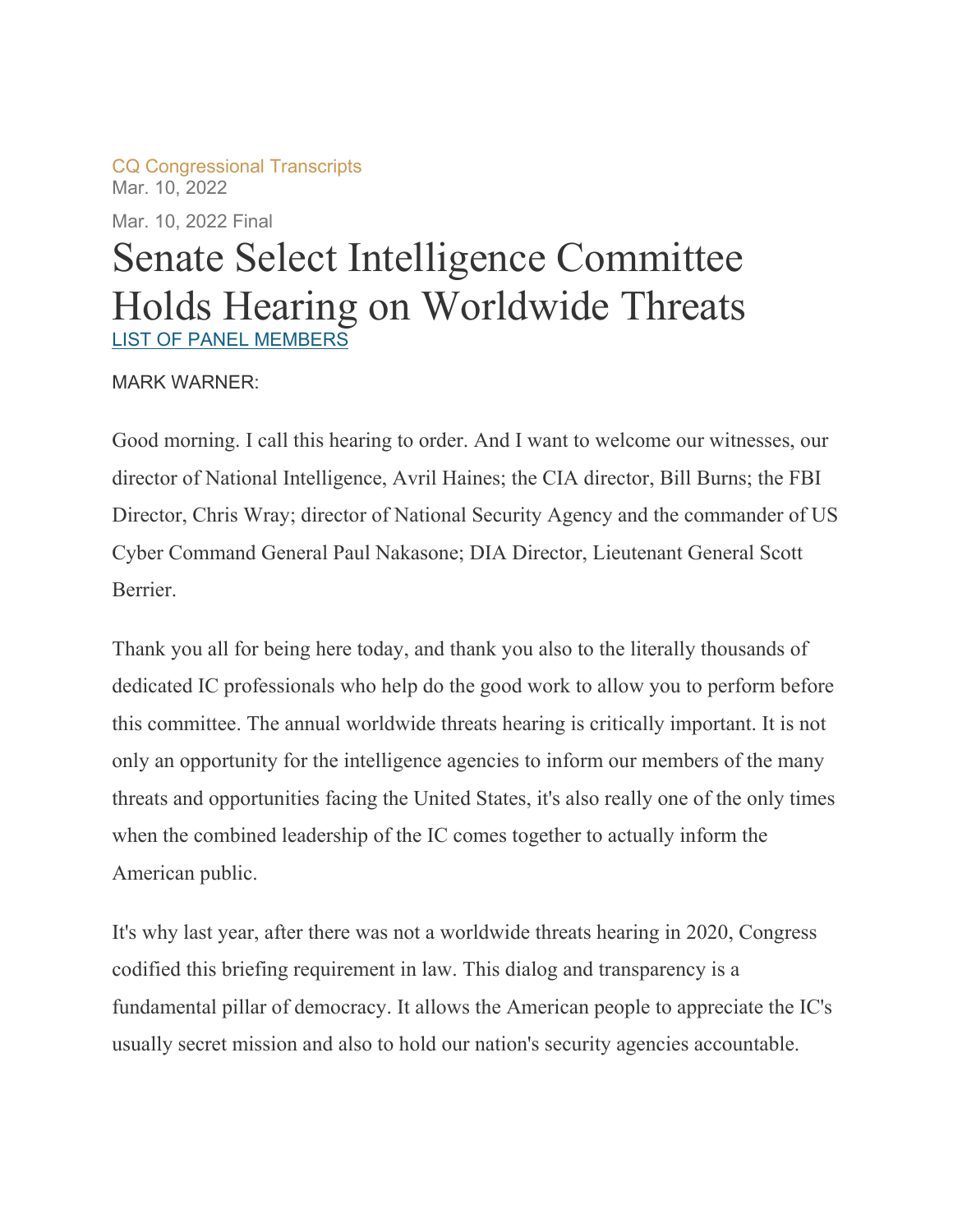In that light, I want to first express, though, my enormous, enormous gratitude for the accuracy in which the IC predicted Putin's plans to invade Ukraine. Those warnings made plain for all to see that the lies of the Kremlin, which were attempting to put together false flag operations to somehow legitimize Putin's actions, were totally false. And your forward leaningness and, candidly, I know for some of you probably outside your traditional comfort zone, I think was critically, critically important in throwing Putin off guard, but also showing to our allies, and not just our traditional allies but people across the world, the nefarious intent of Vladimir Putin.

Right now, Putin is waging an illegal and disastrous war in Ukraine. And as we saw yesterday, with the bombing of the Children's and Maternal Hospital, with an - horrific humanitarian consequences. We all know that Putin had this aspiration to restore Russia's greatness, but what he got is now that Russia is even further viewed as a pariah state and his invasion has been virtually unanimously condemned. Truth is, right now NATO is more unified than ever.

Russia's economy suffers under crippling sanctions from a global coalition, not only Five Eyes or NATO, but EU, Japan, Sweden, Finland. And as we've all indicated a number of times, it's a pretty remarkable action when even Switzerland gets out of its traditional neutral position. Truth is, businesses are fleeing Russia.

We've seen international energy companies and others, the pictures in the last couple of days of -- of McDonald's. And I still remember the very first McDonald's going into Moscow, what an event that was. But the fact that, at least on a short term basis, McDonald's is closing down all its stores.

All the while, the people of Ukraine demonstrate a bravery and a commitment to defend their country against the madness of Putin's attempt at authoritarian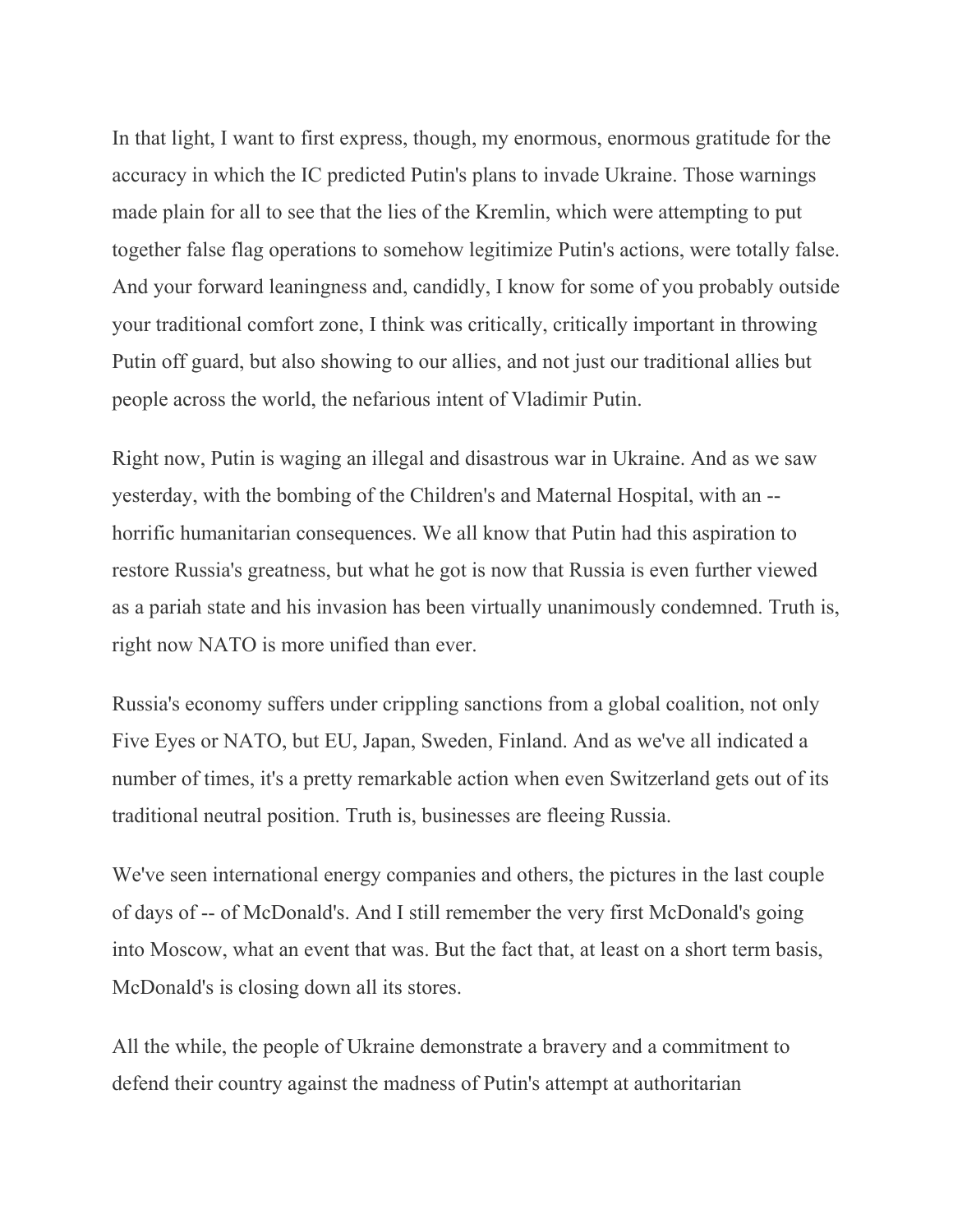subjugation. We've also been, I think, all inspired by President Zelensky's courage and his willingness to stand up against Putin's efforts. I also want to take a moment, and I've shared this with my colleagues, you know, democracy is sometimes messy.

The way we sometimes go about our passing of our laws is messy. In the last few years in our country, whether it was grappling with the January 6th intervention, whether it was COVID, whether it was the -- you know, the ability of social media to pit us on a tribal basis. I think it sometimes made us question whether, you know, traditional liberal democracy and its values can be successful against an authoritarian regime.

And I believe with all my heart that the people of Ukraine are literally voting with their lives, embracing the values that we take for granted every day. And maybe we all want to take a deep breath at some point and recognize, with all our flaws, our system is still the best in the world, and people are willing to die to try to touch some of the freedoms that we take on a daily basis. And as we focus on this enormous crisis and as Russia axed up in the relative stability of post-World War Two order in Europe, I don't think we can take our eyes off one of the other great challenges that I think our country and the world face, and that is the strategic competitor that the Chinese Communist Party of President Xi presents. And I think it is always important -- I know I say this always, but I think it is constantly important to always make the point that our beef, particularly when it comes to China, is not with the Chinese people or the Chinese diaspora, but is with the Communist Party, because the failure to do so simply plays into Xi's efforts that are broadcast on all of the Chinese social media platforms that somehow this is an anti-Asian, anti-China effort. We see this not only here. And I had a conversation with our Australian counterpart just recently on this -- on this same topic. And the truth is, China is unlike any adversary that we've faced, I believe, since the Second World War. It's demonstrated not only its ability to try to compete with us on a military basis, but compete with us on an economic basis. Russia, the Soviet Union, military threat, ideological threat, but was never truly a economic threat. And in one area that -- that it is of enormous concern to me is China's competition with us in the technology realm. I got my start in telecom about 40 years ago, and I could never have imagined all the innovations that have come about from technology. Social media, satellites, high performance computing, semiconductors, the list goes on and on. Technology has become so incredibly integral to our lives and our national security, and I truly believe that whoever wins the technology race in the 21st century will lead to economic and other levels of dominance. And I think that ability to compete against China, and it will require, frankly, not only the United States, but it will require great working with our allies around the world, is critically important in a clear intelligence and national security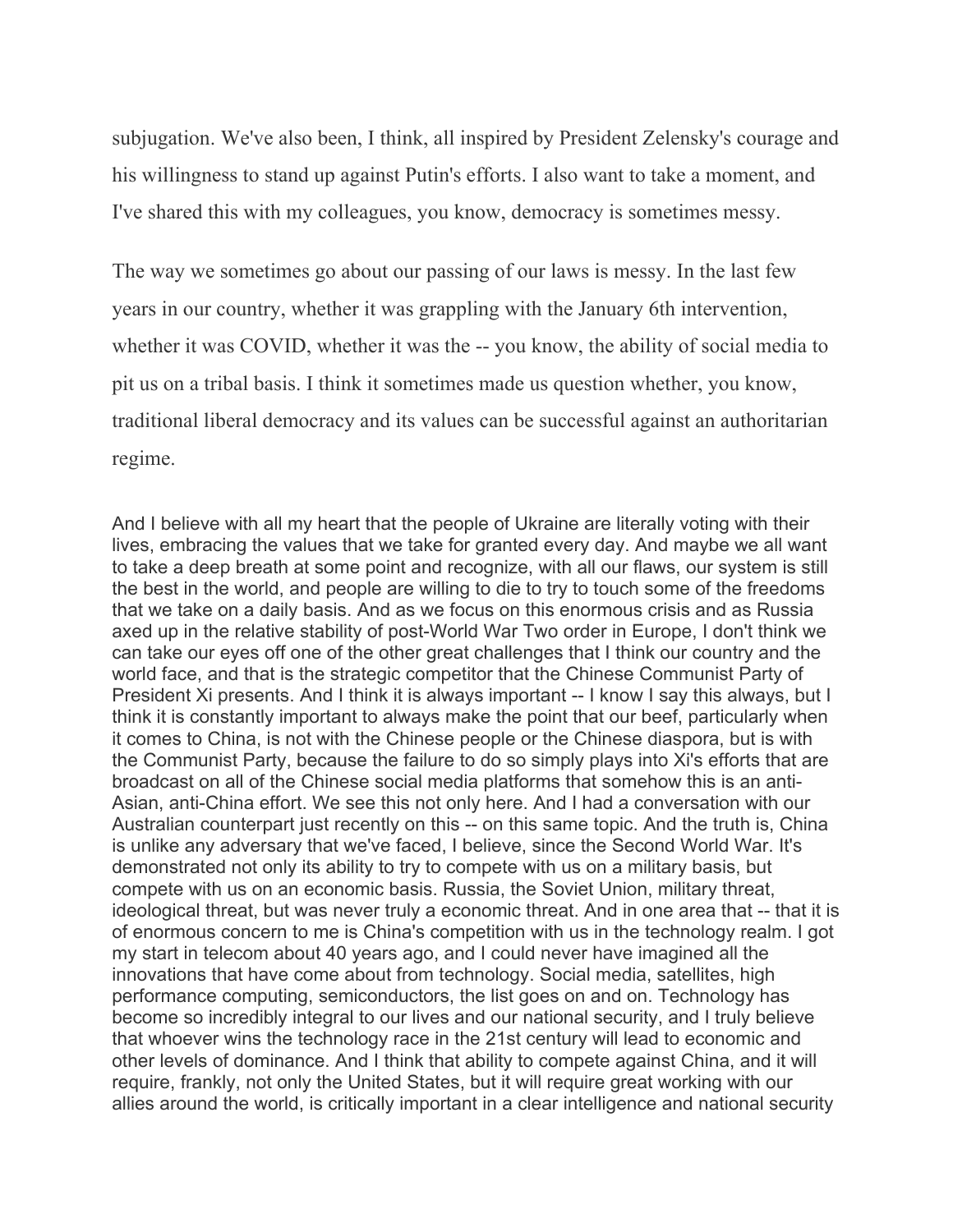threat. And one of the things I think that the administration has done quite well in terms of rallying forces against -- against Russia, and we see China on a daily basis continue to compete in those domains. Truth is, China relying on strategic investments, cyber and traditional espionage, I think the FBI director has indicated close to \$500 billion a year of intellectual property theft. The truth is, China is not trying to have a dual win circumstance. They intend to win and dominate in technology domain after technology domain. And unlike the United States, I believe China will use that power to spread its authoritarian ideas, whether through economic coercion like the Belt and Road Initiative, or in an area that, again, we've talked with many of you about, in terms of infiltrating those critically important technology setting bodies that sometimes have been not viewed with appropriate -- appropriate focus. And that's again why I want to thank the ODNI and -- and the CIA and all of you for refocusing your agencies on this critical competition in the technology domain. A -- a rising China and a ruthless Russia, both headed by authoritarian regimes, seeking to undermine the cause of democratic governments worldwide again are a stark reminder that what we take for granted here in this country, freedom of the press, freedom to vote, democracy as messy as is, that - that order is not guaranteed. It requires conviction, leadership, and sometimes sacrifice, again, as we see that sacrifice play out on a daily basis with the people of Ukraine. Now, while I focus today on China and Russia, I know there are a multitude of other threats that I haven't addressed, from rogue states like Iran and North Korea, the persistent threat of terrorism, the ongoing global pandemic and future emerging global health threats, and the obviously continued and pressing threat of global warming, which looms closer and closer. We see the floods playing out right now in Australia. Suffice it to say that I can't think of a time when the worldwide threats are more voluminous, complex, and I can't think of a better group of people, though, to come - come forward in terms of presenting the intelligence community's view on these issues. I look forward to the day's very important discussion, appreciate you being here. And I'll turn now to my friend, the vice chairman.

#### MARK RUBIO:

Thank you, Mr. Chairman. Thank you all for being here. This is probably the most important, I imagine watched, worldwide threats hearing in my time in the -- in the US Senate. You now, I was raised in the final decade of a -- of a long Cold War, in which the struggle between the two global superpowers and two ideologies, really, threatened to end life on the Earth. I came into adulthood and I witnessed the collapse of an evil empire, a vision and a image unimaginable to anyone just a few short years before it happened. And it seemed at that time that the world had reached the end of history, that liberal democracy had won and was destined to spread to every corner of the globe, and the connections of a globalized economy would, from here on out, prevent war between great powers forever. The truth is that, in every era, leaders, nations, civilizations have struggled with the same feature of our fallen nature, and that is the desire of the powerful to conquer, to enslave, to rule over those that are weaker than themselves. Western civilization in general, our nation, the United States of America in particular, embraced moral principles that stigmatized this part of our nature. And we created rules and institutions both at home and around the world to control it. But it's now clear that the last 30 years were but a brief respite from the rhythms of human history because, while much has changed about humanity and our species, there is one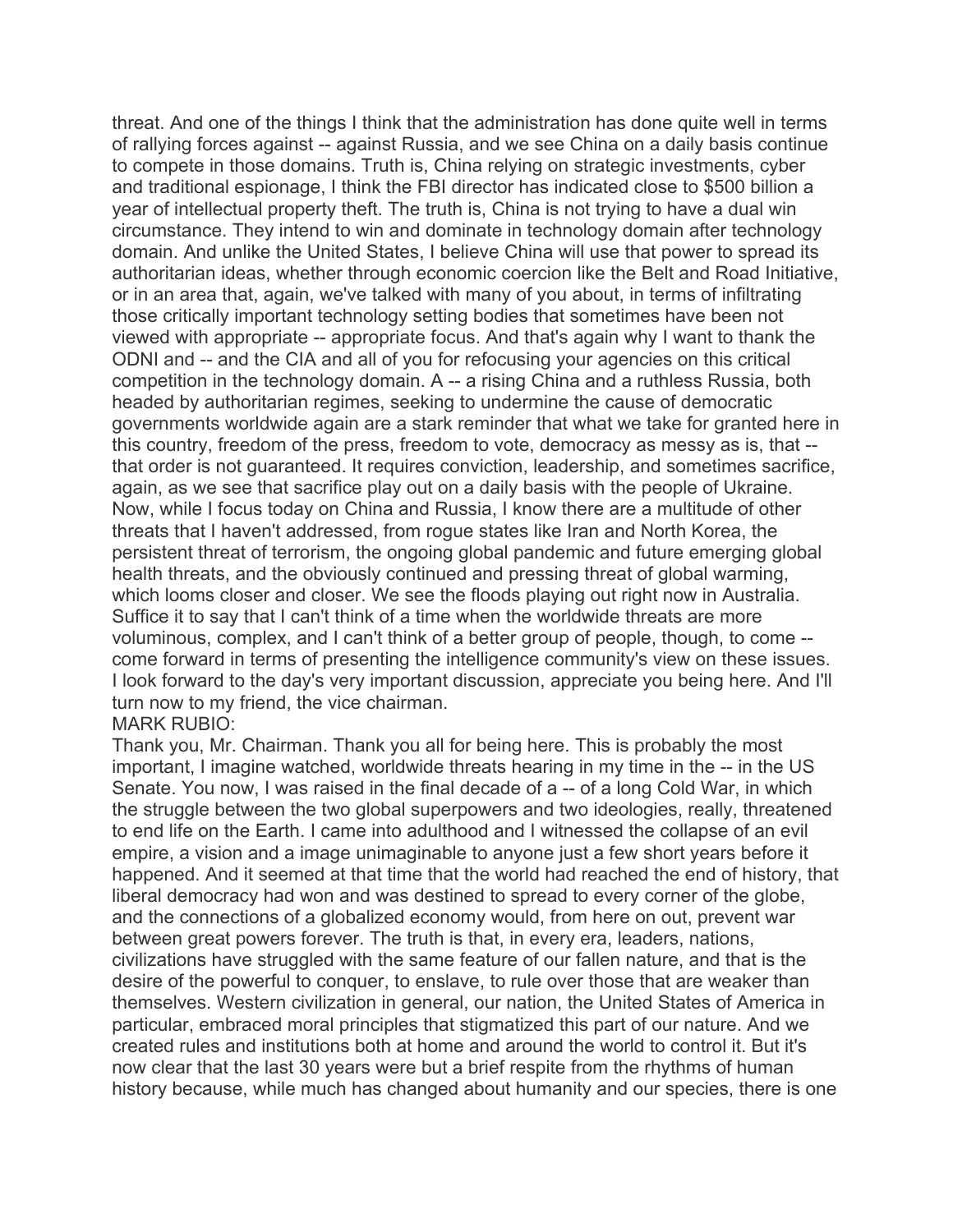thing that will never change, human nature. Putin's invasion of Ukraine has especially horrified the Western world because we had grown accustomed to war and brutality being what happens in other regions, troubled regions far away, or the stuff of grainy black and white videos. But now the victims are people who are familiar to us. They're people who just -- just a month ago, that had jobs. They had lives. They had trips planned. They weddings on the books. They lived much like we do on this very day. And then overnight, they have no home to return to, no job to resume. And we see the images of wives and children board busses and trains and unsure that they will ever see their husband or father alive again. This man's barbarism is a shocking opening chapter in the return of history, and now we must prepare ourselves for this new era, for frankly greater dangers lie ahead. Vladimir Putin's claim is both meritless but familiar, that his is a powerful country and therefore he has the right to make vassals of his neighbors. But it is not his claim alone. In the Middle East, Iran considers its ayatollah to be the leader of the entire Muslim world, Shia and Sunni alike, and it seeks an arc of power extending to Lebanon, to Syria, Iraq, and eventually Bahrain, and it seeks the weapons to gain them immunity from the world to do anything about it. And in the Far East, we find the most audacious and consequential claim of all, an assertive China which believes that all roads must once -- one day lead to Beijing, and that their smaller neighbors must accept their place in the world as tributary states. Standing in the way of this axis of totalitarianism is an imperfect yet very powerful living rejection of their claims, the United States of America. We face no shortages of challenges here at home. We're divided over issues that range from the consequential to frankly the trivial, but we cannot avoid the fork before us now. We will either awaken from complacency, build our national strength, and confront this century's version of authoritarianism, or it will one day come for us and the world will enter a new Dark Age.

In this new conflict, the agencies each of you have been entrusted to lead will play a role more pivotal than ever. Conflict now between competing powers and worldviews is no longer just a domain of soldiers and sailors. In this new era our adversaries engage us daily on the battlefield of information and cyberspace and technology and in the heavens.

They infiltrate our schools to steal our research and our laboratories to steal our science. They enter our computers to take our data and our companies to take our industries, and they embed themselves in our social media to divide us against one another and to confuse us. And in our critical infrastructure to one day hold us hostage.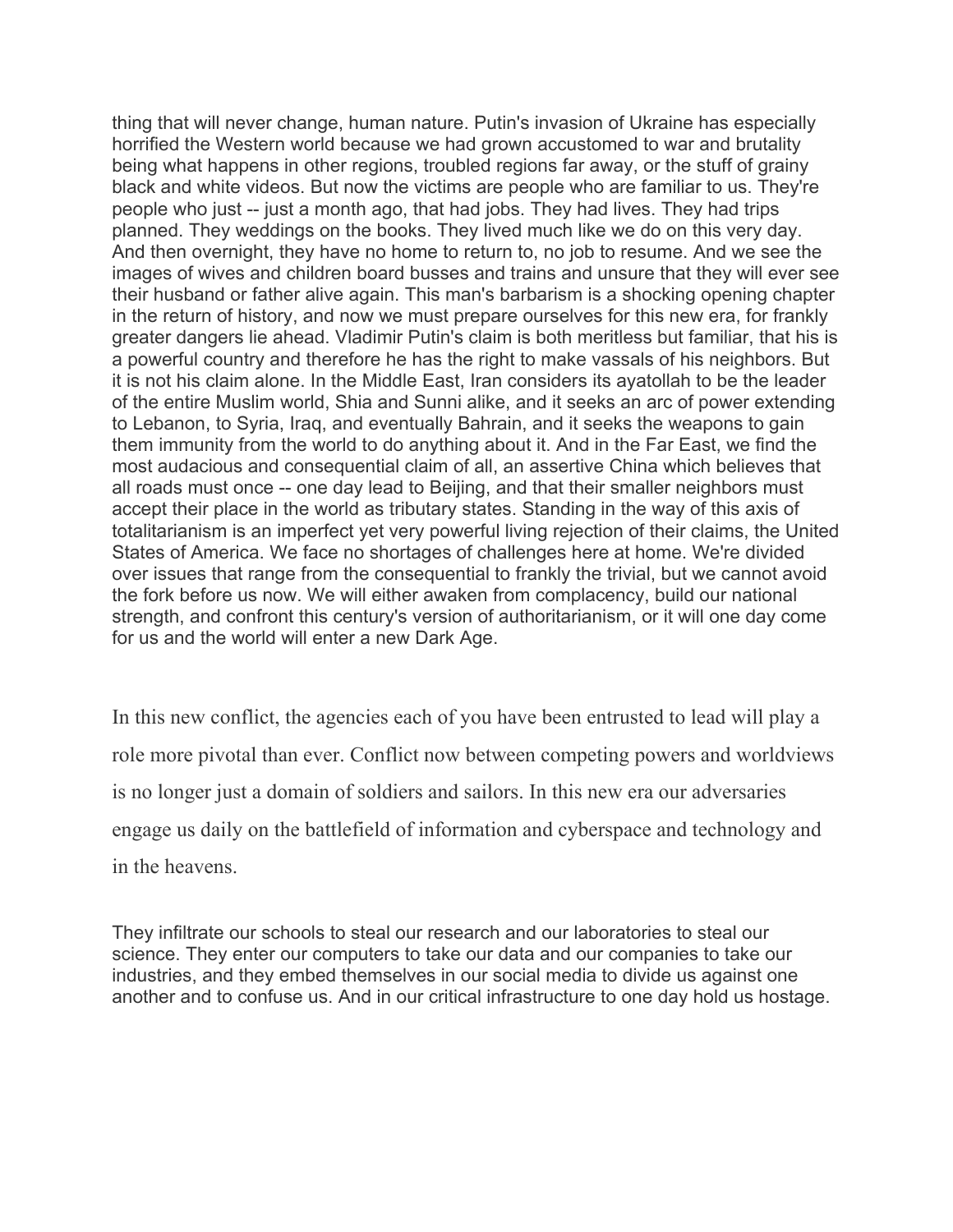There is not a single American soldier on the ground in Ukraine, not a single American airman patrols the skies. We may not be at war with Russia, but we are most certainly in conflict with Putin. When Putin was denying any intention of invading Ukraine, it was your work, the work of our intelligence community, that prepared a skeptical world to get ready and immunized it from the virus of disinformation. When it came time to inflict damage on his economy, it was our intelligence that identified the ones that would have the greatest impact.

And all of us, as I -- as the Chairman has pointed out have been inspired by the bravery of President Zelensky. But every American deserves and needs to know that neither his people nor the world would have been able to witness this bravery on a daily real time basis had it not been for the hard work of the men and women of our intelligence community.

Often days and weeks before the storm. And so today, even as we hear about the conflict before us now, and I hope we will hear about how our intelligence agencies are evolving to meet the new challenges of a new era and specifically how 21st century intelligence was applied to the crisis in Ukraine. Today we discussed the various threats confronting our nation.

But in all of this, let's not lose sight of the central threat before us now. Because the spirit of the all terrorism has never left us. But it now possesses and lives inside great powers. And it's no -- not looking for an off ramp. It's not looking for a face saving exit. It's not looking for its security interest to be respected or their rightful place in the world to be recognized.

It is looking to fulfill the darkest impulse of our fallen nature: to conquer, to dominate, and to enslave. This is no time to forget the lessons of history, for this is a monster you cannot make a deal with. This is a monster that has to be defeated. Thank you.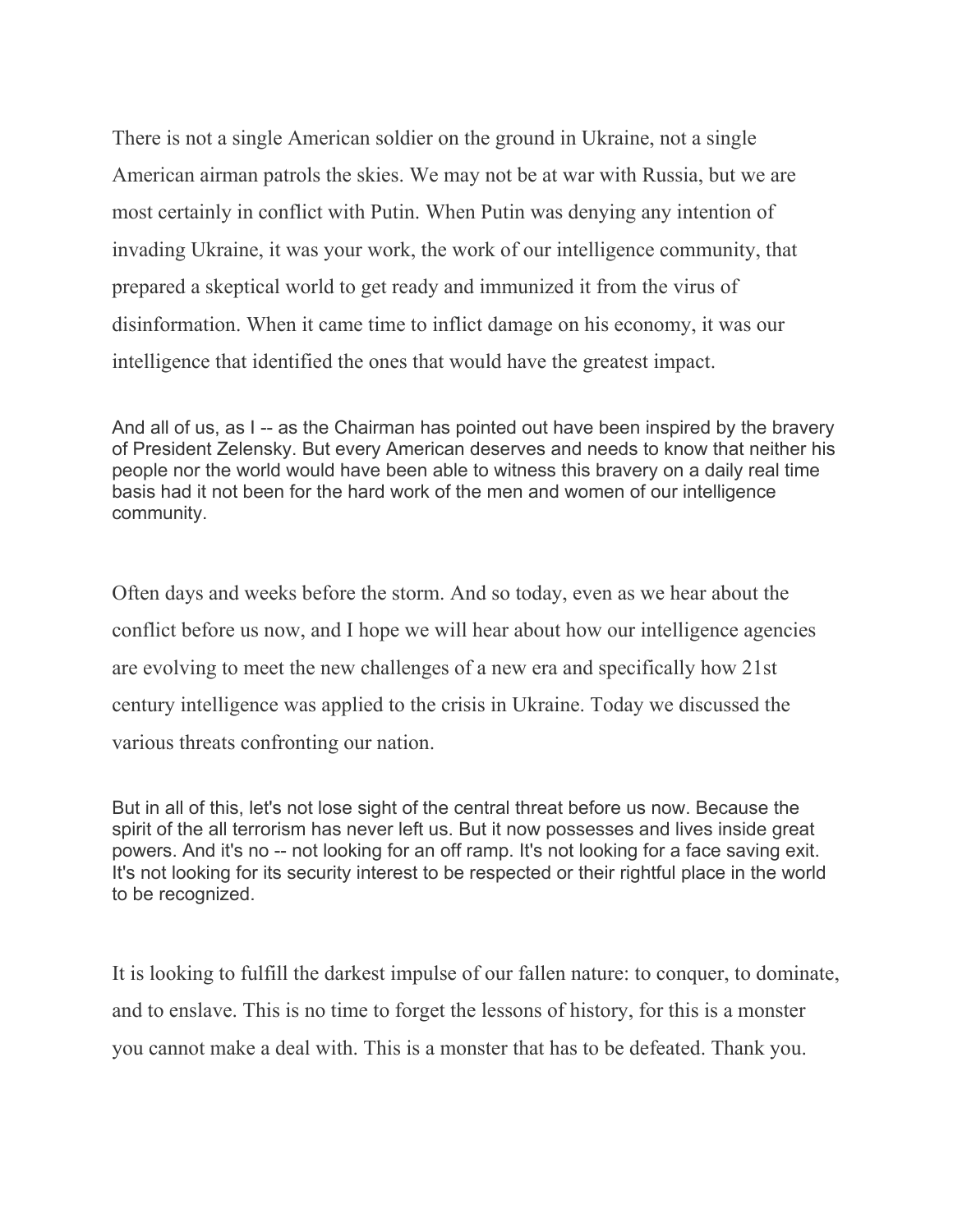# MARK WARNER:

Thank you, Senator Rubio. And before I go to the Director, I just want to remind members that we will have a classified briefing after this. So I would ask everyone to please respect that in terms of the form of your questions.

And unlike the traditional way we approach this where order of -- at the -- at the gavel today we're going to go on a strict seniority basis down the dais, and I am going to ask members to respect the five minute rule. With that, Director Haines the floor is yours.

# AVRIL HAINES:

Thank you very much, Chairman Warner, Vice Chairman Rubio for your kind words. And members of the committee thank you for the opportunity to speak with you today and provide testimony alongside my wonderful colleagues and on behalf of the intelligence community on the IC's 2022 Annual Assessment of Wal -- Worldwide Threats to US National Security.

Before I start I just want to take a moment to express to you how much I've appreciated your thoughtful support and partnership this last year and to publicly thank the men and women of the intelligence community for their extraordinary work to keep us safe. I know -- I know how privileged I am to be part of this community truly of talented people and to be given a chance to do something useful in service to my country.

And I thank you for the opportunity. Broadly speaking, this year's assessment focuses on adversaries and competitors, critical transnational threats, and conflicts and instability. And these categories often overlap, and one of the key challenges of this era is assessing how various threats and trends are likely to intersect so as to identify where their interactions may result in fundamentally greater risk to our interests than one might otherwise expect or where they introduce new opportunities.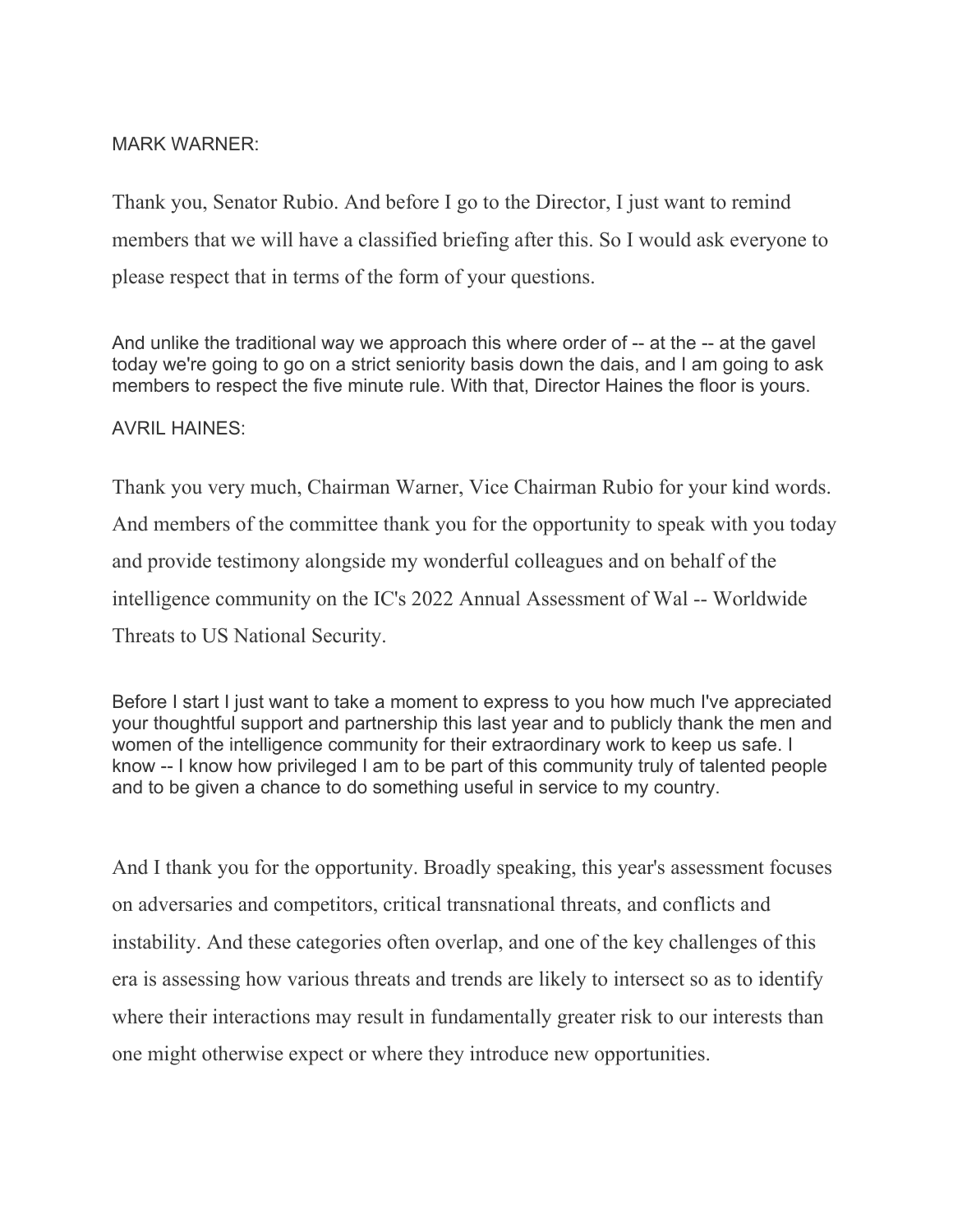And the 2022 Annual Threat Assessment highlights some of these connections as it provides the IC's baseline of the most pressing threats to US national interests. And I'll try to do so today as I provide a summary of our work And the assessment starts with threats from key state actors beginning with the People's Republic of China, which remains an unparalleled priority for the intelligence community and then turns to Russia, Iran and North Korea.

And all four governments have demonstrated the capability and intent to promote their interests in ways that cut against US and allied interests. The PRC is coming ever closer to being a pure competitor in areas of relevance to national security, is pushing to revise global norms and institutions to its advantage, and is challenging the United States in multiple arenas.

But particularly economically, militarily, and technologically. China is especially effective at bringing together a coordinated whole of government approach to demonstrate its strength and to compel neighbors to acquiesce in its preferences, including its territorial and maritime claims and assertions of sovereignty over Taiwan.

President Xi Jinping is determined to force unification with Taiwan on Beijing's terms and China would prefer coerced unification that avoids armed conflict. And it has been stepping up diplomatic, economic, and military pressure on the island for years to isolate it and weaken confidence in its leaders.

At the same time, Beijing is preparing to use military force if it decides that that is necessary. PRC is also engaged in the largest ever nuclear force expansion and arsenal diversification in its history, is working to match or exceed US capabilities in space, present the broadest, most active and persistent cyber espionage threat to US government and private sector networks.

Russia, of course, also remains a critical priority and is a significant focus right now. In light of President Putin's recent and tragic invasion of Ukraine, which has produced a shock to the geopolitical order, with implications for the future that we are only beginning to understand it and are sure to be consequential.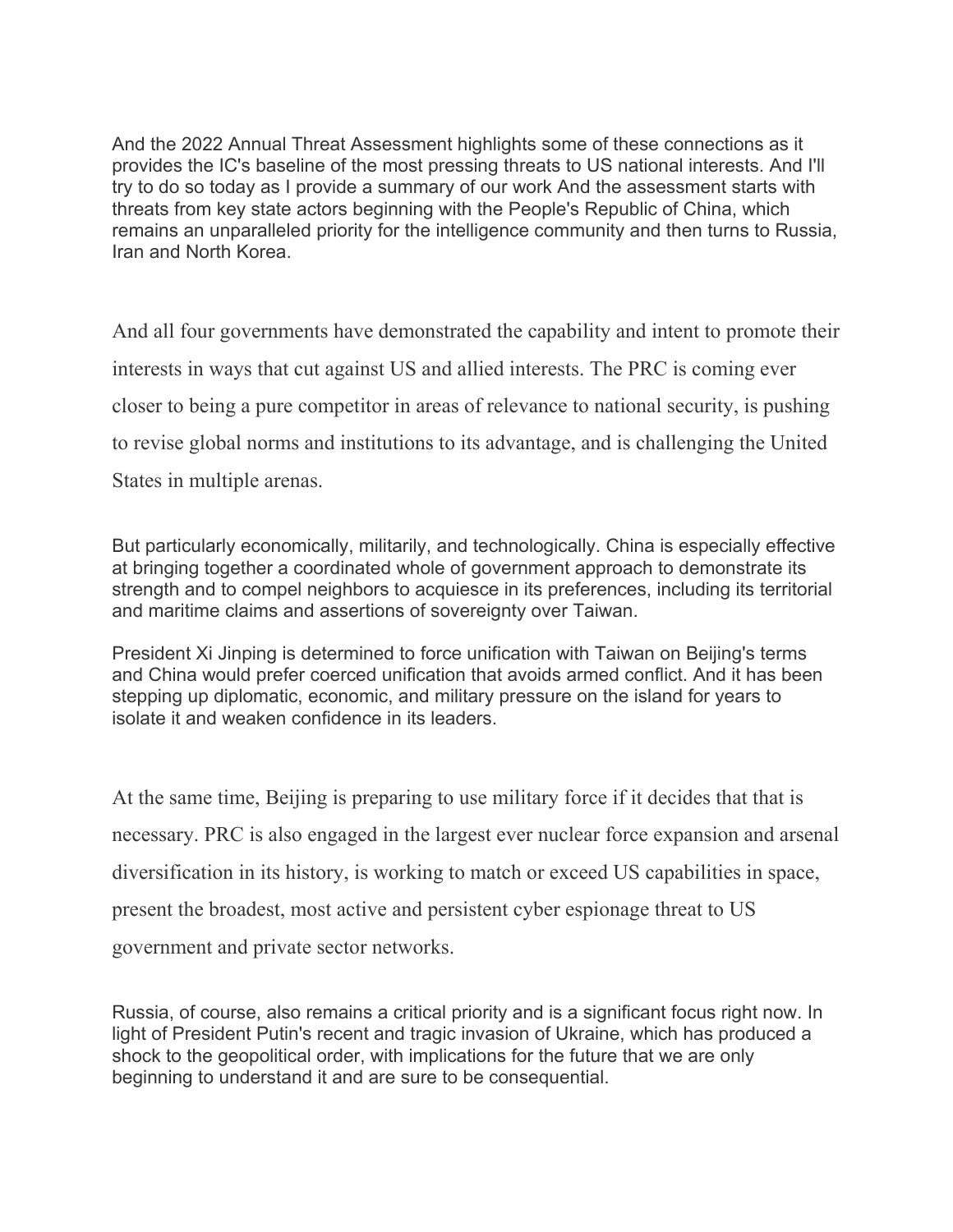And the IC, as, you know, provided warning of President Putin's plans, but this is a case where I think all of us wish we had been wrong. Nevertheless, the invasion has proceeded consistent with the plan we assessed the Russian military would follow. Only they are facing significantly more resistance from heroic Ukrainians than they expected and encountering serious military shortcomings.

Russia's failure to rapidly seize Kyiv and overwhelm Ukrainian forces has deprived Moscow of the quick military victory that it probably had originally expected would prevent the United States and NATO from being able to provide meaningful military aid to Ukraine. Moreover, we assess Moscow underestimated the strength of Ukraine's resistance and the degree of internal military challenges we are observing in the Russian military, which include an ill constructed plan, morale issues, and considerable logistical challenges.

And what is unclear at this stage is whether Russia will continue to pursue a maximalist plan to capture all or most of Ukraine, which we assess would require more resources even as the Russian military has begun to loosen its rules of engagement to achieve their military objectives.

If they pursue the maximalist approach, we judge it will be especially challenging for the Russians to hold and control Ukrainian territory and install a sustainable pro-Russian regime to Kyiv in the face of what we assess is likely to be a persistent and significant insurgency. And of course, the human toll of the conflict is already considerable and only increasing.

Thus far the Russian and Ukrainian militaries have probably suffered thousands of casualties along with numerous civilian deaths, and of course well -- well more than a million people have fled Ukraine since Russia invaded. Moreover, Russian forces are at the very least operating with reckless disregard for the safety of civilians as Russian units launch artillery and airstrikes into urban areas as they have done in cities across Ukraine, including the Chairman's mention of the hospital, and near critical infrastructure such as the Enerhodar nuclear plant. The IC is engaged across the interagency to document and hold Russia and Russian account -- actors accountable for their actions. And the reaction to the invasion from countries around the world has been extraordinarily severe.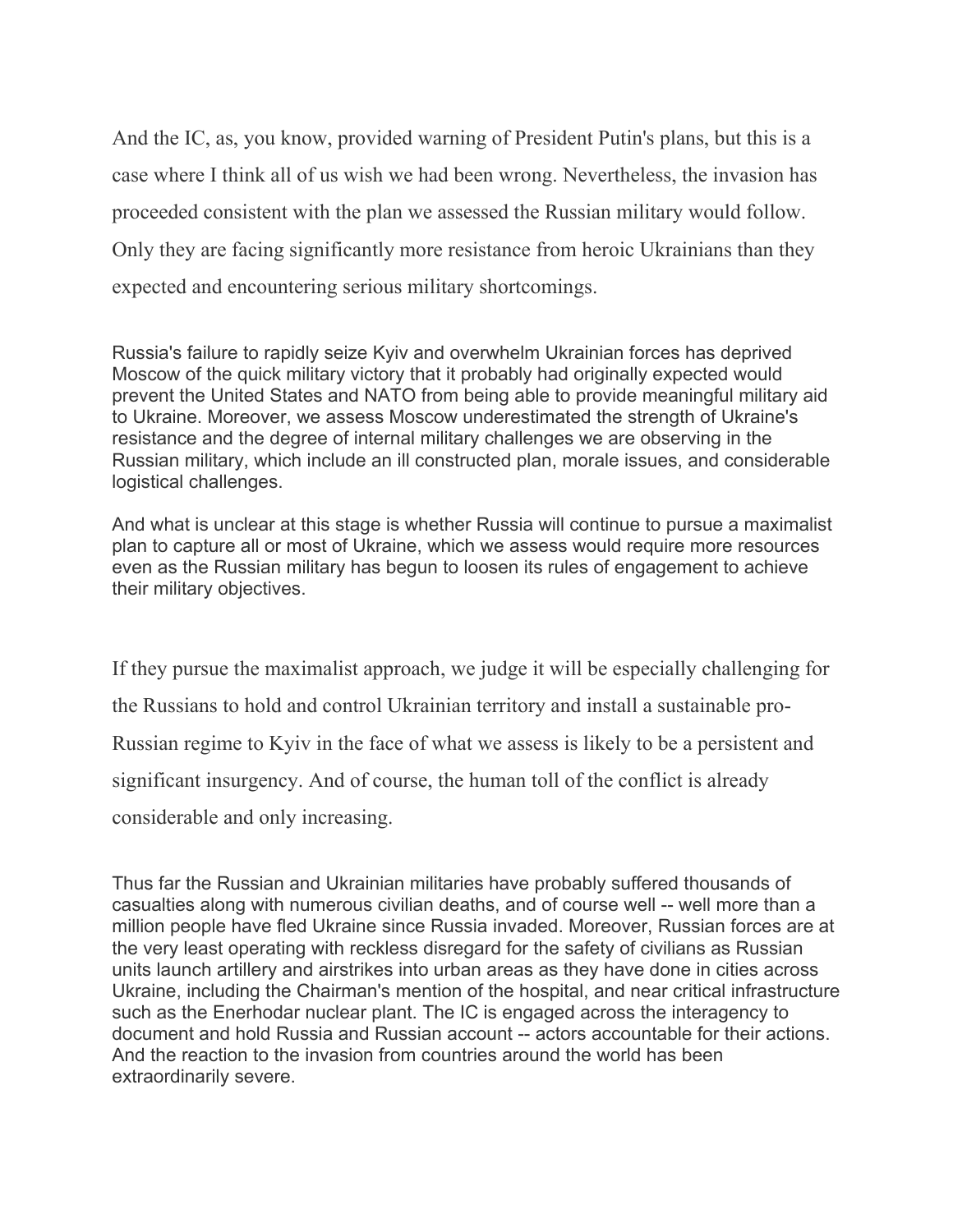Western unity in imposing far reaching sanctions and export controls as well as foreign commercial decisions are having cascading effects on the Russian economy. The economic crisis that Russia is experiencing is also exacerbating the domestic political opposition to Putin's decision to invade. And NATO's unified response, the significant resistance that the Ukrainians have demonstrated on the battlefield, Europe's rapid response to Russia's invasion not just in terms of economic measures but also actions long thought to be off the table such as the provision of lethal aid to Ukraine and shutting down EU airspace to Russian planes all almost certainly surprised Moscow.

In particular, while Putin probably anticipated many of the current sanctions to be imposed when he weighed the cost of the invasion, we judge that he did not anticipate either the degree to which the United States and its allies and partners would take steps to underman -- undermine the capacity -- his capacity to mitigate western sanctions or the pull back from Russia initiated by the private sector.

And nevertheless, our analysts assessed that Russia -- that Putin is unlikely to be deterred by such setbacks and instead may escalate the conflict, essentially doubling down to achieve Ukrainian disarmament and neutrality to prevent it from further integrate --

With the United States and NATO. And we assess Putin feels aggrieved the West does not give him proper deference and perceives this is a war he cannot afford to lose, but what he might be willing to accept as a victory may change over time, given the significant costs he is incurring. Putin's nuclear saber rattling is very much in line with this assessment. Putin's public announcement that he ordered Russia's strategic nuclear forces to go on special alert in response to aggressive statements from NATO leaders was extremely unusual. We have not seen a public announcement from the Russians regarding a heightened nuclear alert status since the 1960s, but we have also not observed force-wide nuclear posture changes that go beyond what we have seen in prior moments of heightened tensions during the last few decades. Our analysts assess that Putin's current posturing in this arena is probably intended to deter the West from providing additional support to Ukraine as he weighs an escalation of the conflict. And Putin probably still remains confident that Russia can militarily defeat Ukraine and wants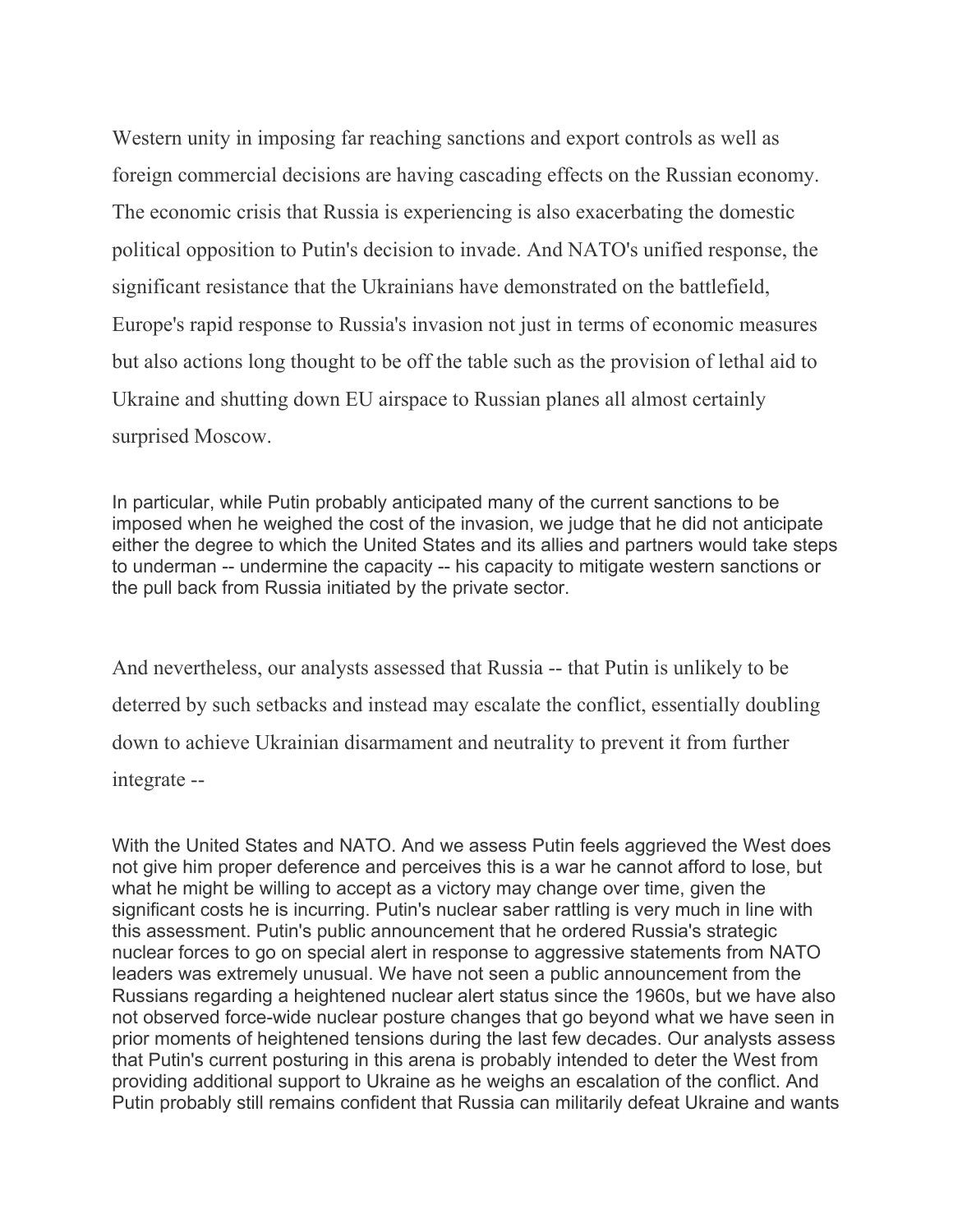to prevent Western support from tipping the balance and forcing a conflict with NATO. Regardless, our number one intelligence priority is defense of the homeland, and we will remain vigilant in monitoring every aspect of Russia's strategic nuclear forces. With tensions this high, there is always an enhanced potential for miscalculation, unintended escalation, and we hope that our intelligence can help to mitigate those concerns. Beyond its invasion of Ukraine, Moscow presents a serious cyber threat, a key space competitor, and one of the most serious foreign influence threats to the United States. Using its intelligence services, proxies, and wide ranging influence tools, the Russian government seeks to not only pursue its own interests, but also to define -- to divide Western alliances, undermine US global standing, amplify discord inside the United States, and influence US voters and decision making. And to finish with our state actors, Iran continues to threaten US interests. It tries to erode US influence in the Middle East, entrench its influence and project power in neighboring states, minimize threats to regime stability. Meanwhile, Kim Jong-un continues to steadily expand and enhance Pyongyang's nuclear conventional capabilities targeting the United States and its allies, periodically using aggressive and potentially destabilizing actions to reshape the regional security environment in his favor, and to reinforce his status as a de facto nuclear power. The assessment focuses next on a number of key global and transnational threats, including global health security, transnational organized crime, the rapid development of destabilizing technologies, climate migration, terrorism. I raise these because they pose challenges of a fundamentally different nature to our national security than those posed by the actions of nation states, even powerful ones like China. We look at the Russia-Ukraine war and can imagine outcomes to resolve the crisis and the steps needed to get there, even though unpalatable and difficult. And similarly, we view the array of challenges China actions pose and can discuss what is required, how to think about tradeoffs involved. And transnational issues are more complex, requiring significant and sustained multilateral effort, and that we can discuss ways of managing them. All of them pose a set of choices that will be more difficult to untangle and perhaps require more sacrifice to bring about meaningful change. This reflects not just the interconnected nature of the problems, but also the significant impact increasingly empowered non-state actors have on the outcomes and the reality that some of the countries who are key to mitigating threats posed by nation states are also the ones we will be asking to do more in the transnational space. For example, the lingering effects of the COVID-19 pandemic is putting a strain on governments and societies, fueling humanitarian and economic crises, political unrest and geopolitical competition, as countries such as China and Russia seek to exploit the crisis to their own advantage. And no country has been completely spared. Even when a vaccine is widely distributed globally, the economic and political aftershocks will be felt for years. Low income countries with high debts face particularly challenging recoveries, and the potential for cascading crises that lead to regional instability whereas others turn inward or will be distracted by other challenges. These shifts will spur migration around the world, including on our southern border. The economic impact has set many poor and middle income countries back years in terms of economic development, and is encouraging some in Latin America, Africa, and Asia to look to China and Russia for quick economic and security assistance to manage their new reality. We see the same complex mix of interlocking challenges stemming from climate change, which is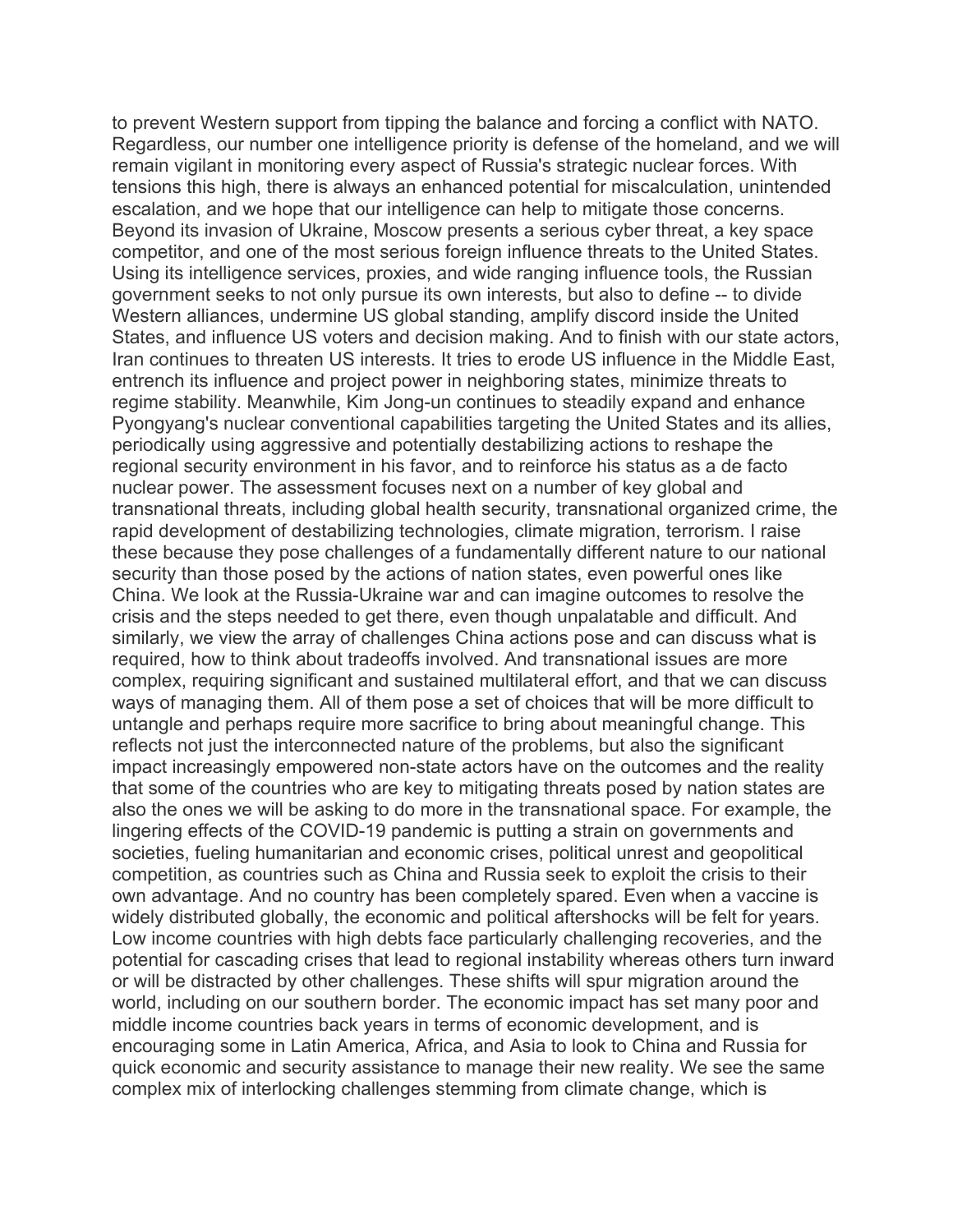exacerbating risk to US national security interests across the board, but particularly as it intersects with environmental degradation and global health challenges. And terrorism of course remains a persistent threat to US persons and interests at home and abroad, but the implications of the problem are evolving. In Africa, for example, where terrorist groups are clearly gaining strength, the growing overlap between terrorism, criminal activity, smuggling networks has undermined stability, contributed to coups, and an erosion of democracy, and resulted in countries turning to Russian entities to help manage these problems. And global transnational criminal organizations continue to pose a direct threat to the United States through the production and trafficking of lethal illicit drugs, massive theft including cybercrime, human trafficking, and financial crimes and money laundering schemes. In particular, the threat from illicit drugs is at historic levels, with more than 100,000 American drug overdose deaths for the first time annually, driven mainly by a robust supply of synthetic opioids from Mexican transnational criminal organizations. And in short, the interconnected global security environment is marked by the growing specter of great power competition and conflict, while transnational threats to all nations and actors compete for our attention and also our finite resources. And finally, the assessment turns to conflicts and instability, highlighting a series of regional challenges of importance to the United States; iterative violence between Israel and Iran, conflicts in other areas including Africa, Asia, and the Middle East have the potential to escalate or spread, fueling humanitarian crises and threatening US persons. Africa, for example, has seen six irregular transfers of power since 2020 and probably will see new bouts of conflict in the coming year as the region becomes increasingly strained by a volatile mixture of democratic backsliding, intercommunal violence, and the continued threat of cross-border terrorism. And of course, we are also focused on our workforce and their families. The IC continues to contribute to the governmentwide effort to better understand potential causal mechanisms of anomalous health incidents, and remains committed to ensuring afflicted individuals receive the quality care they need. The safety and well-being of our workforce is our highest priority, and we are grateful to members of your committee for your continued support on these efforts. In closing, I just want to note how much effort has gone into improving our capability to share intelligence and analysis with our partners and allies across the intelligence community. As we have seen in our approach to the threat to Ukraine, as you've noted, the sharing of intelligence and analysis has paid real dividends in helping facilitate collective action against the renewed threat of nation-state aggression. And what -- while such efforts must be done with care to ensure we are able to protect our sources and methods, we are laying the groundwork to broaden our work were doing so creates the conditions for a more united focus on other emerging challenges, and we appreciate your support in these efforts. Thank you and look forward to your questions. MARK WARNER:

Thank you, Director Haines, and thank you on behalf of the other members of the panel on deferring to only you do the opening statement. My -- my first question is on the cyber domain and I want to talk to -- or ask Director Haines and General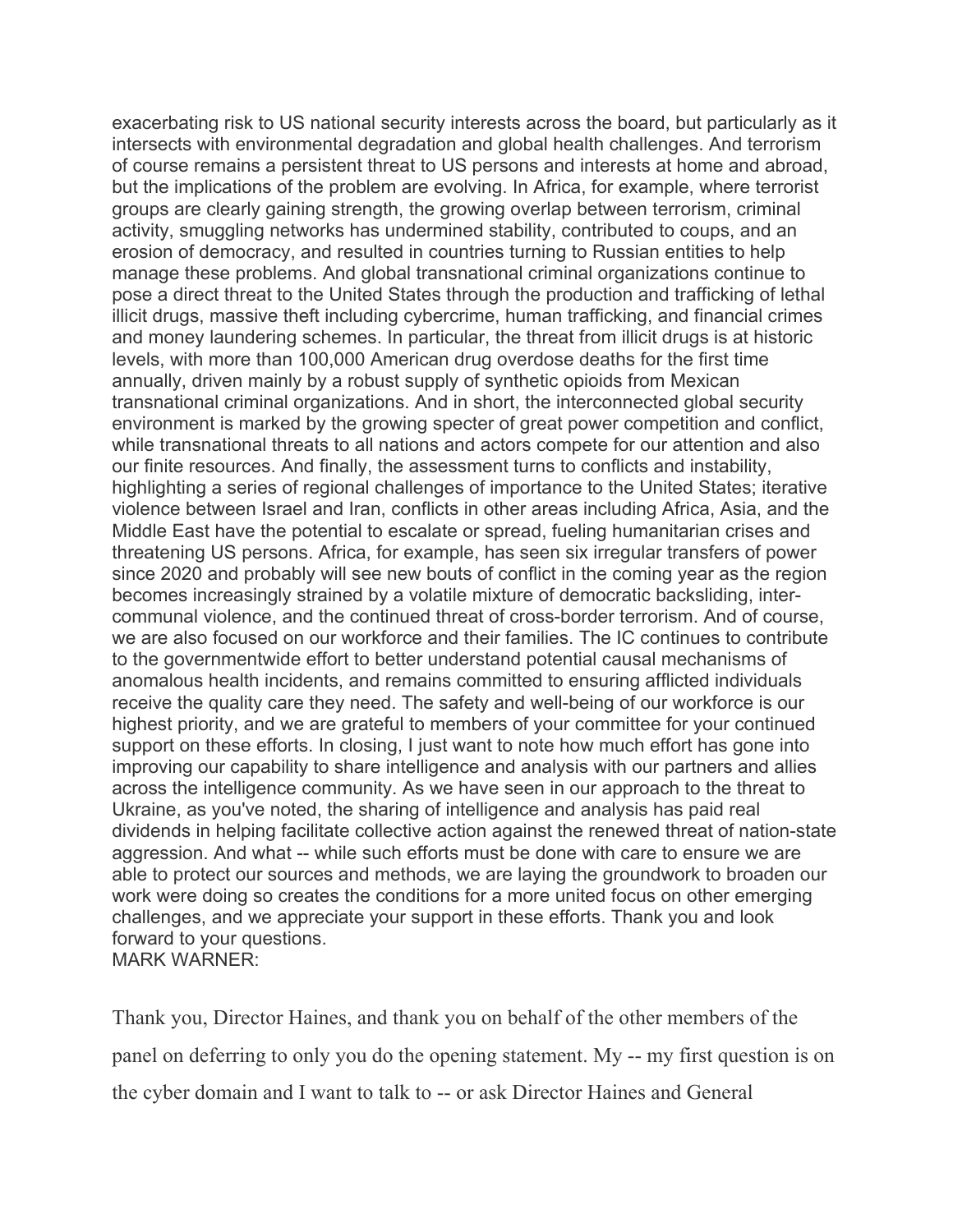Nakasone. And I want to just again compliment the members of this committee. When we saw the Russians launch the SolarWinds attack, it was this committee that -- that first focused on that issue. And in a broadly bipartisan way, we recognized that only about 30 percent of our cyber attacks are actually being reported to the government. And I'm proud to say that in the budget bill, that hopefully we'll take up the next day or two, it's already passed the House, we finally have put in place a cyber notification process, something that I would recognize that Senator Collins has been working on literally for years and years and years. We are this close to the finish line. Since only about 30 percent of our -- our cyber incidents are reported, we need to make sure that information gets to the FBI, gets to CISA, gets to, you know, our private sector partners in a -- a real time way. One of the things I've been surprised at is that -- that the Russian cyber capabilities, while we've not seen a very efficient military so far, I don't think any of us think that Russia does not have extraordinarily critical and -- and first rate cyber tools. The fact that they have not launched much beyond traditional malware, they've not launched the kind of worm driven NotPetya attacks that we saw in 2017, my concern has been that one of those -- that type of attack could literally go beyond the geographic boundaries of -- of Ukraine, bleed into Poland where it could affect American troops or shut down Polish hospitals and result in the death of -- of Polish citizens, which could potentially move us into Article 5 territory. Director Haines and General Nakasone, maybe General Nakasone, like to start with you. You're the best expert on this topic. You know, have you been a bit surprised that they haven't launched their full array of attacks? And how concerned are you, as -- as Russia gets more and more stymied on the military front, that they may unleash some of their additional cyber tools?

# PAUL NAKASONE: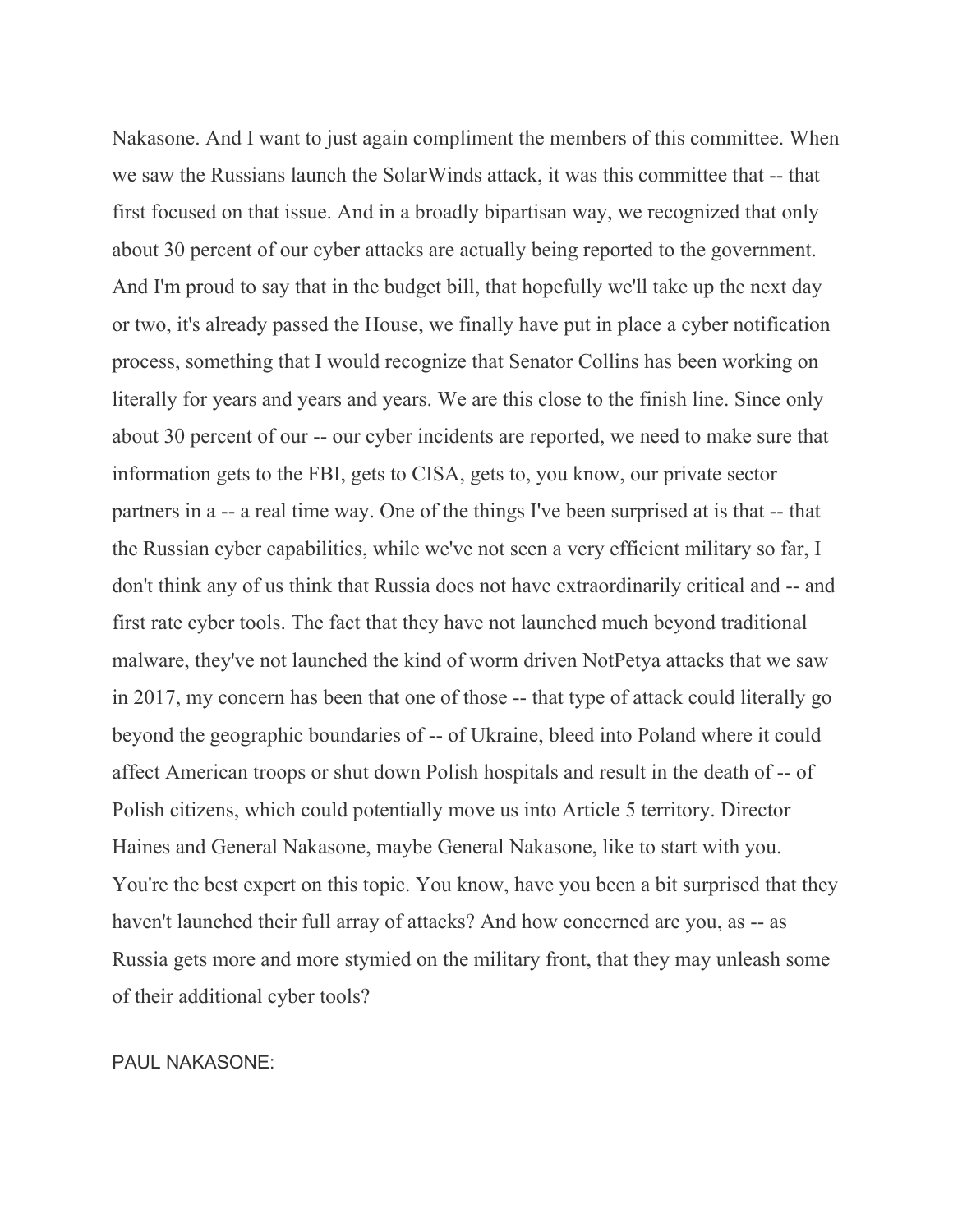Chairman, thank you very much for the question. I begin by saying that we remain vigilant. We're 15 days into this conflict. By no means are we sitting -- sitting back and taking this casually. We are watching every single day for any type of unusual activity. And I would just build on the scenario that you talked about, this idea of malware spreading is one scenario that we look at. But there are three other scenarios that also come into our thinking.

One might be the use of ransomware, broad use of ransomware that -- that our adversaries might use. The next would be scenario proxies, those that necessarily may not be part of the Russian government but are functioning as -- as a proxy or as a nonnation state actor due to this type of activity to perhaps launch malware. And the final one is this idea of a disruptive or destructive attack on a country in Eastern Europe that -- that could take place.

As I said, we're 15 days into this. We've seen three to four attacks. The reasons in terms of why there haven't been more, I think, obviously, this is part of Russia's own strategic calculus. But secondly, a tremendous amount of work was done prior to the actual invasion, work that was done by my agency, work that was done by Cyber Command, by the interagency, by a series of private sector partners that harden the infrastructure of the Ukraine.

I think that that was part of it. And the final thing is there have been actions since then that I think that have contributed to the Russians in terms of the way that they approach the future. I would just conclude by saying not only are we vigilant, we're prepared, and most importantly, we're sharing information and sharing our expertise with our partners.

# MARK WARNER:

Let me get to my second question. I mean, because I want to honor my own commitment to try to keep within five minutes. One of the things that my friend, Senator Burr, often mentioned is we don't have a technology committee in -- in the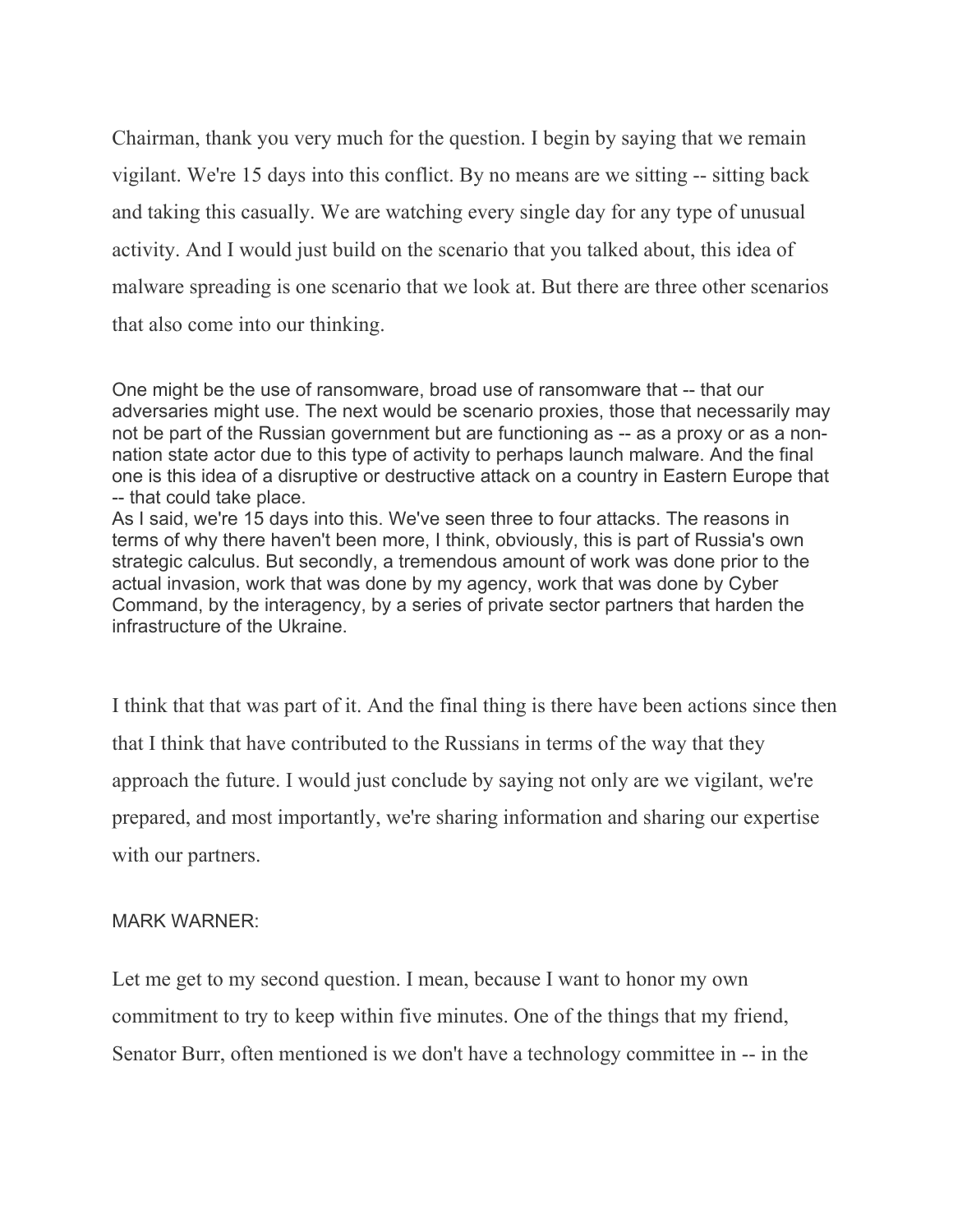Senate. In many ways, the Intelligence Committee has become the Technology Committee.

I think a lot of the competition going forward, particularly vis-a-vis China, will be around technology. I think we were all surprised at their enormous success in the 5G domain. Again, many of us are working on making sure we make the kind of investments that China's making on semiconductors. Candidly, shutting off semiconductors to Russia will be as effective as any tool on shutting down their military industrial complex.

Dr. Burns, you have made this a priority. And how do we make sure maybe that across the IC we both monitor and incent policymakers and the balance of -- of the government to make the necessary investments in technology?

WILLIAM BURNS:

Well, thanks, Mr. Chairman. Nothing is going to matter more to the future of CIA and, I think, the US intelligence community more broadly than our ability to compete technologically. It's the main arena, as you said before, Mr. Chairman, for competition with China. So just in the last couple of months, we've established a new mission center at the CIA alongside a new mission center on China, and equally important, a mission center focused on technology issues to make sure that we're anticipating, keeping pace, getting out ahead of the pace of innovation to deepen partnerships with the private sector, because that's absolutely essential, I think, to our future as we look at competition and technology.

We've just created the position of the Chief Technology Officer for the first time at CIA. So all of that, I think, reflects the enormously high priority that we will continue to attest to that set of issues.

# MARK WARNER:

Thank you. Senator Rubio.

MARCO RUBIO: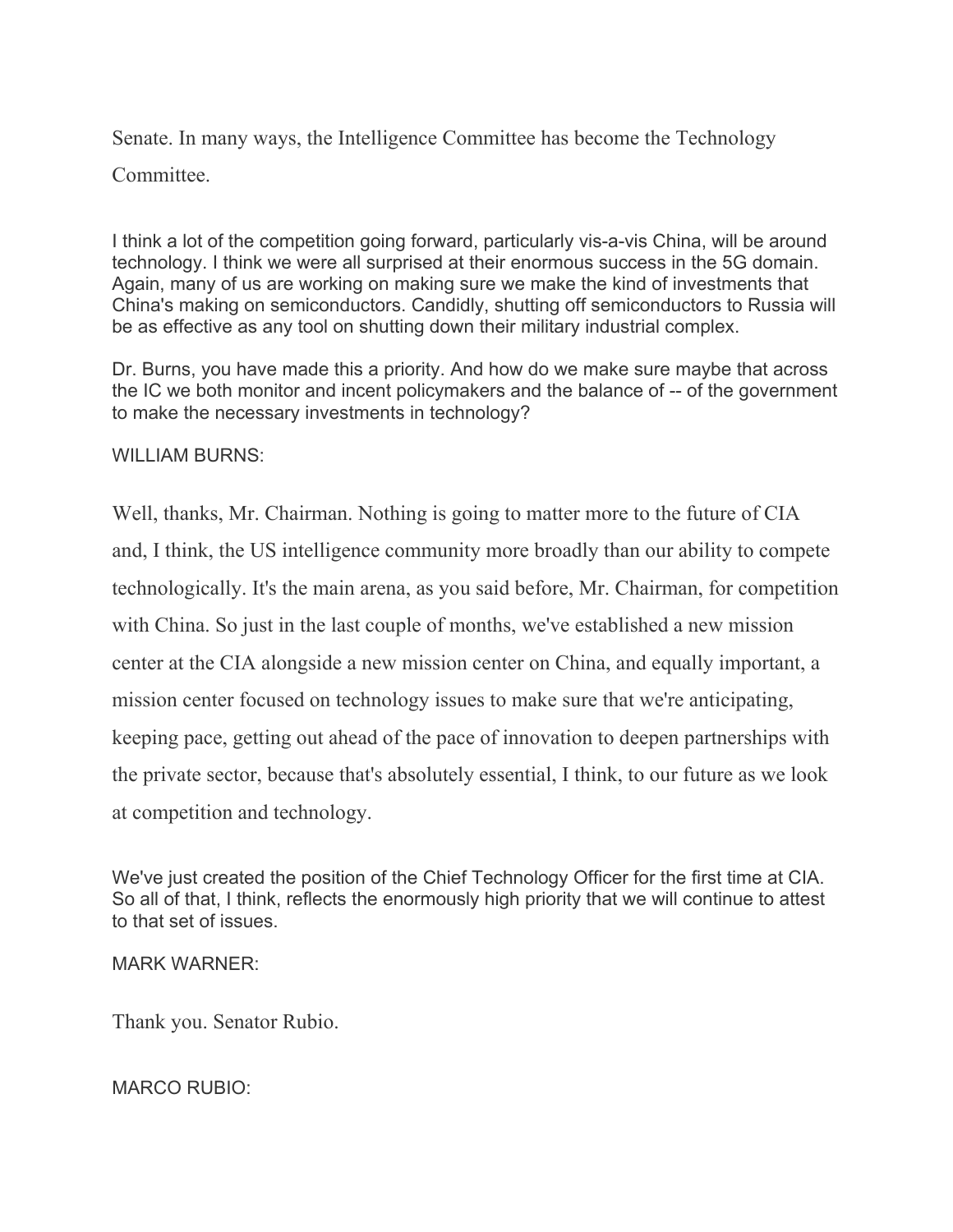Thank you all for being here. I'll direct this to you, Director Haines. But anybody who wants to answer it can do so. I think we've learned from -- from all this, the best way to combat disinformation is through transparency. So I want to walk through some component pieces of a particular topic involving labs and Ukraine and then allow you to expand or anyone to expand that could provide greater insight.

As you're all well aware, Russia has been laying out this argument for -- for a number of months now about how there are these labs in Ukraine that are developing chemical and biological weapons, that the US is involved, that they've discovered it. And they've been making that argument for a period of time.

And it's the argument they usually make before they use that kind of stuff themselves against someone. So let me just start with a question, the component pieces, and then sort of allow you to expand more on the important parts of it. There is a difference between a biological research facility and a biological weapons research facility, correct?

# AVRIL HAINES:

Correct.

# MARCO RUBIO:

Okay. Does Ukraine have any biological weapons research facilities?

# AVRIL HAINES:

No, but let me be clear, we do not assess that Ukraine is pursuing either biological weapons or nuclear weapons, which have been some of the -- basically the -- the propaganda that Russia is putting out.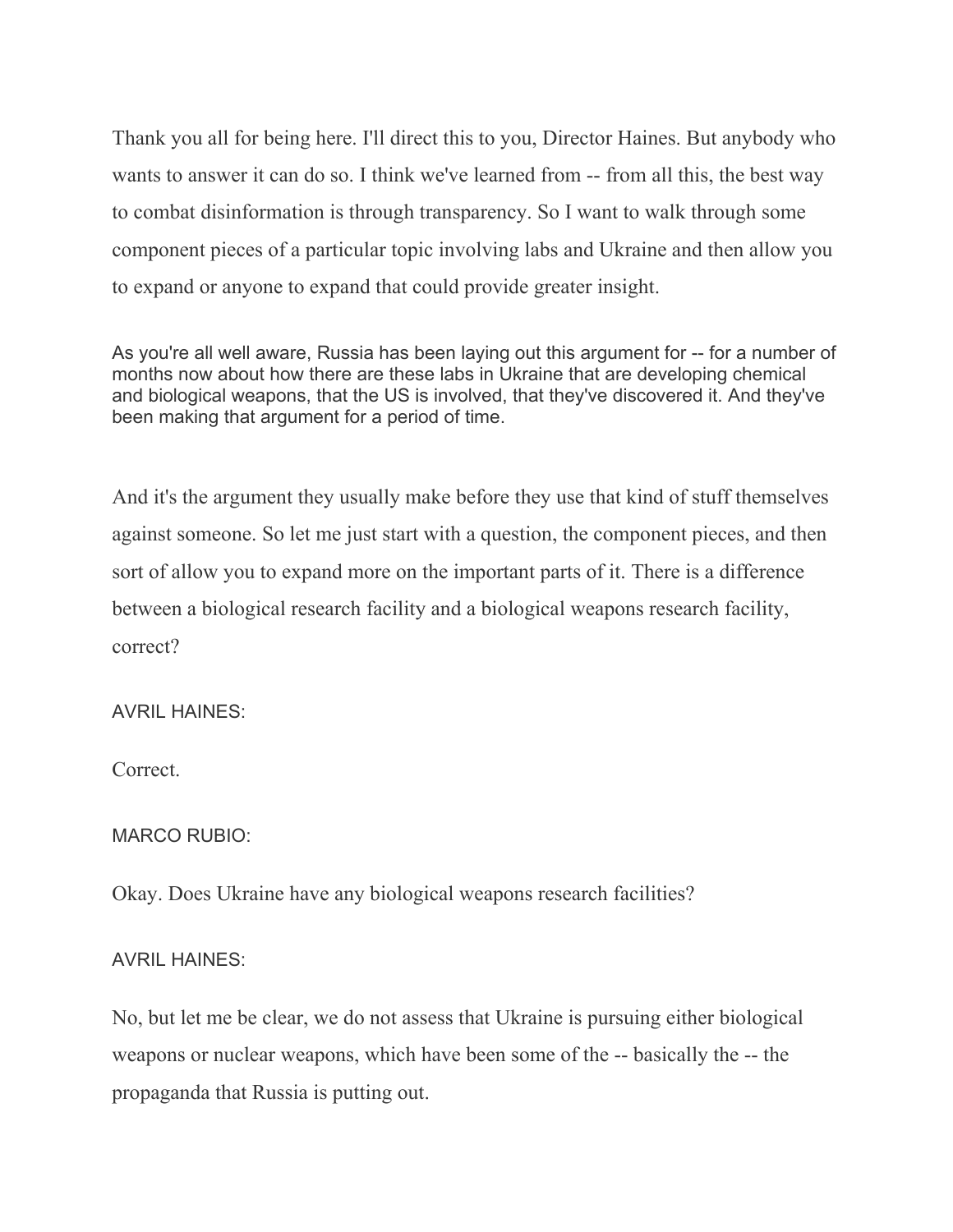## MARCO RUBIO:

Okay. So they do have the biological research facilities. What is our government's role in their biological research programs?

## AVRIL HAINES:

So as I understand it, Ukraine operates about a little over a dozen essentially bio labs. And what they are involved in is Ukraine's biodefense and their public health response. And that's essentially what they're intended to do. And I think that the US government provides assistance and -- or at least has in the past provided assistance really in the context of biosafety, which is something that we've done globally with a variety of different countries.

So I would defer, obviously, to the details of that assistance to the agency service [Inaudible] --

#### MARCO RUBIO:

Well, I guess that's the important component. How do we define biosafety or biodefense? Is it the ability to have antidotes or responses if someone were to use an agent against you if you were having an outbreak? What exactly is that?

# AVRIL HAINES:

Yeah, I mean, I will quickly get out of my area of expertise. But I'll give you sort of a generic answer that I understand. So it is essentially, for biodefense, you can think about things like medical countermeasures, for example, things that -- that will help you to address a pandemic that is an outbreak in your country, things along those lines, things that prevent spreading of pandemics and other health issues, things along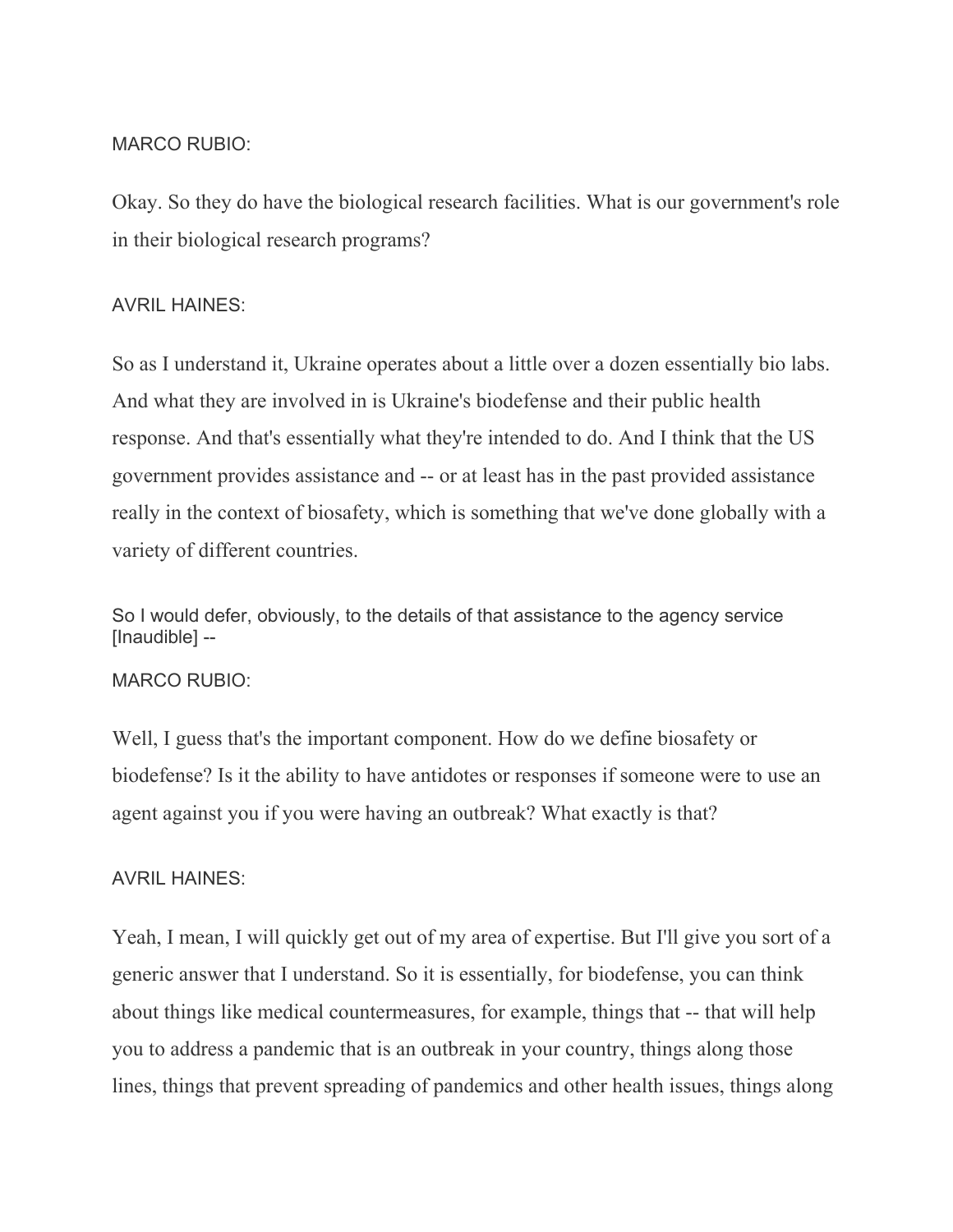those lines. And the kinds of biosafety pieces that you would be providing assistance for are things like making sure that, as you're producing medical countermeasures, that you're taking appropriate precautions, that you're letting the medical community internationally know, notifying when appropriate.

So that's the kind of assistance. But again, just want to be absolutely clear that we do not believe that Ukraine is pursuing biological or nuclear weapons, that we've seen no evidence of that. And frankly, this influence campaign is completely consistent with longstanding, Russian efforts to accuse the United States of sponsoring bio weapons work in former Soviet Union.

So this is a classic move by the Russians.

MARCO RUBIO:

So -- and I think the one thing that's piqued a lot of people's interest and I hope we can address is the Secretary -- Assistant Secretary Nuland said a couple of days ago in response to my question in another hearing. This is a quote. "The US government is concerned about preventing any of these research materials from falling into the hands of Russian forces should they approach."

So people will hear that and say, well, that means that there must be something in these labs that's very dangerous. They possess pathogens or something that must be very dangerous. Look, we're all coming off the trauma of COVID 19, the possibility that there might have been an accident or a leak out of a lab there that we still don't know the answer to. And so it's in that context that people read that statement or hear it and say, okay, it sounds to me like they have labs.

These labs are working on dangerous things, and if the Russian were worried that it's going to get out of the laboratory. How should people assess that statement? Why are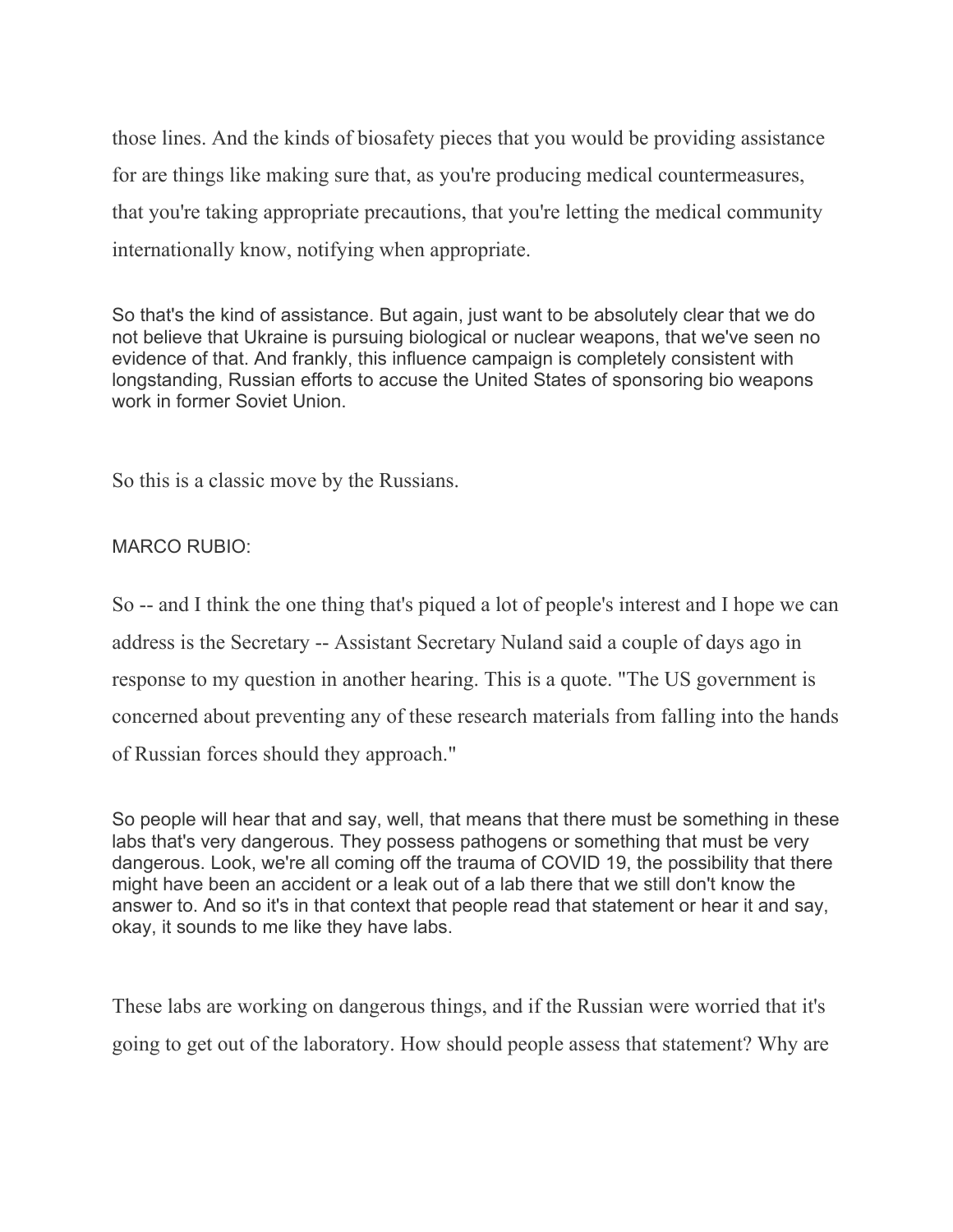we so concerned? And again, I mean, I know maybe I'm asking you some questions that regard medicine and biology and research and so forth.

But it's really important for this effort to understand what exactly is in these labs that we're so worried about them getting their hands on.

AVRIL HAINES:

Sure. I mean, I think, medical facilities that I've certainly been in and even as a child, done research in high school type of thing, in college all have equipment or sort of pathogens or other things that you have to have restrictions around, because you want to make sure that they're being treated and handled appropriately.

And I think that's the kind of thing that probably Victoria Nuland was describing and thinking about in the context of that. We have to be concerned in the same way that we have to be concerned about in [Inaudible] the nuclear power plant or other facilities that, when they're seized and if they're seized, that there may be damage done or theft, and they may, in fact, misuse some of the material that's there that's not intended for weapons purposes, but nevertheless can be used in dangerous ways or that can create challenges for the local populations.

MARCO RUBIO:

All right. Thanks.

# MARK WARNER:

Senator Rubio, thank you for raising this. I think we've seen some of these reports that this may be another area where Russia is trying to offer a false flag signal, and really appreciate your --your line of questioning. I want to turn to Senator Feinstein. But I do want to acknowledge, I think Dianne served the longest on this committee. And we appreciate very much the challenges, the personal places you've been going through, and your -- your attendance here always.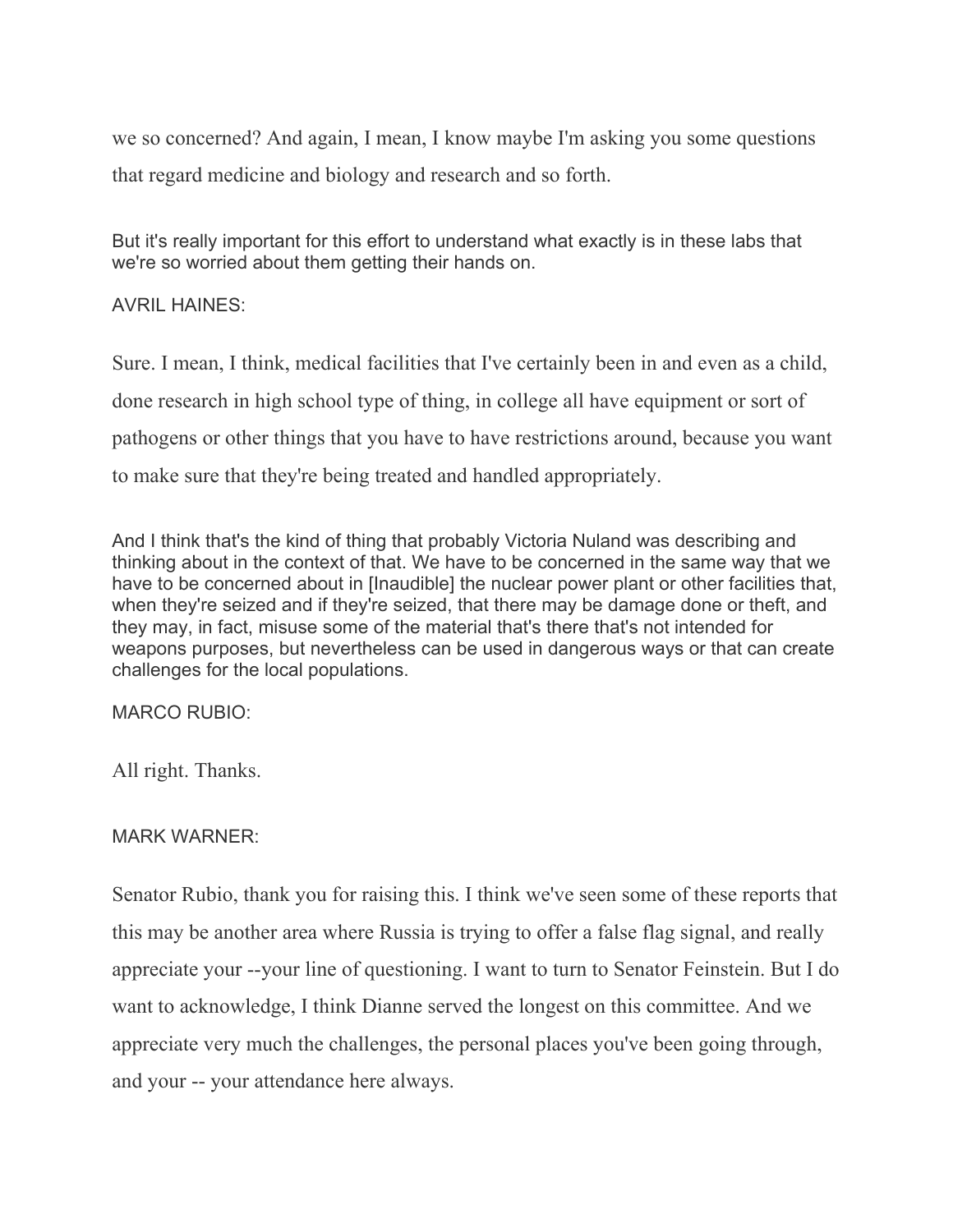I -- so many times -- I remember one time you literally had come, I think, from a senior medical procedure. You were still here showing up at -- at a -- at a -- one of these hearings. And we're grateful for your leadership. And I call on you now for five minutes.

DIANNE FEINSTEIN:

Well, thank you very much, Mr. Chairman.

In an unclassified annual threat assessment you state that in -- quote, "Individuals and small cells inspired by a variety of ideologies -- id -- ideologue and personal motivation include Sunni violent extremism, racially or ethnically motivated violent extremism, and militia violent extremism probably represent the greatest terrorist threat to the United **States** 

Now, while we have no interest in giving Al-Qaeda or ISIS an opportunity to recover. You're making the clear point that individuals and small cells represent the greatest threat to the United States. So here's the question. How are you allocating your resources for counterterrorism? It appears that most of the funding for counterterrorism goes into efforts focused against specific groups instead of attempting to locate individuals.

How do you justify that allocation compared against the assessed threat?

# AVRIL HAINES:

I'm happy to start, but I suspect Director Wray and others may have some thoughts on this. I think from at least the intelligence community perspective, it's true that we focus in on groups that are critical to our national security, groups such as al-Shabab and ISIS and Al-Qaeda core in these contexts, you know, as examples. It -- but it is also true that we are looking at consistently across the board how it is that the ideologies that they propagate and that others propagate that are of concern and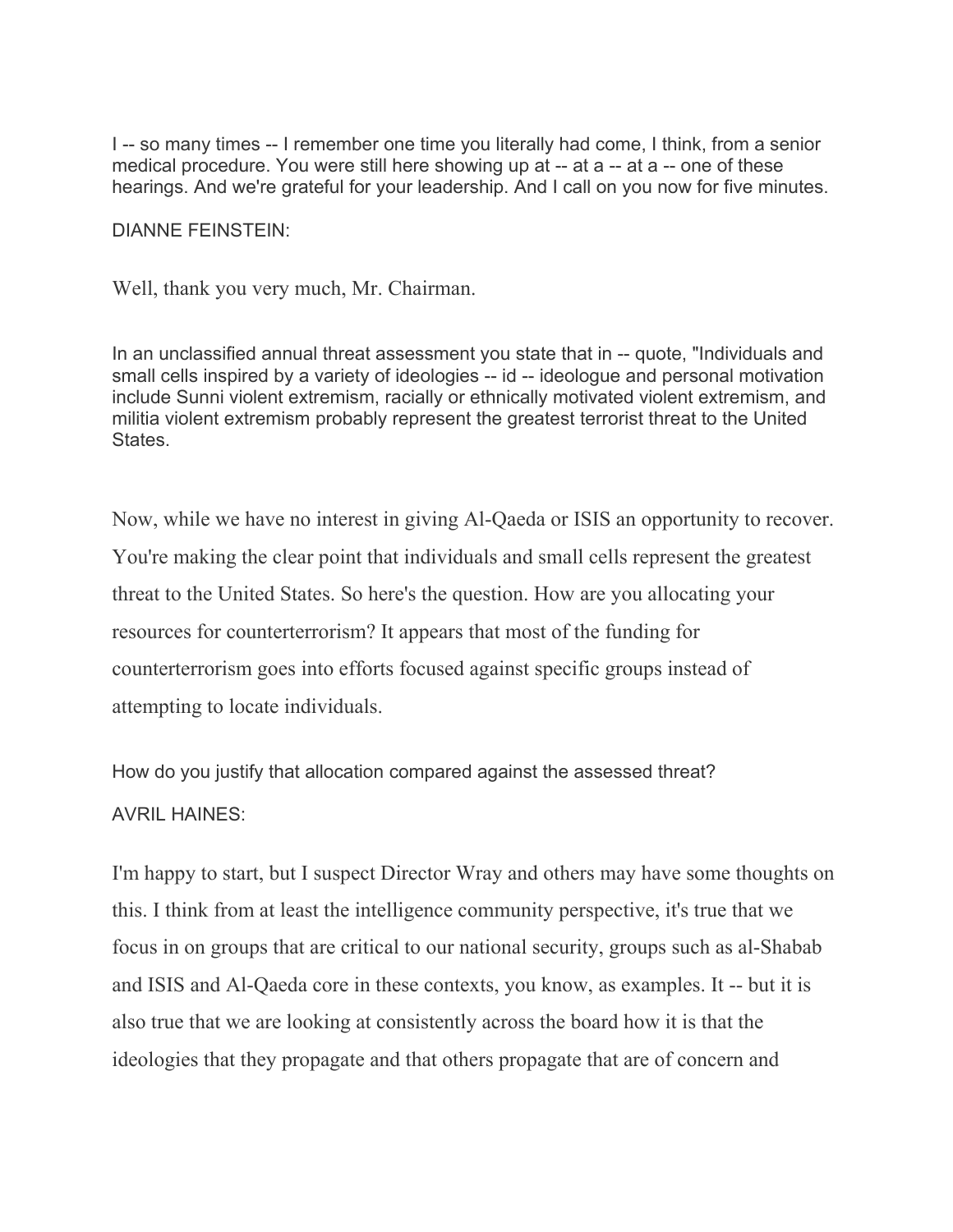reflected in our assessment are creating violent extremism in a variety of places including in small groups and even for individuals.

And -- and our -- our system is set up in such a way as to identify not simply the networking that we see with respect to such groups, but also to essentially create the opportunity for us to try to provide as much warning as we can with respect to individuals and others that --

# DIANNE FEINSTEIN:

Could the military respond as well?

# AVRIL HAINES:

Absolutely. Yeah. And I think, I mean, it's challenging obviously when you have somebody that's disconnected from a system. Yeah.

# CHRISTOPHER WRAY:

I would just add that from the FBI's end of course the -- the types of terrorist threats that you referenced, Senator, are at the top of our priority list. And through our joint terrorism task forces in every field office we're prioritizing those. And the reason why the jihadist inspired homegrown violent extremists and then the domestic violent extremists are such a high priority is because unlike sort of the more classic post-9/11 sleeper cells where you have a large group of people plotting, planning, preparing, fundraising, training.

There are a lot of dots to connect in a plot like that. With the kind of terrorist threat we're talking about here, you're talking about an individual going after a easily accessible target with a very crude weapon which means there's a lot less dots to connect. And so the key is to getting the eyes and ears out in the community.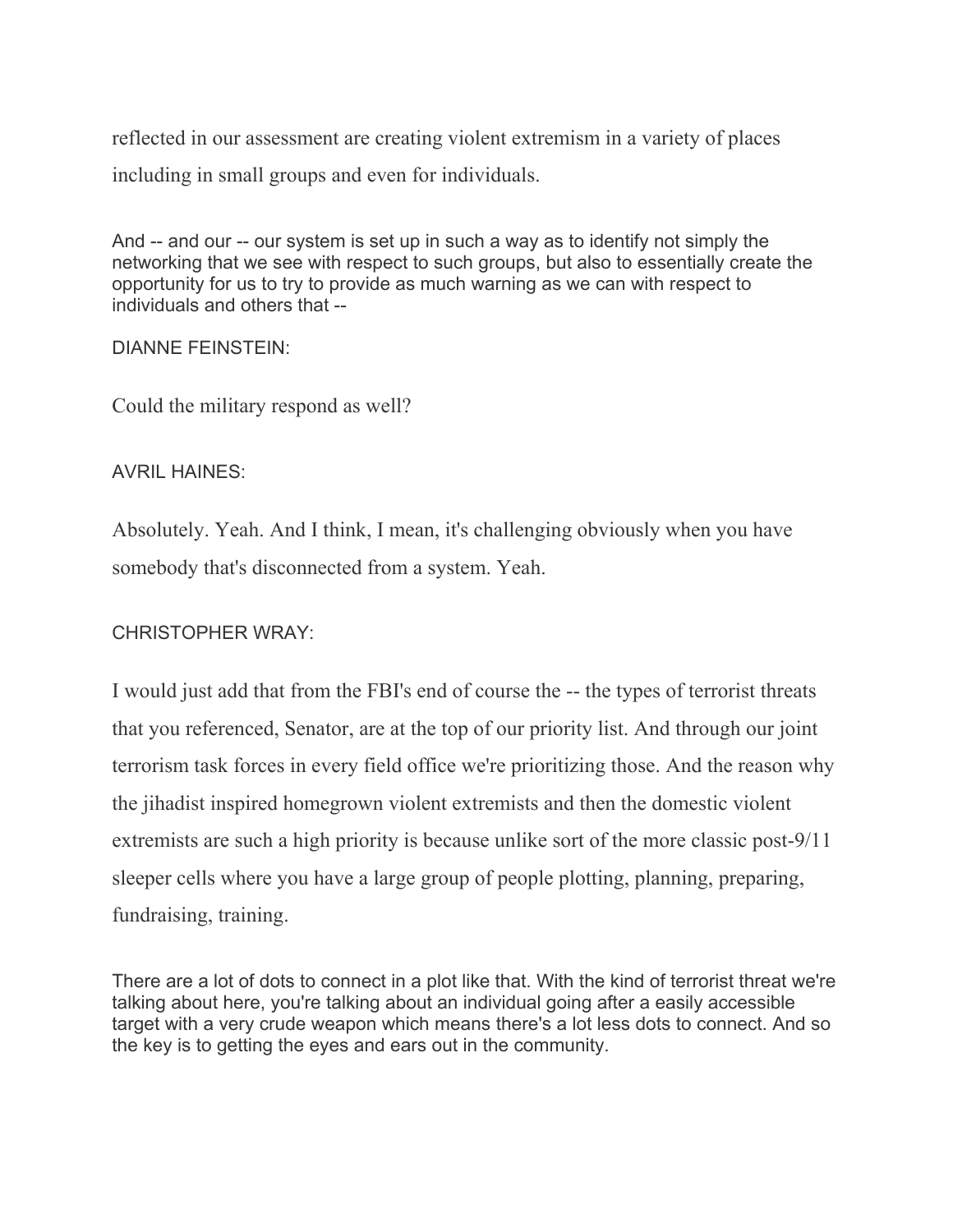And that's why the growth in the Joint Terrorism Task Forces with task force officers from state and local police departments all over the country has been such an important development.

## DIANNE FEINSTEIN:

Any -- please, I'd like other comments.

# WILLIAM BURNS:

No, all I -- all I would add, Senator, is, you know, even at CIA even as we focus more and more attention and resources on major power adversaries like China and Russia for all the obvious reasons. We remain sharply focused on the counterterrorism challenge as well. I mean, I think it's notable that in the same month -- last month in February when all of us had to deal with renewed Russian aggression in Ukraine, you know, we played a central role along with our partners in the US military in finding the former Emir of ISIS, Haji Abdullah, locating him and then cooperating with our military partners in a successful operation against him. So we'll remain very sharply focused --

# DIANNE FEINSTEIN:

So if I understand what you're saying, you're changing the allocation of resources to individuals from groups. Is that correct or not?

# WILLIAM BURNS:

No. What I was suggesting, Senator, is that even as we focus more attention and resources on major power adversaries like China and Russia at CIA where we're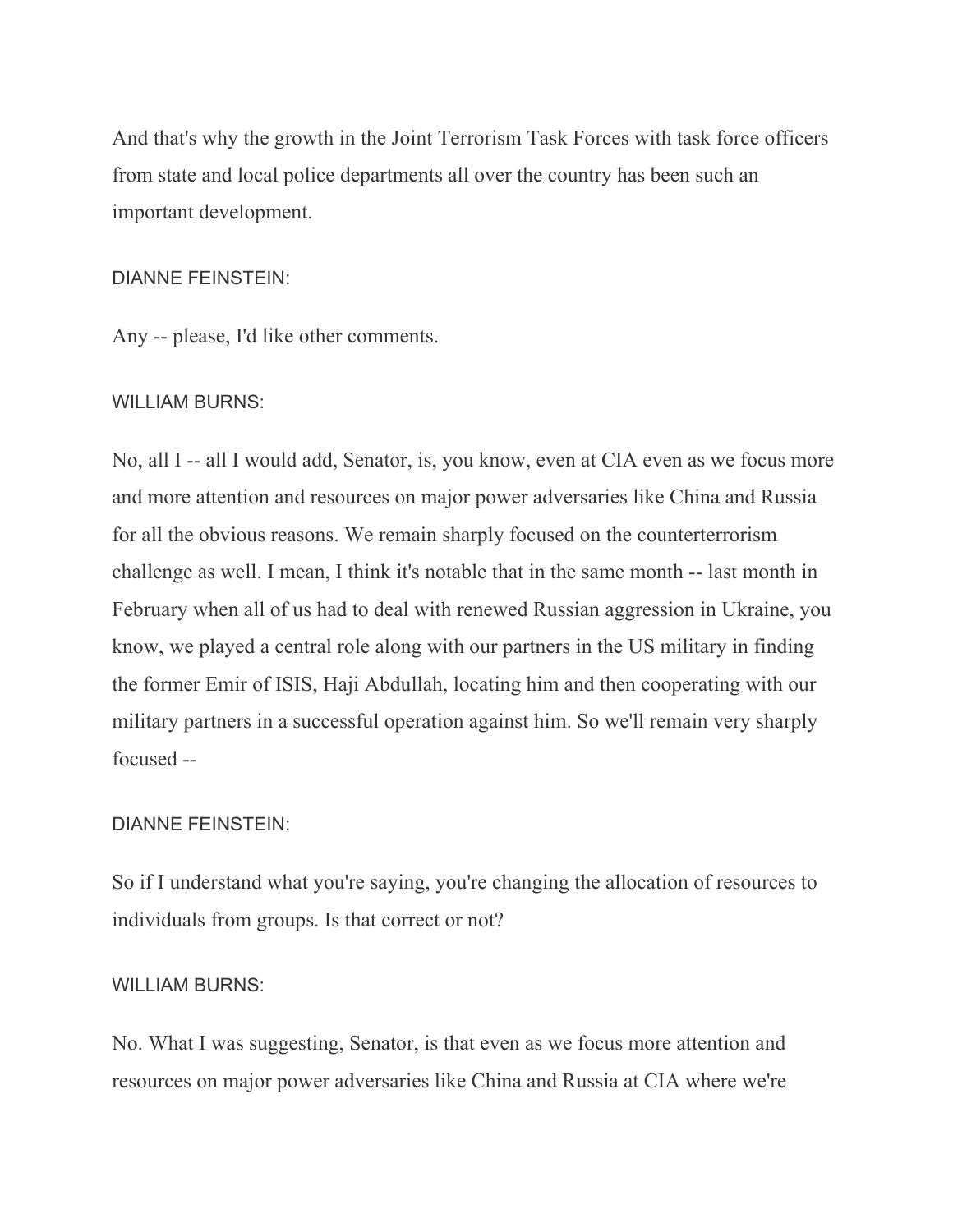focused on external terrorist threats, we remain sharply focused on the threats posed to the homeland by everyone from ISIS -- and I mentioned the successful operation against the former ISIS Emir as well as Al-Qaeda and its affiliates like al-Shabab like Al-Qaeda in the Arabian Peninsula.

That was my only point.

UNIDENTIFIED:

Thank -- thank you.

# DIANNE FEINSTEIN:

I will hear from the military just for -- please.

# SCOTT BERRIER:

Senator, DIA's Defense Counterterrorism Center, DCTC, is focused on foreign terrorist threats. They continue to operate as they have for the last 20 years focused on organizations' foreign transnational terrorist threats. Thank you.

# DIANNE FEINSTEIN:

Thank you. Thank you, Mr. Chairman --

MARK WARNER:

Thank you, Senator. Senator Burr.

RICHARD BURR: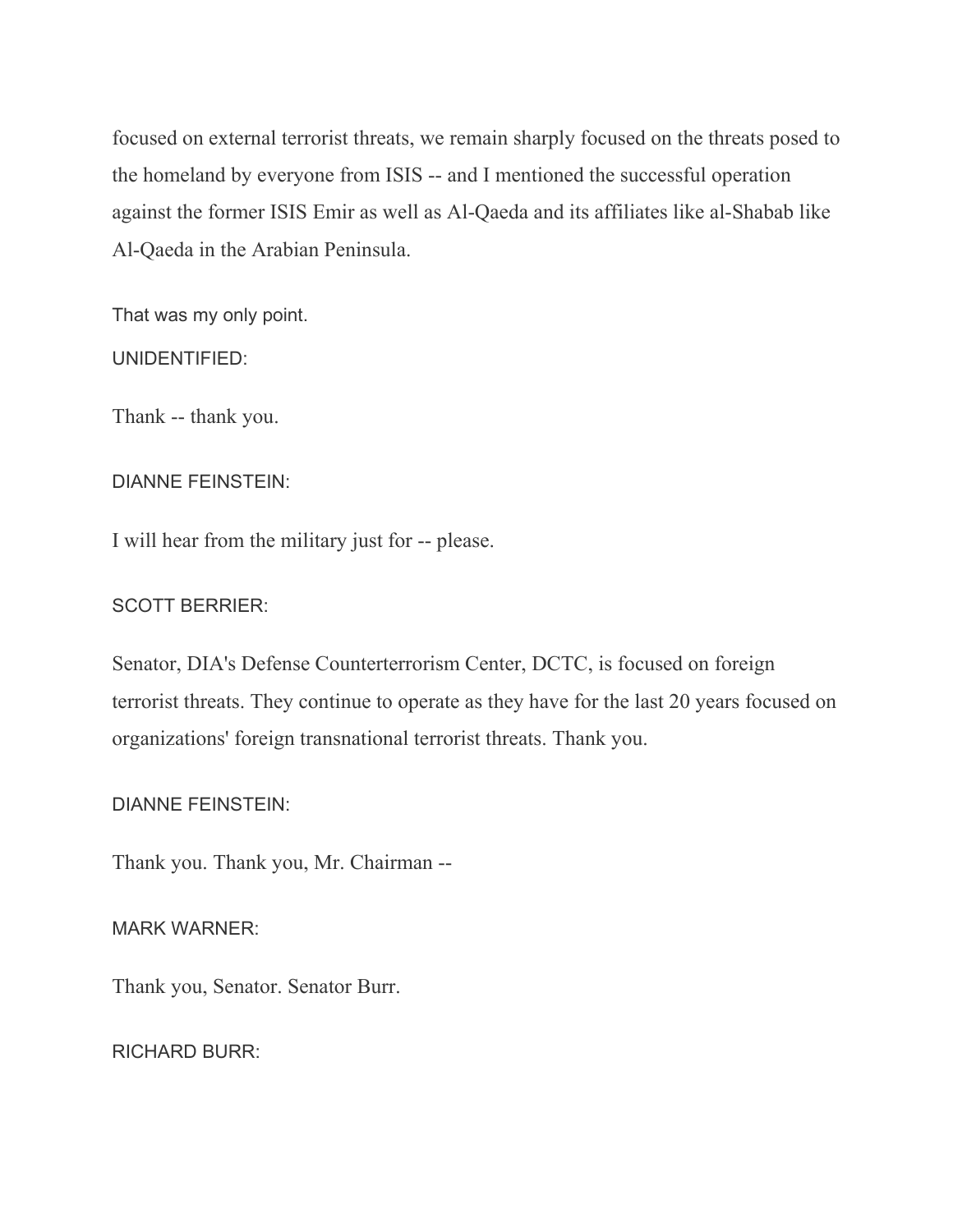Thank you, Mr. Chairman. I want to take this opportunity to highlight what's already been pointed out. The success of our intelligence and the analysis of that intelligence product. Your thousands of employees deserve the thanks of this committee, of this Congress, and of the American people. Likewise, President Zelensky and the Ukrainian people have reminded us that democracy does not come without a cost.

It has to be protected. This democracy, the independence of Ukraine demands that democracies around the world respond with everything needed to preserve Ukraine's independence and democracies that are threatened. Likewise, leaders like Putin don't want their people to have the freedoms that we cherish and that we strive to protect.

This would not be possible without the men and women who work for you on behalf of not just this country but democracies around the world. We are eternally grateful for all the work that they do, But more importantly, the response that they've had to this current challenge. Mr. Chairman, I have no questions in open session.

# MARK WARNER:

Thank you, Senator Burr, for once again acknowledging the great work of this community. I appreciate it. Senator Wyden.

# RON WYDEN:

Thank you very much, Mr. Chairman. I share Senator Burr's view. And let me thank you particularly, Director, for your professionalism and dedication. We've talked on a number of subjects and I have appreciated it. Now let me turn to cybersecurity. In a recent unclassified briefing from my office, government cyber security experts reconfirmed that a technology known as SS7, which allows phones to roam from one network to another, could also allow foreign actors to get into our networks and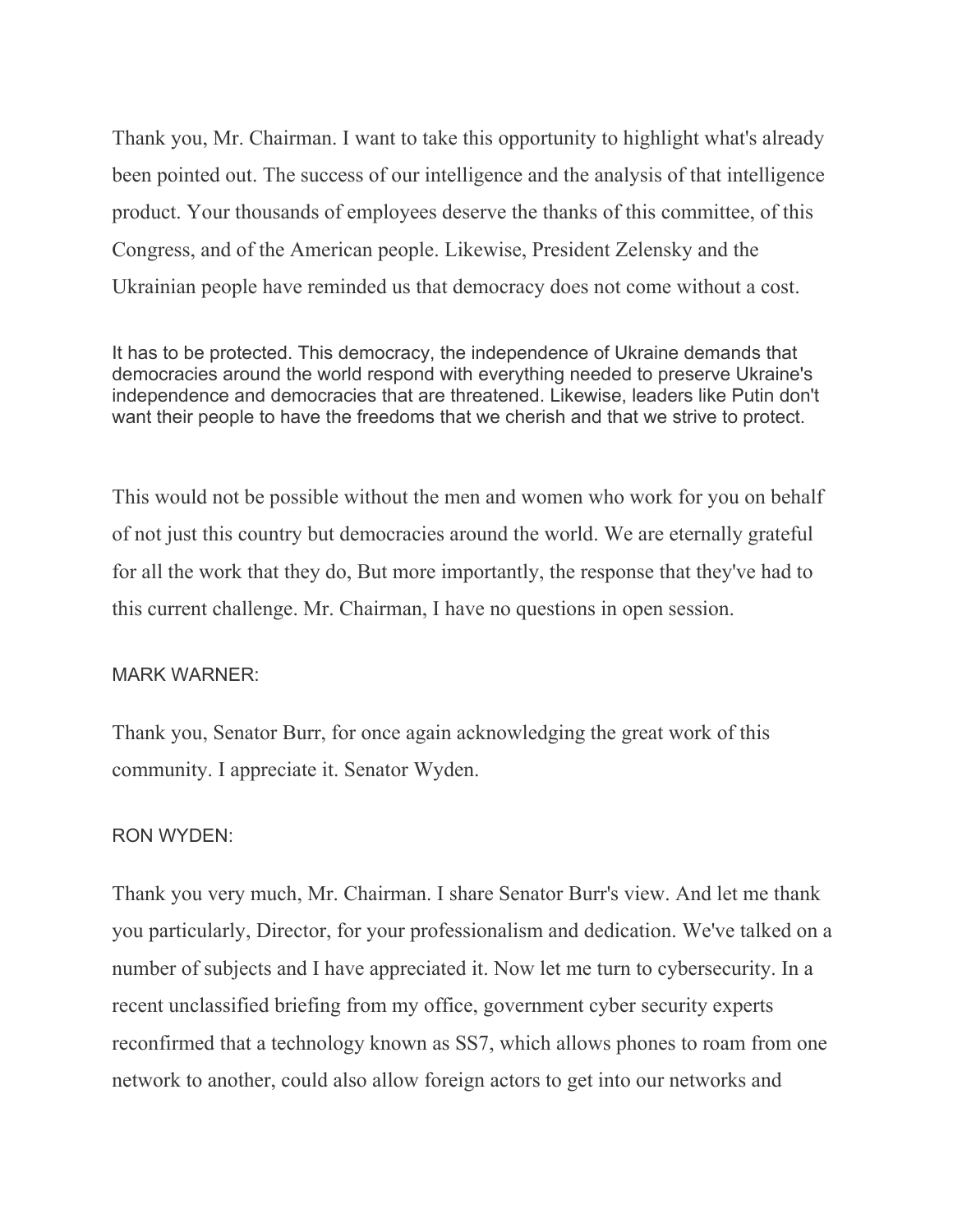intercept American's calls and texts. These experts also identified Russia as one of the top threats for this kind of surveillance.

Now fortunately, there's a way to prevent this that doesn't get in the way of communications between our country and Russia. US carriers could simply block roaming requests from Russians' phone networks. The only inconvenience would be that anyone with the US phone in Russia would need to buy a local phone card.

Director Haines my question would be would this policy make it harder for the Russian government to sp -- to spy on Americans?

AVRIL HAINES:

Thank you so much, Senator Wyden. And I think it's an excellent question obviously, and I -- I asked my folks what they thought about this. And basically I think we want to explore it. If you're willing to give us a little bit of time I gather it really would require a little bit of research to understand what the consequences would be of doing that exact kind of blocking.

So I'd like to be able to come back to you, but I think it's a really worthy question and appreciate the --

RON WYDEN:

Good.

AVRIL HAINES:

Interest.

RON WYDEN: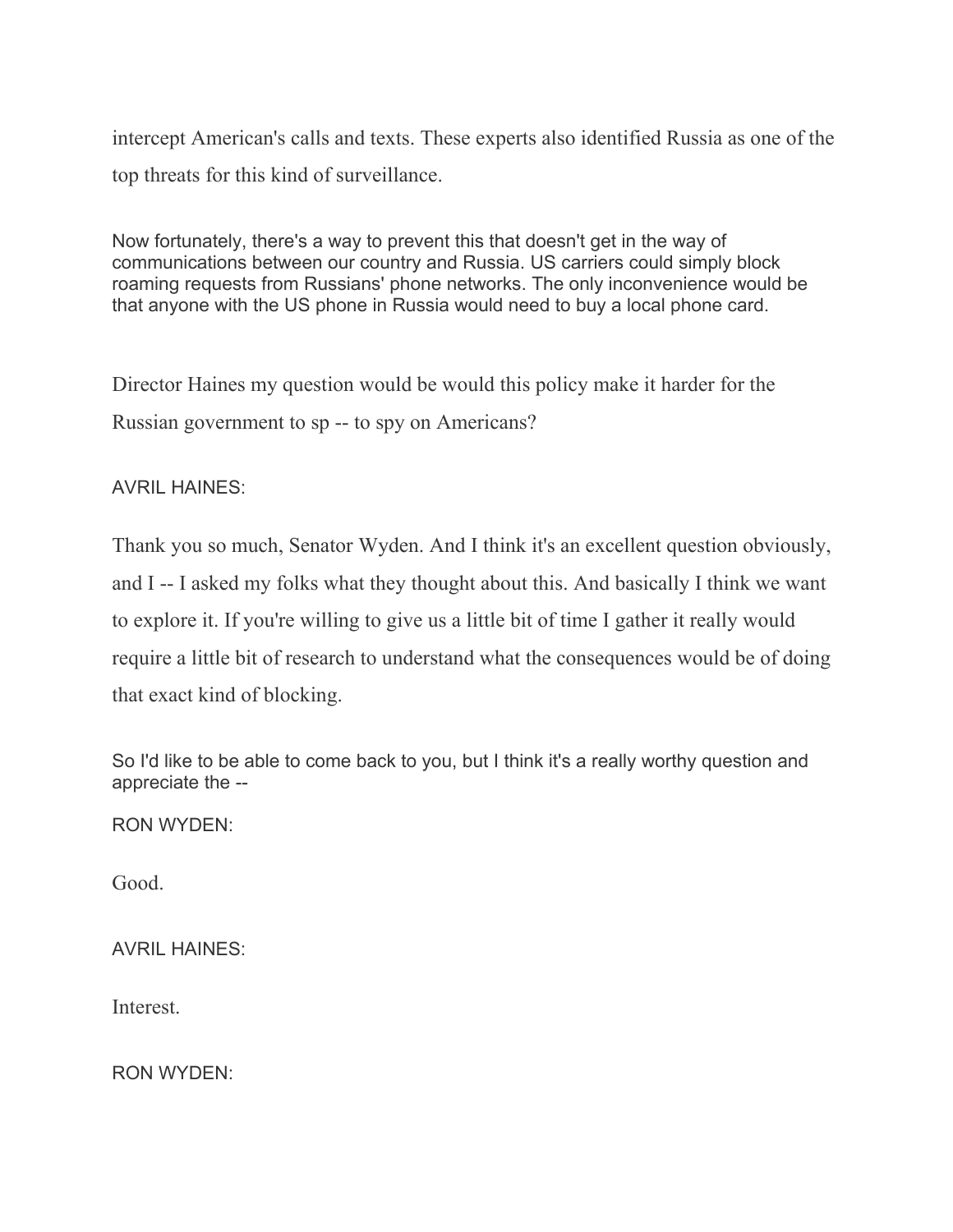And you -- you inherited this problem, because I've been asking you about it for some time. But you're new on the beat and you've been responsive and I appreciate it. Director Burns, the public knows far less about intelligence activities conducted under executive order twelve triple three than under the FISA law.

So I want to express my appreciation to you and to the Director for being more forthcoming and transparent about this subject than your predecessors. Here's my question. The CIA released a portion of a report from the Privacy Board that raised the concern that when CIA analysts searched their records for information on Americans there was no requirement to justify it. No requirement, for example, to write down the justification for a search.

My question -- and we've been talking with your folks -- will you commit this morning to requiring CIA analysts to write down their requests for conducting searches on Americans so those searches can be reviewed?

# WILLIAM BURNS:

The short answer, Senator, is yes. I can assure you that CIA will comply with our attorney general guidelines documentation requirements for conducting queries. In fact, I met last Friday with the new Chair of the Privacy and Civil Liberties Oversight Board to talk about this issue. And I stressed my personal commitment to working with her and the rest of the board very effectively in the years ahead.

#### RON WYDEN:

So when -- when could we expect that this reform would actually be implemented?

# WILLIAM BURNS: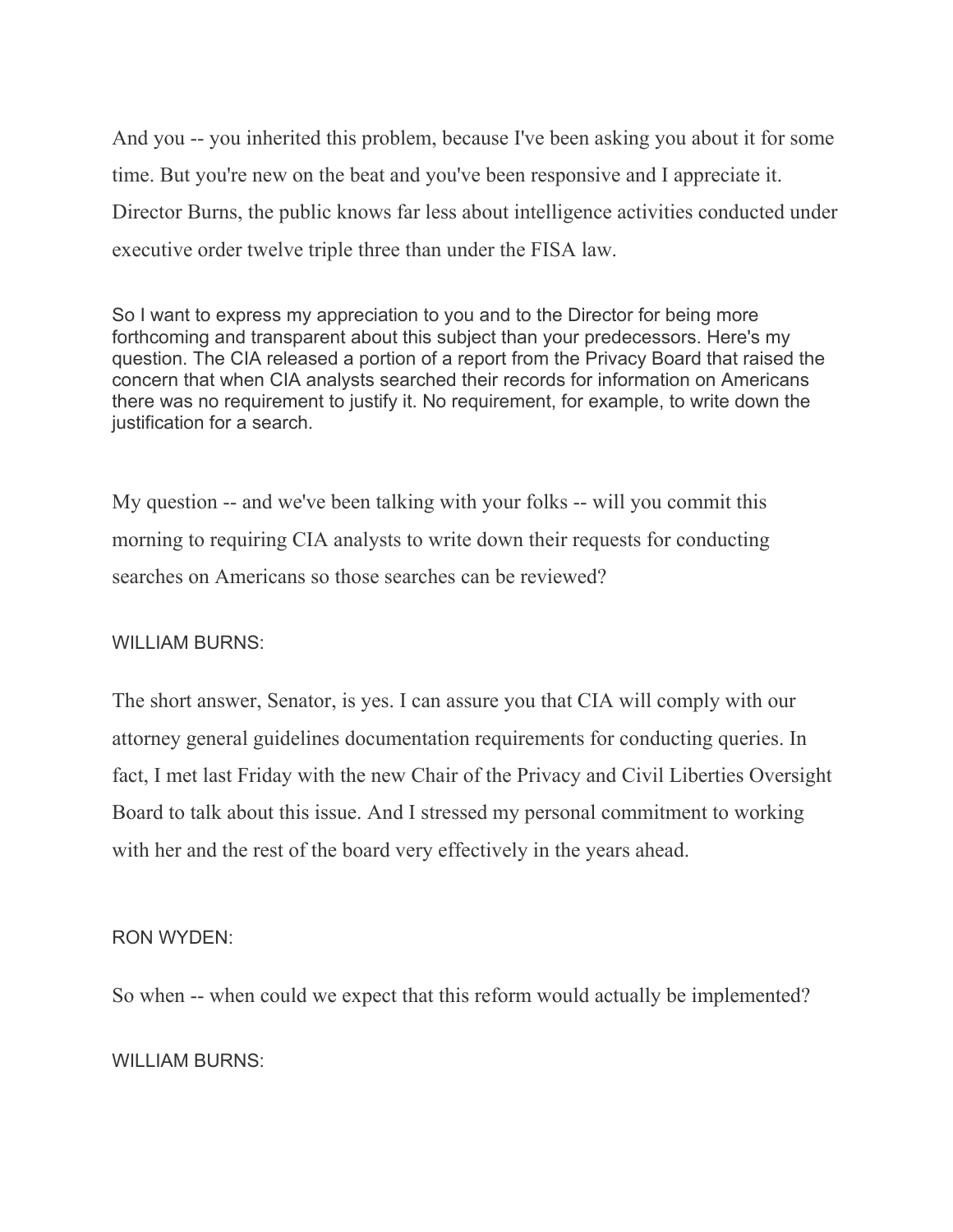Well, as I said, you have my commitment that we'll review our current procedures and ensure that all our systems are compliant, and I'd be glad to report back to you in six months on that.

#### RON WYDEN:

Okay, let's see if we can speed it up, because we've been waiting a long time for this one as well. We'll talk further about it. You've been responsive as well. Let me go to you, Director Wray, if I might. You testified on Tuesday that the FBI bought a license for the NSO hacking tools to evaluate them and determine what security concerns they raise.

Did the FBI inform anybody else in the government about what it learned from that evaluation?

CHRISTOPHER WRAY:

I think I'd have to defer to closed session about anything on the -- I think what you're getting at is the so-called VEP, the vulnerabilities process that's interagency. And while we participate in that, whether or not it applied here is a different question, but we could maybe talk a little bit more about that in closed session.

# RON WYDEN:

I'm glad to do that. Here's what I'm interested in. I'm just asking whether the government believes that the FBI's operational use of these tools would be legal and whether that's still on the table. The public deserves to know that. Even if the FBI decided against using NSO's hacking tools, the Department of Justice Inspector General has confirmed that the FBI does use hacking in investigations.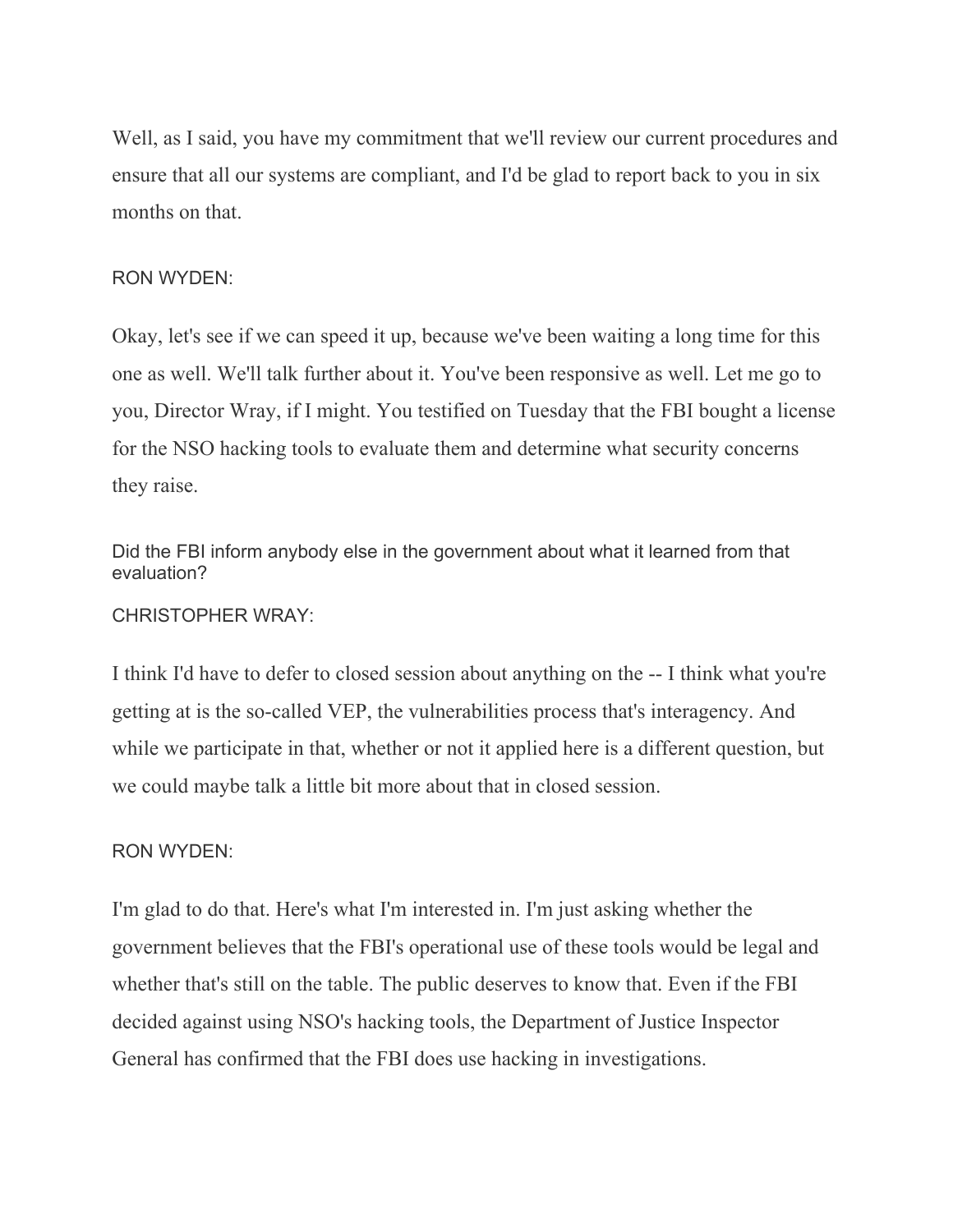My question is really, I do think the public deserves some information on this. Let's continue the discussion. Thank you, Mr. Chairman.

# MARK WARNER:

Thank you, Senator Wyden. And just want to again acknowledge if -- if Congress had just followed Senator Collins 10 or 11 years ago, we might be further along on -- on the cyber issue. Senator Collins.

# SUSAN COLLINS:

Thank you. Director Haines, following up on the Chairman's leadership here. Before I begin my questioning, I just want to personally thank you for working with the Chairman and me and other members of this committee on the Cyber Security Bill. We very much valued and appreciated your support, which was critical.

Director Burns, you have always shown extraordinary insight into Putin's thinking. We all read about the Russian Defense Ministry publicly accusing Ukraine of possibly planning a false flag chemical weapon attack. What do you make of that? Does that signal that Putin intends to launch a chemical or biological weapon attack on the Ukrainians?

# WILLIAM BURNS:

Well, thanks very much, Senator. I mean, I think it underscores the concern that all of us need to focus on those kind of issues, whether it's the potential for a use of chemical weapons, either as a false flag operation, or against Ukrainians. This is something, as all of you know very well, is very much a part of Russia's playbook.

They've used those weapons against their own citizens. They've at least encouraged the use in Syria and elsewhere. So it's something we take very seriously. And it's one of the reasons as -- as Director Haines said earlier that I am convinced that our efforts at selective declassification to preempt those kind of false flag efforts and the creation of false narratives have been so important. In all the years I spent as a career diplomat, I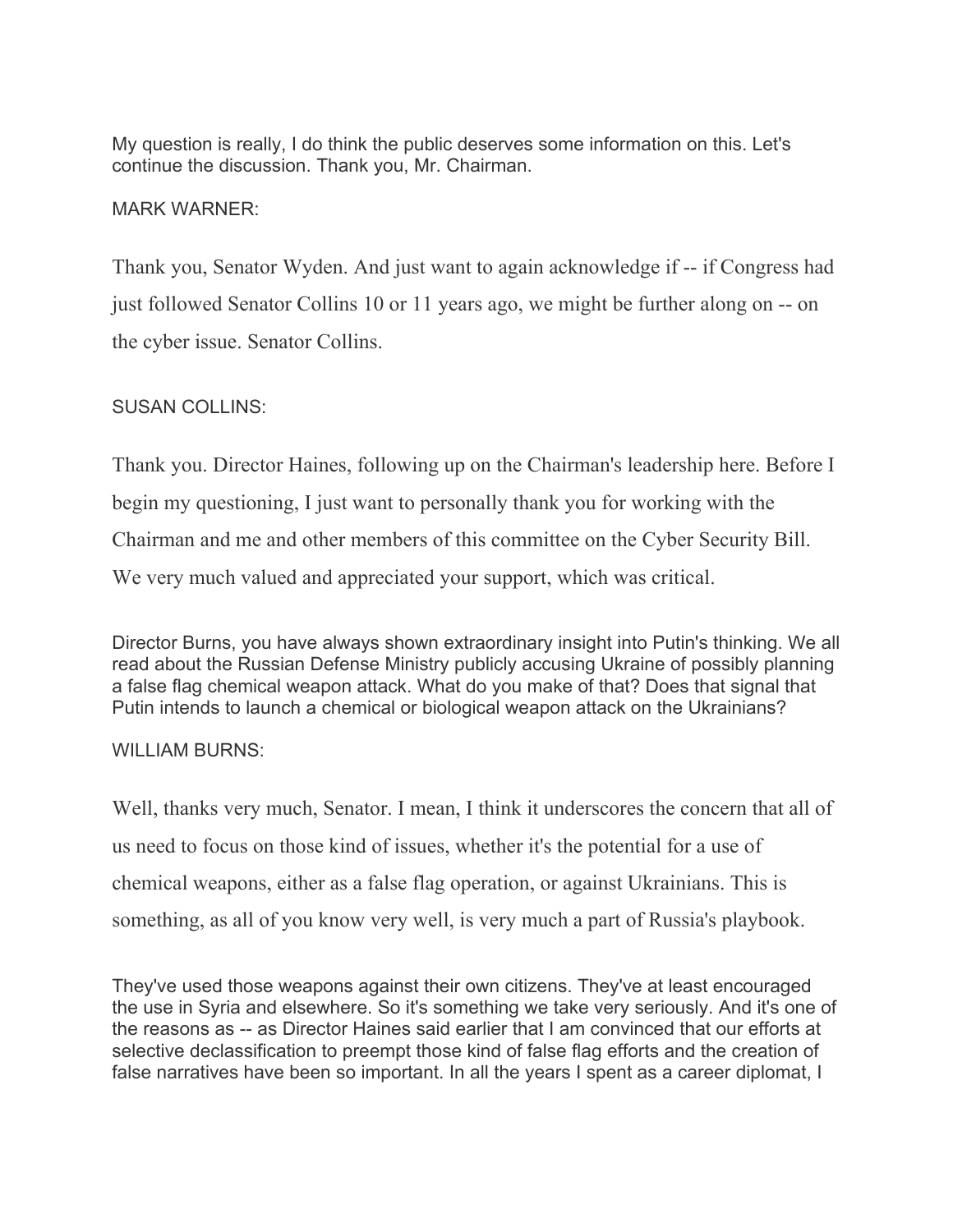saw too many instances in which we lost information wars with the Russians.

In this case, I think we have had a great deal of effect in disrupting their tactics and their calculations, and demonstrating to the entire world that this is a premeditated and unprovoked aggression built on a body of lies and false narratives. So this is one information war that I think Putin is losing.

# SUSAN COLLINS:

General Berrier, I feel very strongly that the Ukrainians should be able to defend their own airspace. But obviously, they need planes, they need manned drones. What is the current status of the battle for control of the Ukrainian airspace? And what is your assessment of what additional aircraft or manned drones would mean for Ukraine?

# SCOTT BERRIER:

Senator, thank you for that question. My assessment is that the Ukrainians have been somewhat effective with the assets and resources that they have. The Russians have not achieved what I would call air dominance or air superiority over the country of Ukraine right now. That said, they are -- they are taking some losses and they do need additional assets.

Weapons like Stingers have -- have moved in and they have been used with effect, and I think the Ukrainians will continue to be able to use those in small unit tactics with - with great effect. Certainly -- certainly, additional assets and resources with UAVs and aircraft, I'm sure they could make very good use of that.

# SUSAN COLLINS:

Thank you. Director Berrier, I want to switch to a different issue. I believe that we have a very strong moral obligation to welcome those Afghans who have risked their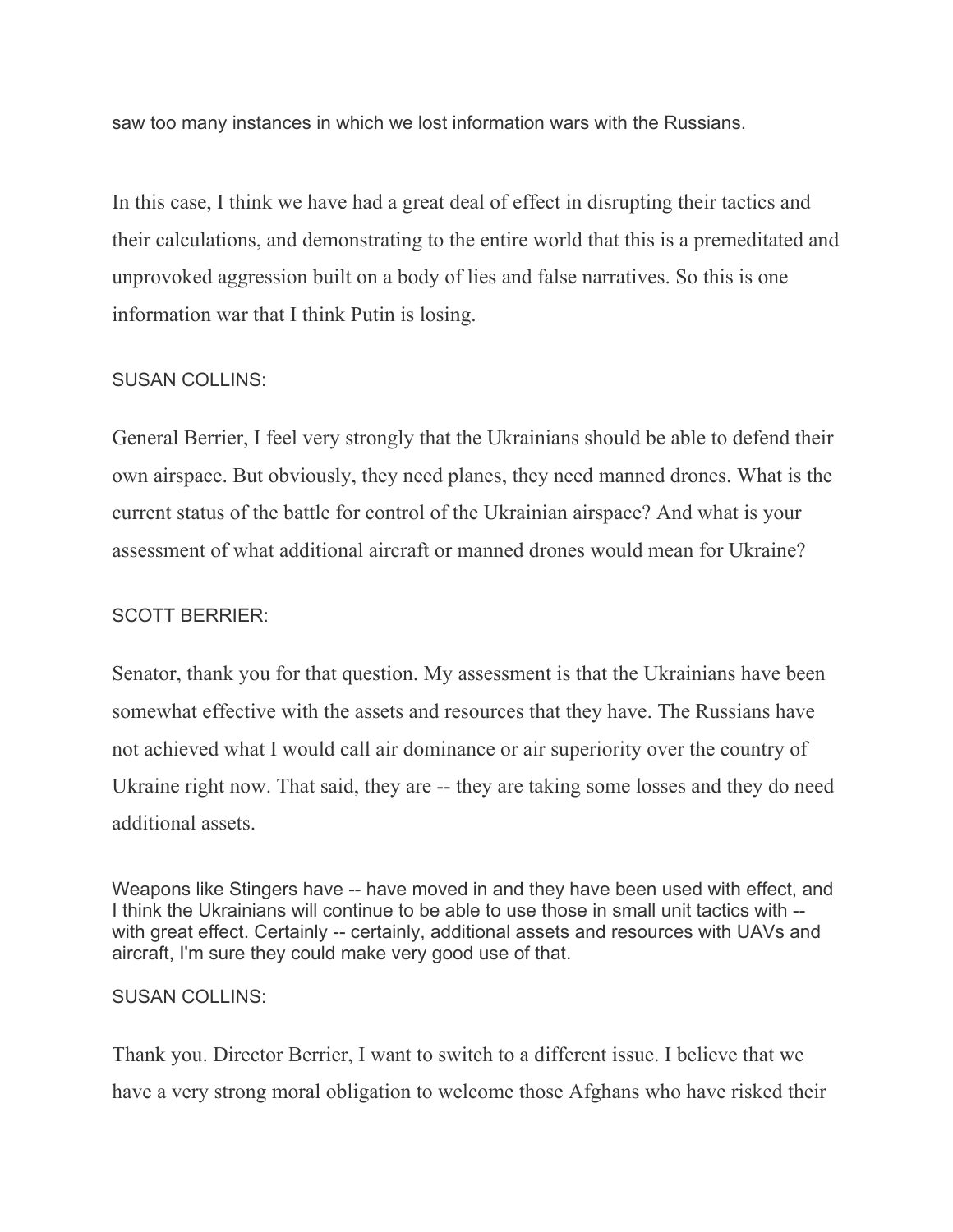lives, their families' lives, their livelihoods, to help our troops, our diplomats and our intelligence professionals. Nevertheless, fulfilling that application does not require compromising a thorough comprehensive vetting process for those Afghans who managed to get on to airplanes before the last US aircraft left the runway. Unfortunately, a report from the Department of Defense IG found that Afghan evacuees -- evacuees have not been screened appropriately, using all available DOD databases. And as a result, at least 50 individuals with security concerns already are in the United States, and most of those cannot be located right now.

Do you know whether the NJIK [Ph] has completed a biometric analysis as part of this vetting process?

#### SCOTT BERRIER:

Senator, I don't know the answer to that question right now, but I will take it for the record and get back to you.

#### SUSAN COLLINS:

Thank you.

#### MARK WARNER:

Thank you, Senator Collins. You know, we mentioned the fact that this committee has really taken on -- a major focus on technology. And I want to acknowledge the fact that on some of the very sophisticated areas of technology, Senator Heinrich may be the only one that actually brings real expertise to those issues.

So I appreciate that. Senator Heinrich.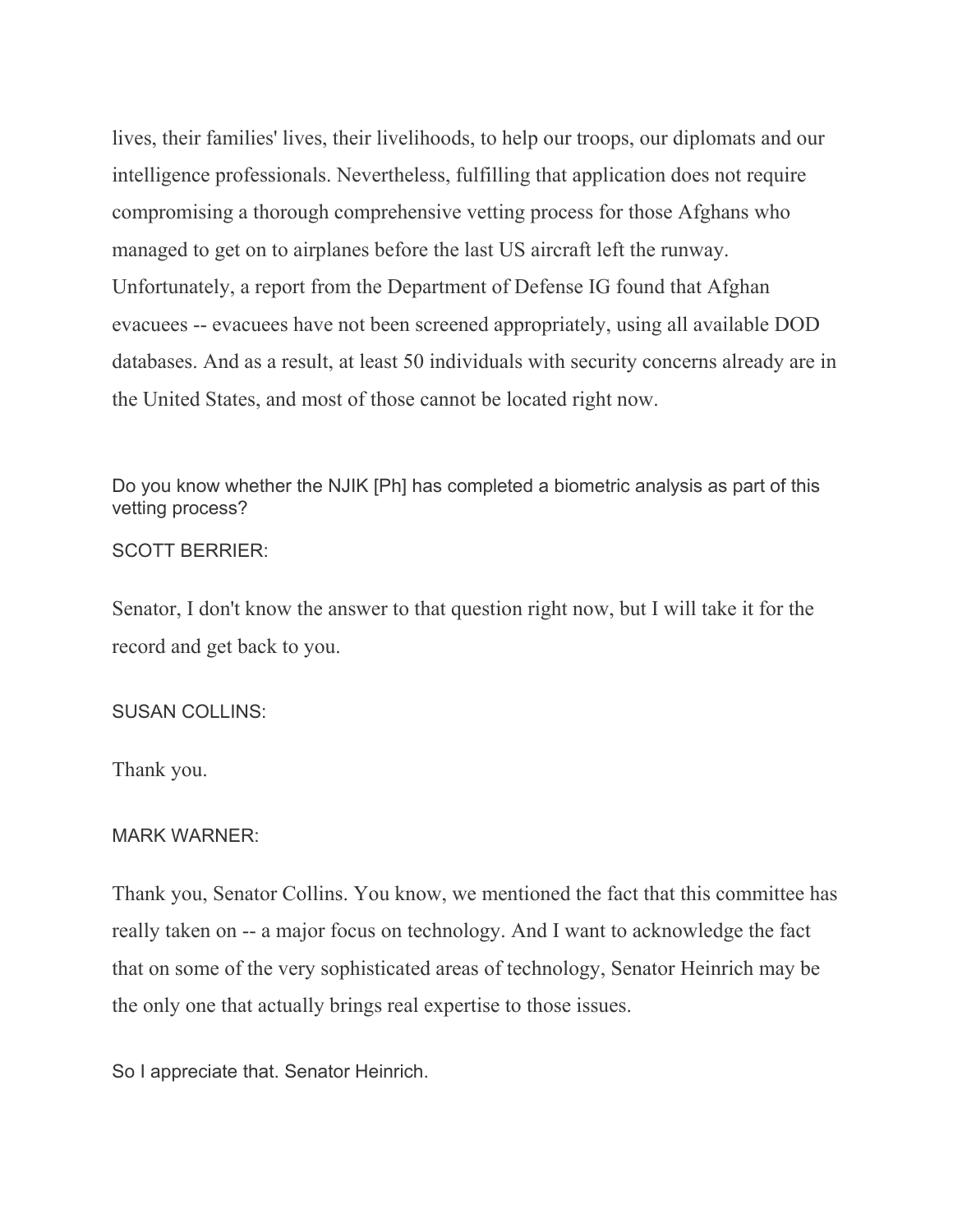# MARTIN HEINRICH:

Thank you, Chairman. And Director Burns, I actually want to reiterate my colleagues' statement of thanks to you for working with us on increasing some of the transparency around CIA's activities under 12333. I think this is all about ensuring we just understand how Americans' privacy and civil liberties are protected under those authorities, and I know that's something you care about as well.

I want to ask about the current situation in Chernobyl and how concerned we should be about that. I know there's been a lot of reporting about that coming -- that Ukraine's grid operator was concerned about the reserve diesel generators potentially running out of fuel once that was disconnected from the -- the larger power grid.

How concerned should we be, and what -- what do we know about the situation there that can be discussed in this setting?

# AVRIL HAINES:

I'm happy to start. I mean, from my perspective, my understanding of it is that we should be concerned and -- but that we haven't yet seen anything that kind of brings us from concern to, you know, it's a complete crisis. And I think if you want further details, what I should do is come back to you in writing on it and give you our best sense of it. But I don't know if others have anything to add.

# MARTIN HEINRICH:

No, I look forward to that. Director, you talked a little bit about Russia's strategic nuclear posture. And I want to pivot from that for just a moment and ask about tactical, or some people have even referred to them as small nuclear weapons, almost as if they're something we don't need to be overly concerned about.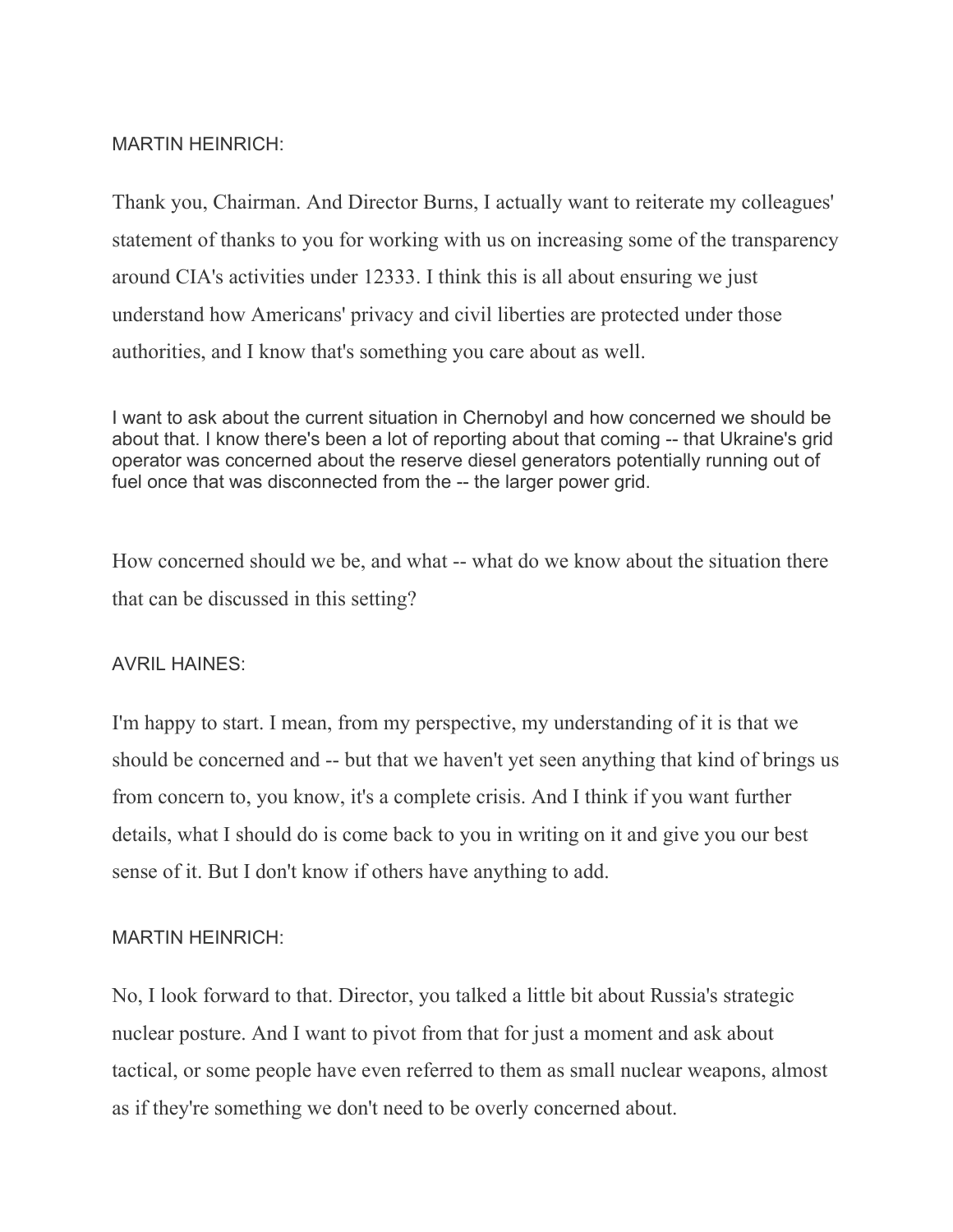But folks who work with nuclear weapons today know that even tactical nuclear warheads have yields many times larger than what we saw -- what we used at the end of World War II. How concerned should we be about Russia's potential use of a tactical nuclear weapon in Ukraine? What would that look like and what can we do to prevent that from -- from happening, especially given how Putin seems to be in a posture where he needs some sort of a reset and is has proven himself to be very unpredictable.

# AVRIL HAINES:

So I'll just say, I think probably we can have a further conversation about this in the closed session. But, you know, as a general matter as I indicated, we're obviously, you know, very concerned, want to make sure that we're monitoring everything that may be going on with respect to Russia's strategic nuclear forces and -- but as I indicated, we have not yet seen posture changes that are beyond what we've seen previously during moments of tension such as in, you know, relation to Crimea or in 2016 vis a vis Syria and so on. They have made certain posture changes and they're consistent with what we are seeing now. It's nothing unprecedented in a sense, but I --

# MARTIN HEINRICH:

The -- the international community's sanctions and economic work with respect to Russia have resulted in quite impressive outcomes. Obviously, Putin is trying to find workarounds for these sanctions to include relying on energy sales on the country's reserves and gold and Chinese currency as well as cryptocurrency.

I've read that while there are mitigating actions the Russian government can take to try to get around the worst of the sanctions, they -- they can't really recreate their financial system. Director Wray, do you agree with that asset -- assessment. And also what - what avenues do we have to combat Russia's misuse of cryptocurrency to evade the current sanctions regime? CHRISTOPHER WRAY: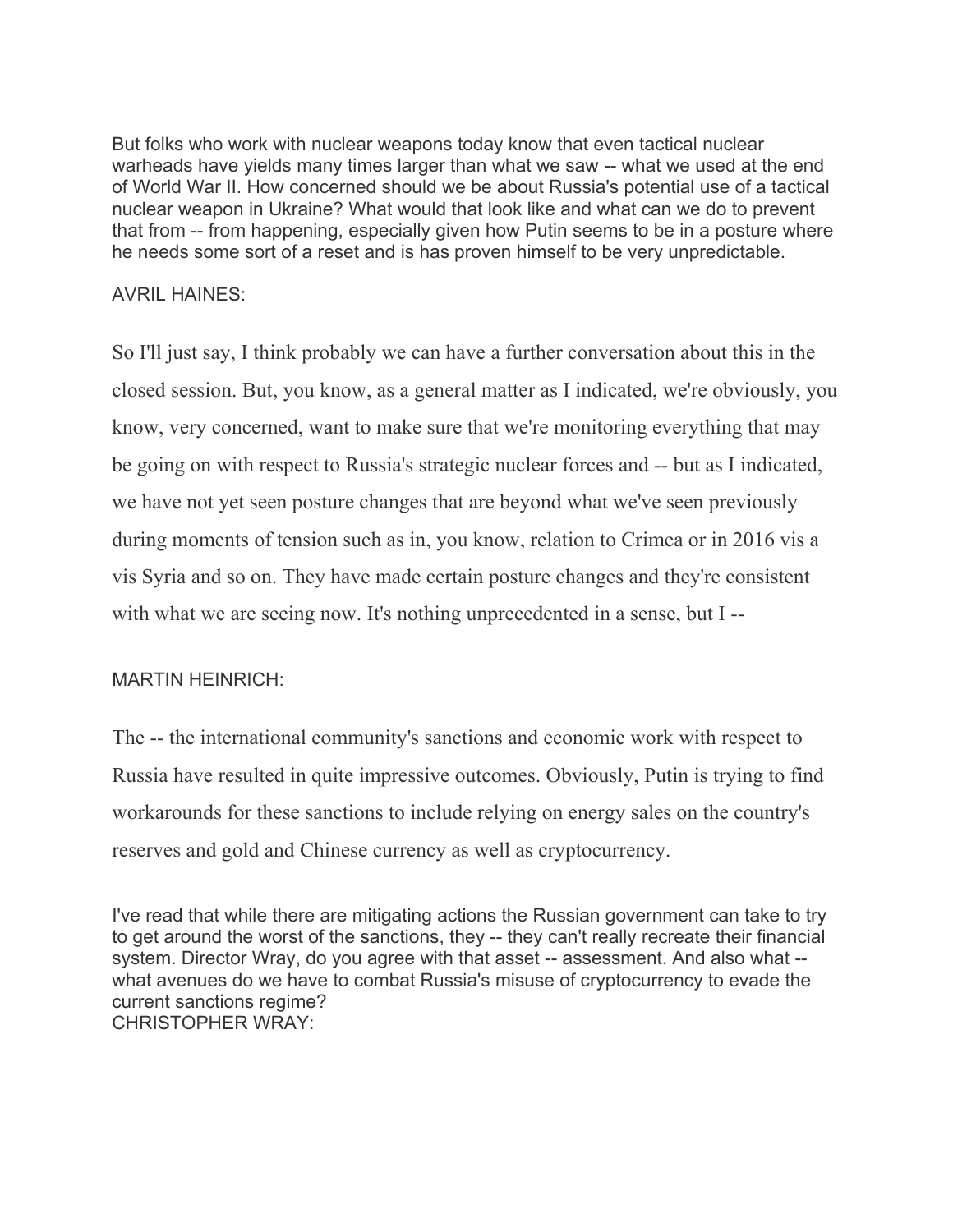Well, I think Director Haines may want to weigh in a little bit on this as well, but - but I think the top line takeaway is that the Russian's ability to circumvent the sanctions with cryptocurrency is probably highly overestimated on the part of maybe them and others. We are as a -- a community and with our partners overseas far more effective on that than -- than I think sometimes they appreciate.

And there's a lot of expertise in terms of tools and strategies to help block that kind of effort. Ultimately, what they really need to do is get access to some form of fiat currency which becomes more challenging. I don't know, Director Haines, if you want to --

#### MARTIN HEINRICH:

And you are utilizing those tools?

#### CHRISTOPHER WRAY:

Absolutely. We have built up significant expertise both at the FBI and with some of our partners. And there have been some very significant seizures and other efforts that I think have exposed the vulnerability of cryptocurrency as a way to get around sanctions.

#### AVRIL HAINES:

The only thing I'd add to what Director Wray said, is just with respect to the first part of your question, which is the enormous economic impact that's been had as a consequence of the sanctions, in that part of what we've seen is, you know, as I indicated in my opening statement, we expected President Putin anticipated to some extent what the sanctions would be and how we would approach this given our past practice in these areas.

He built up a reserve fund that was really intended to help him defend his currency in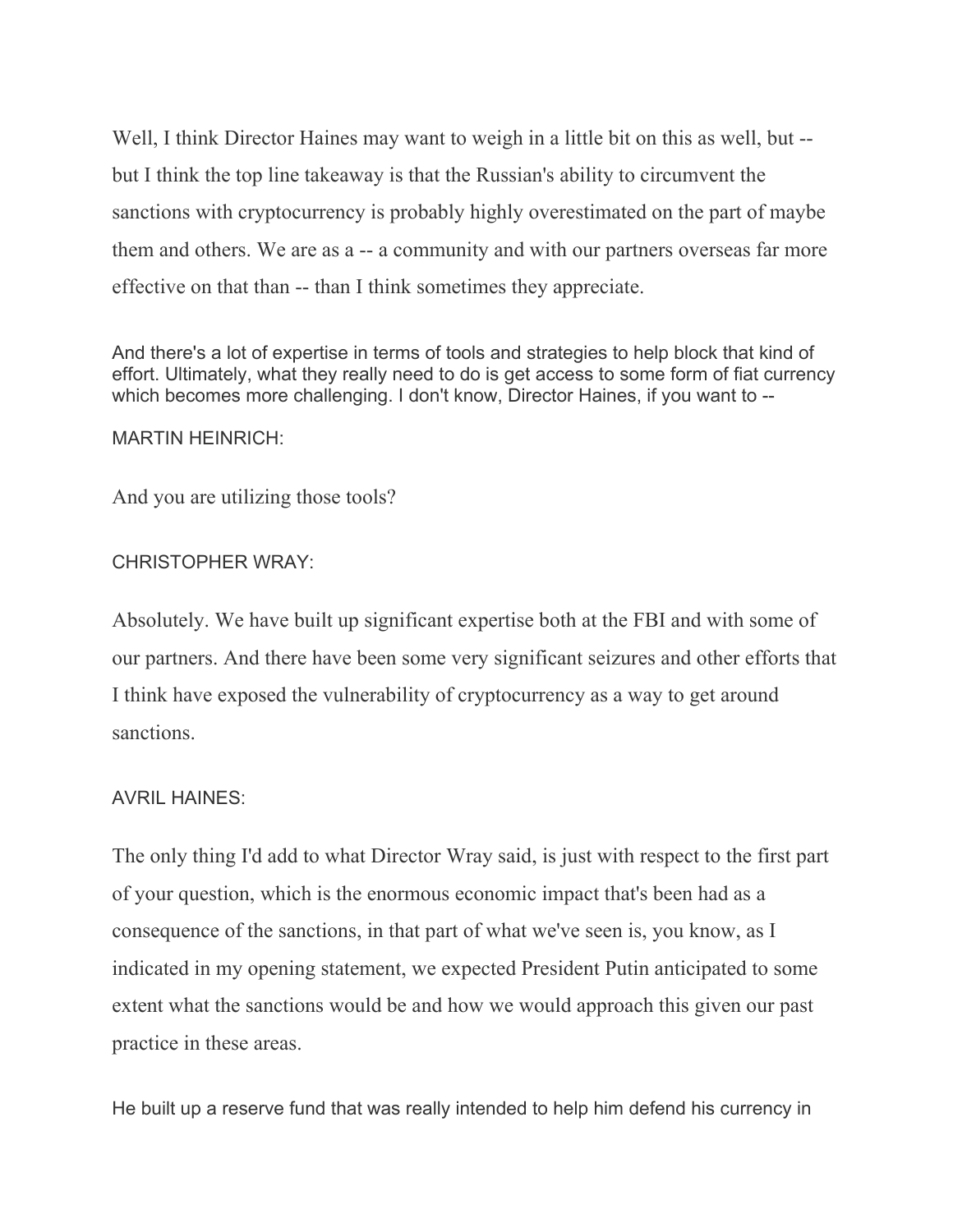the context of sanctions. But through the actions of, you know, our Treasury Department and -- and others in Europe and the West, what they've done is actually make it very hard for him to access that money in order to defend his currency.

And we've seen it in freefall. I mean I believe it's lost about 40% of its value, it is extraordinary to watch the stock markets, the fact that they've had to close down so much of their economic, you know, industry and -- and also the private sector impact has been extraordinary and I think really exacerbates the challenge for them in a pretty extraordinary way. I don't --

# WILLIAM BURNS:

The only thing I would add very briefly, Senator, is that I think among the many profoundly flawed assumptions that President Putin made in launching this invasion was his assumption that he had built sanctions proof economy. That by building, as Director Haines said, a very large war chest of foreign currency reserves and gold reserves, and by not anticipating there'd be sanctions against the Russian Central Bank, by not anticipating that the German leadership would show such resolve, in particular, I think he deeply underestimated the economic consequences. And I think they're just now being felt in Russia and that's going to intensify.

# MARK WARNER:

Senator Heinrich, I think some of your crypto issues are really important. I've got some questions on that in -- in the closed session. Senator Blunt this is this is going to be your -- your I think last worldwide threat briefing and we really thank your service on this committee.

# ROY BLUNT<sup>.</sup>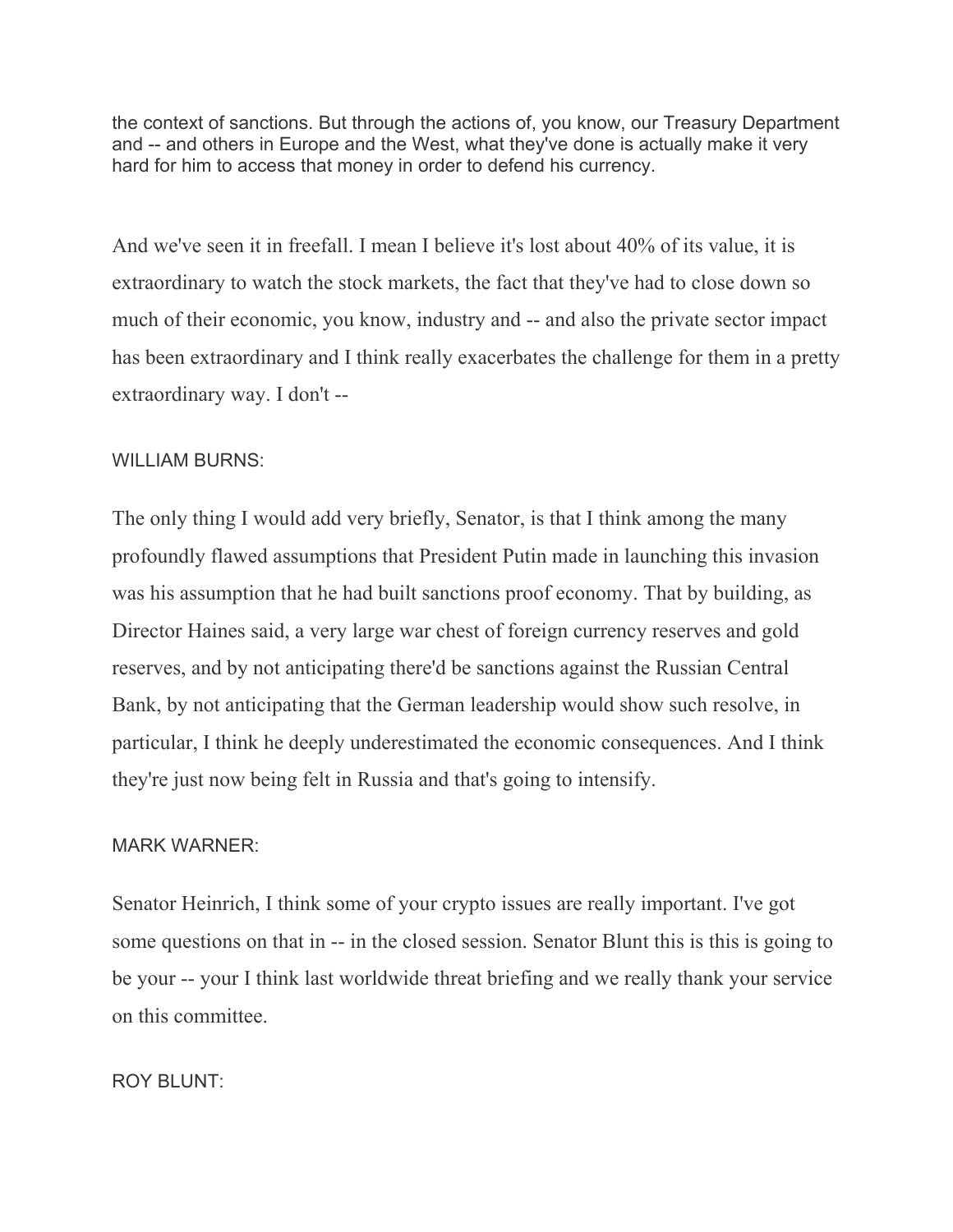Well, there are things I'll miss about the Senate next year, but one of them will probably not be the worldwide threat discussions that we have publicly and every week, and this fine committee chairman and thanks for your leadership. I just want to say what I'm working on NGS issues and we'll address some of that in the classified briefing.

# MARK WARNER:

Thank you, Senator Blunt.

# ROY BLUNT:

Thank you. Let's follow up, Director Burns, on your another idea about the economy. Do you think Putin overestimated what the Chinese might be able to do to offset the sanctions and other economic activities? Or, do you think the Chinese will step in in a way that he might have anticipated?

# WILLIAM BURNS:

Thanks very much for the question, Senator. I think he may be overestimating the extent to which the Chinese leadership will be able or willing to help him deal with quite severe economic consequences of his invasion of Ukraine. It remains to be seen how this will play out. But you know, I recall after the sanctions that were levied against Russia after his prior aggression in Crimea, you know the Chinese drove, you know, a very hard bargain over pipelines that the Russians were trying to negotiate.

So they weren't, you know, particularly flexible or sympathetic in a way during that period as well. So I suspect there's not going to be any easy out for President Putin as he looks at trying to deal with those economic consequences, not from the Chinese, not from anyone else.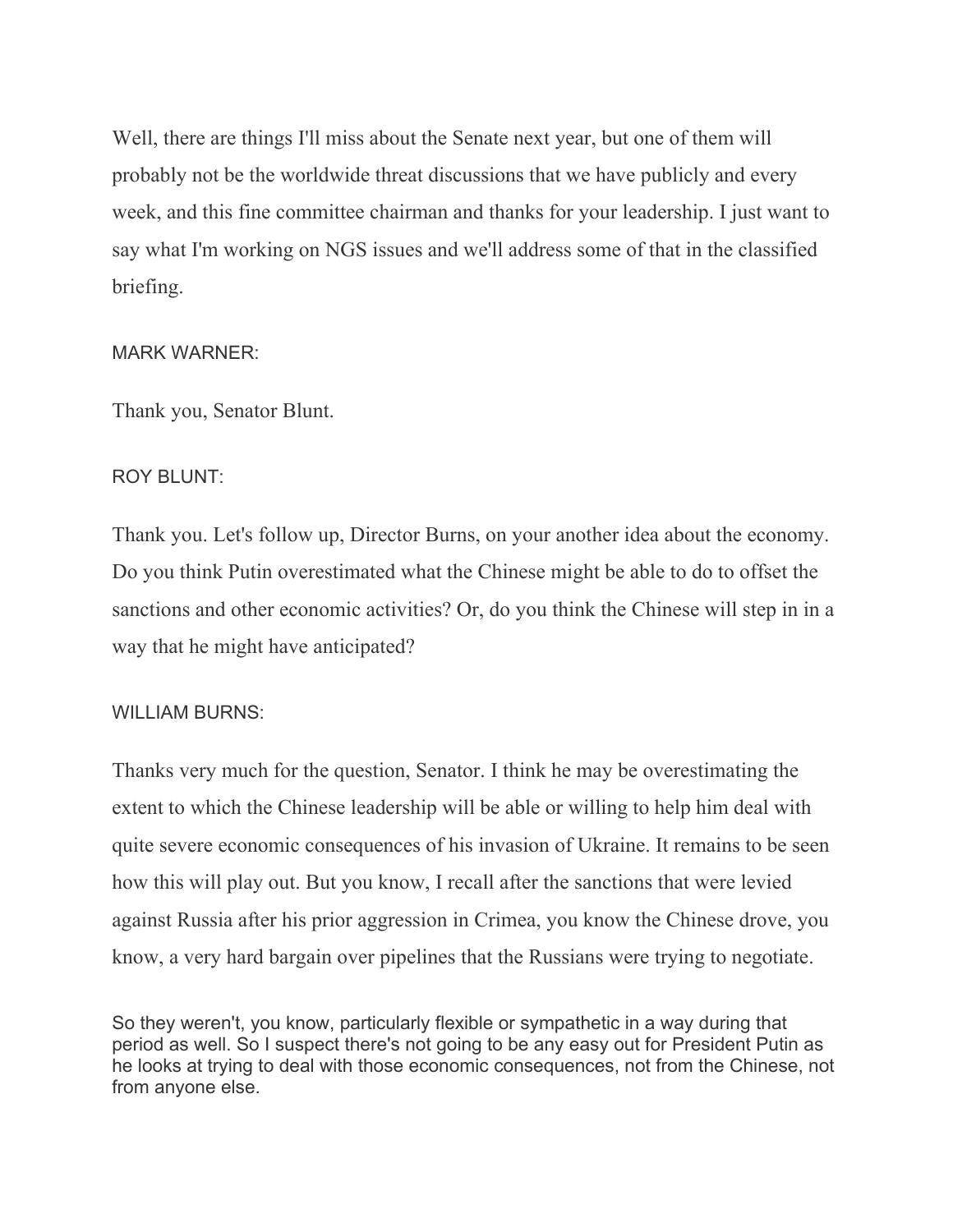# ROY BLUNT<sup>.</sup>

Do we have any sense of how the Chinese have reacted to their -- their recent locking arms with the Russians right before all of these -- these events happened?

# WILLIAM BURNS:

I -- I think Senator, that the Chinese leadership first, has invested a lot in partnership with Russia and I don't expect that to change anytime soon. I do, however, believe that the Chinese leadership, President Xi in particular, is unsettled by what he's seen, partly, because his own intelligence doesn't appear to have told him what was going to happen.

Second, because of the reputational damage that China suffers by association with the ugliness of Russia's aggression in Ukraine. Third, by the economic consequences at a time when, you know, growth rates in China as you look over the rest of this year are lower than they've been in 30 years. And fourth, I think because President Xi is probably a little bit unsettled as he watches the way in which President Putin has driven, you know, Americans and Europeans more closely together and strengthened the transatlantic alliance in ways that would have been a little bit hard to imagine before the invasion began.

I think the Chinese leadership looks at Europe, not just as a market, but as a -- as a kind of player with whom they can have an independent relationship and try to look for ways in which they can drive wedges between us and our European allies. And what President Putin has so successfully done is to make that much less likely.

# ROY BLUNT:

Well, let me -- I didn't intend to dwell on this public session on China as much as I'm going to wind up doing it my five minutes, but you know the Chinese have also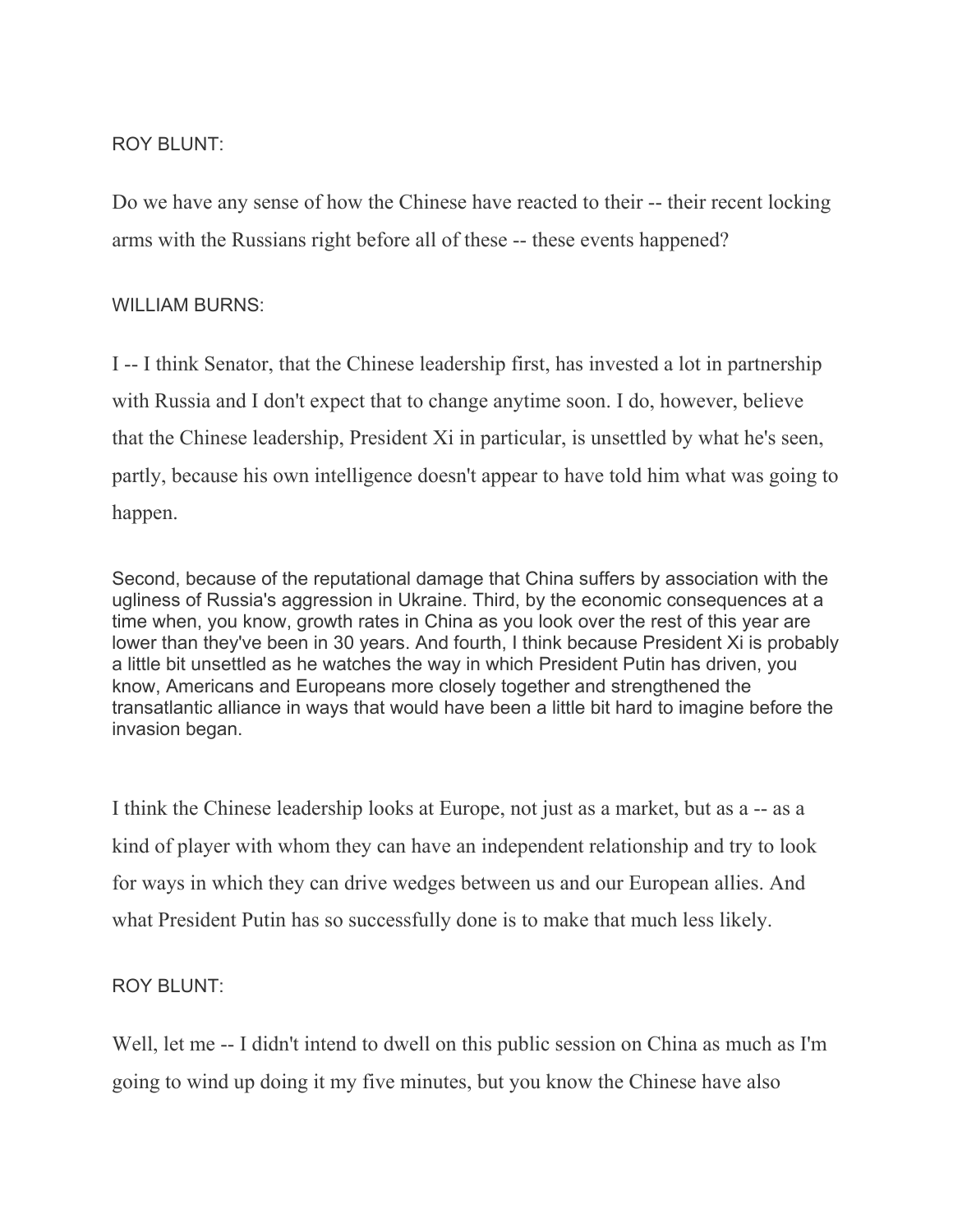announced a -- their plans, their intention, their capability devoted to biotech, and underlying those activities, I think is something Director Wray and Director, we should be really focused on is how much that may impact Americans as Chinese try to get more information about Americans in various ways as they develop their own biotech potential to impact populations.

Let you start, and then Director Haines, I'll come to you.

#### CHRISTOPHER WRAY:

So certainly the Chinese have shown that they are willing to pursue our personal data at a scale unlike anything anywhere else in the world. They have stolen more of our personal and corporate data than every other nation combined. And one of the other lessons we saw from the COVID period is their aggressive targeting of COVID research, whether it was vaccines or other forms of medical treatment. And you could almost clock any company's announcement that they were making progress on something, almost within days, you could then see Chinese targeting of trying to steal that research.

#### ROY BLUNT:

Right. We certainly know they've done that with personal data, financial data. I'm wondering what their biotech focus, Director Haines, are they going to be -- do we need to be now concerned about genetic data in ways that we might not have been at an earlier time?

## AVRIL HAINES: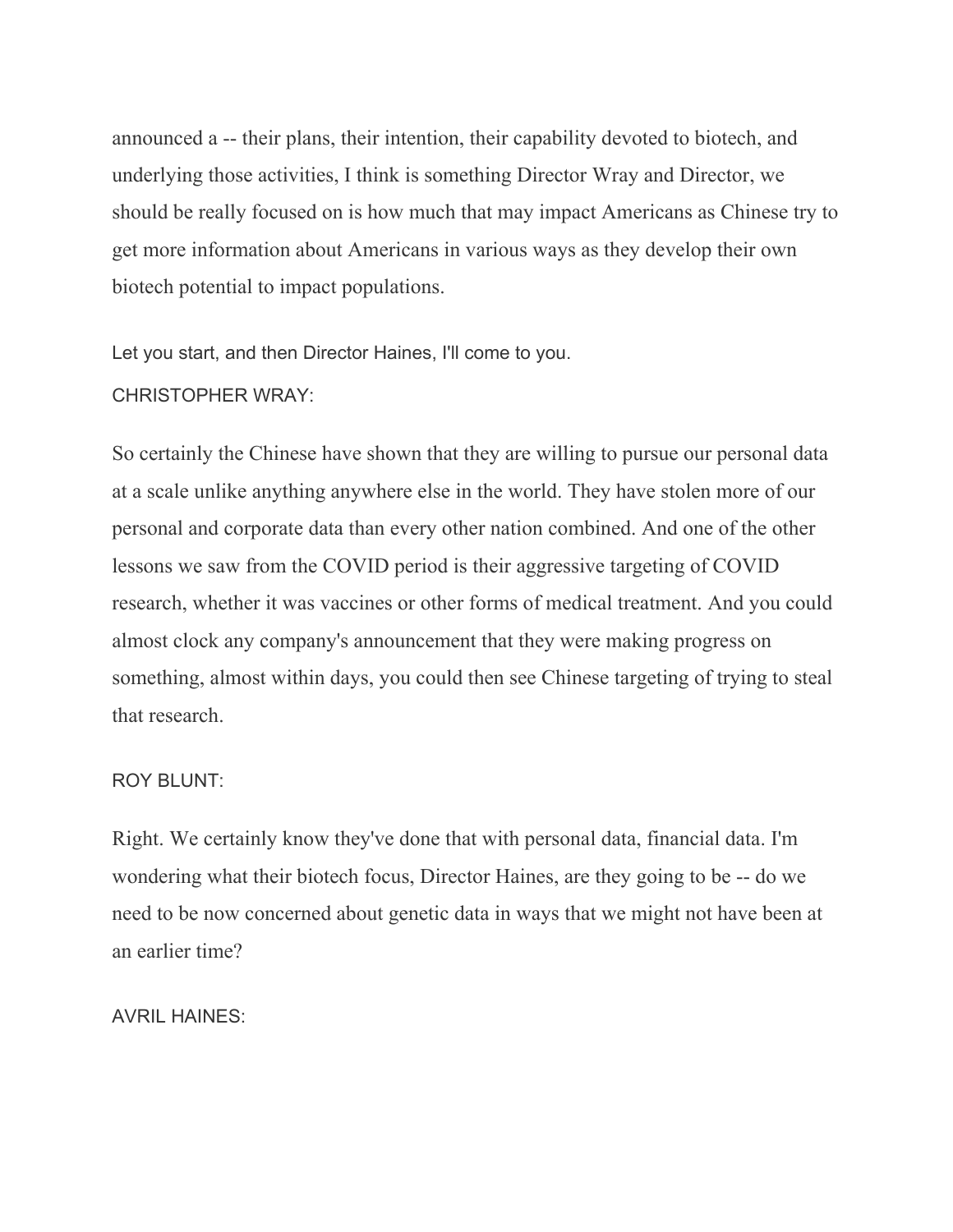Yeah, we do have concerns with bio data across the board and I think not just genetic data as you point out, but that's a critical aspect of it and the collection of that by -- China in particular, but other countries as well and how that can be used in the future, particularly as the technology develops. So, absolutely.

## ROY BLUNT:

[Inaudible] I've noticed some of the -- some of the reporting here and the studies here, or you could take this -- this biotechnology look at populations here or Africa or other places and decide to do things that specifically have impact on just a segment of the population that has the genetic code that may be susceptible to that, where their - their surrounding neighbors and others in the country don't have. I think it's an area we'll be talking more about, and I look to discussing -- look forward to discussing that further. Thank you, Chairman.

#### MARK WARNER:

Thank you, Senator Blunt. Senator Bennett, again, just want to publicly thank you for what we did --were able to do last week in looking at some of our overhead assets. You're up.

#### MICHAEL BENNET:

Thank you, Mr. Chairman, and thank you very much for coming to Colorado. I want to start by lending my thanks to all of you and to the people that work for you. While Putin was lying to us and to the Ukrainians and his own people, your people were - were ascertaining the truth, and we were warning the world.

And that could not have happened without the work that you've done. So I deeply,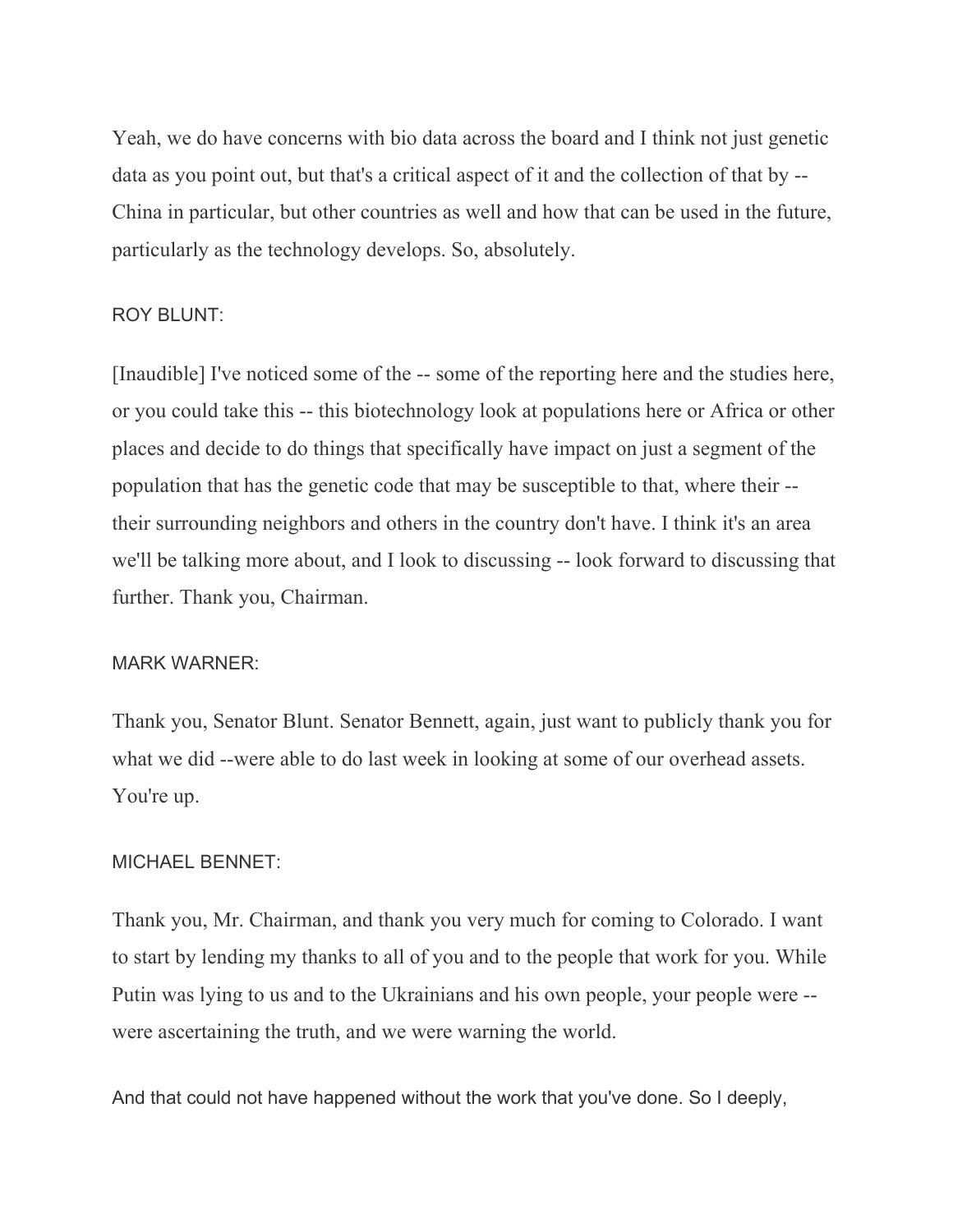deeply appreciate it. We were on the phone on Saturday, most of us, I guess, with President Zelenskyy. He started the call by saying, we're just fighting to be able to live our lives like you. And he ended the call by saying, the world should live in peace.

The world should live in a pluralistic way, by which he meant with freedom of speech, freedom of religion, self-determination, and that's what's at stake here. And I think we've got a -- we've got a chance to win this fight, in part, because of the people that work for all of you. So I want to say thank you.

Director Haines, Putin's aggression against Ukraine and against international rules and norms demonstrates the urgency of maintaining American superiority in emerging domains, including space and cyber, two domains that really I think the American people have not heard enough about. Last week, as the Chairman mentioned, he joined me in Colorado for a series of briefings with Space Command, the National Space Defense Center, and NRO leadership.

Our conversation reinforced for me that our military and intelligence community missions are inextricably linked. And we are concerned that the decision to relocate Space Command does not fully account for the intelligence community missions that are in Colorado, the depth of the private sector which is so critical to building resilience in space.

It's my view that we should be spending money on the mission in space, not on moving Space Command and starting from scratch. Could you explain how strengthening the integration of our military and intelligence missions is critical to maintaining our superiority in space?

# AVRIL HAINES:

Yeah, absolutely. I mean, I couldn't agree more with the overall sentiment, which is that we have to integrate these areas. I do think that, you know, it is -- it's a domain in which obviously the Defense Department but also other parts of the government such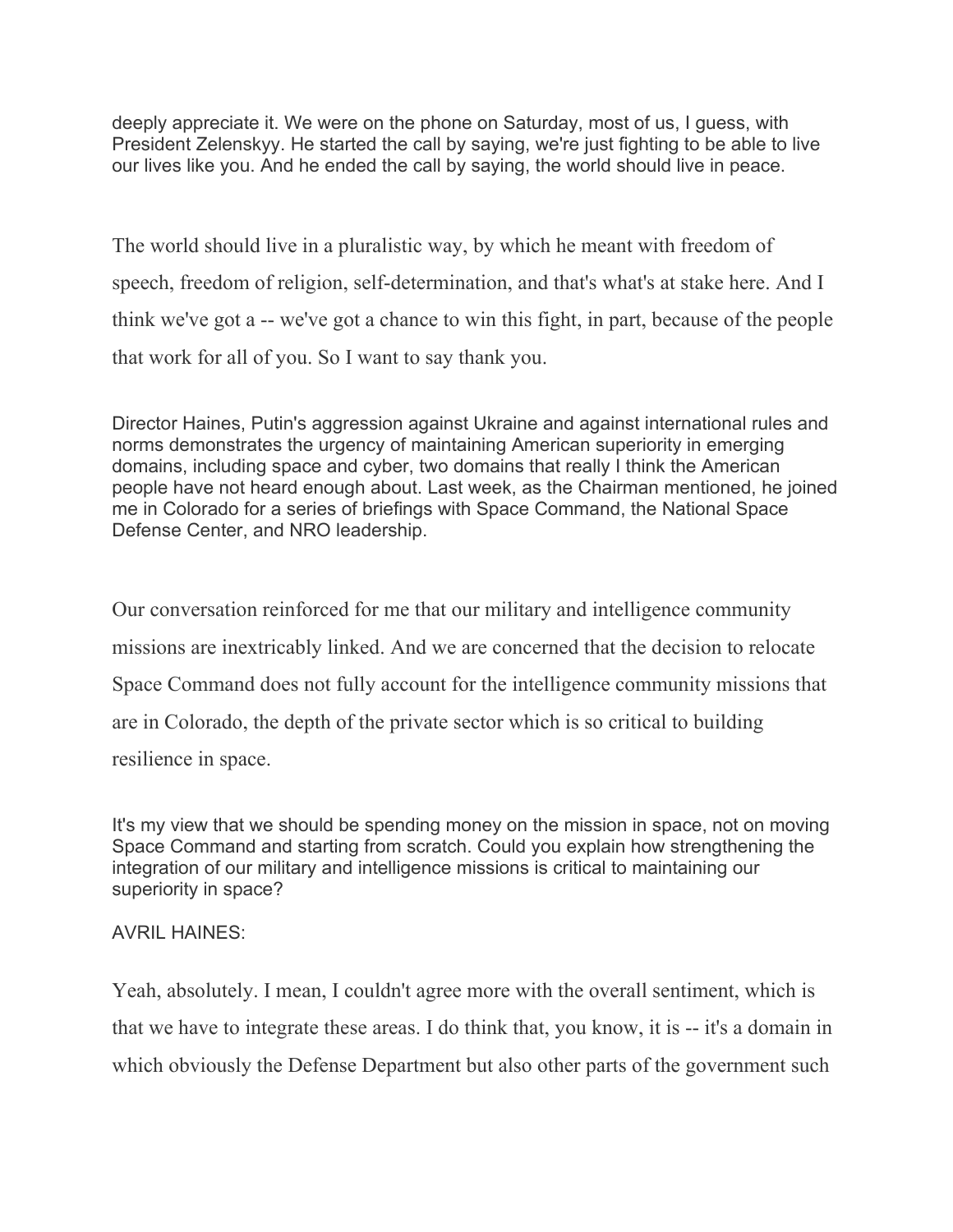as NASA and so on, you know, are occupying; and it's increasingly crowded with commercial satellites as well.

And all of us have to be able to integrate together in order to effectively manage things. But no -- no two entities more, I suppose, than the Department of Defense and the IC, In order for us to do our jobs. And as we've been doing, we have a number of mechanisms that we use for that kind of coordination. There's, you know, obviously the Joint Space Warfighter Forum which, you know, has

the USSPACECOM commander and the NRO director as sort of co-chairs and leading of that. And that's a kind of an example of DOD and the IC coming together on these issues. And we have a number of other things: SpaceX Com [Ph], the National Space Defense Center, an integrated protection strategy, that are intended to do this.

I would just say that as I know you already know, but just to acknowledge it, like we have work to do in this area to make sure that, frankly, as compartmented as some aspects of our work is that we integrate that as well, effectively. So that we can actually work across this domain in a sensible and sort of strategic way, and really appreciate your support and others for this area because I think it's obviously critically important to our future.

## MICHAEL BENNET:

I think -- I mean without -- we heard some unbelievable things while we were there, but -- which obviously we can't talk about in open session. But it is very clear -- I think the Chairman would agree with this assessment -- that we have -- we do not have a moment to lose here in space. I just have a minute left.

Director Burns, could I just ask you to talk a little bit while we're in public session; just give the American people a sense of how Russia is using disinformation across the world? How it's using it in its own country, but also how it's using it across the democracies to try to pit us against one another and divide us from one another?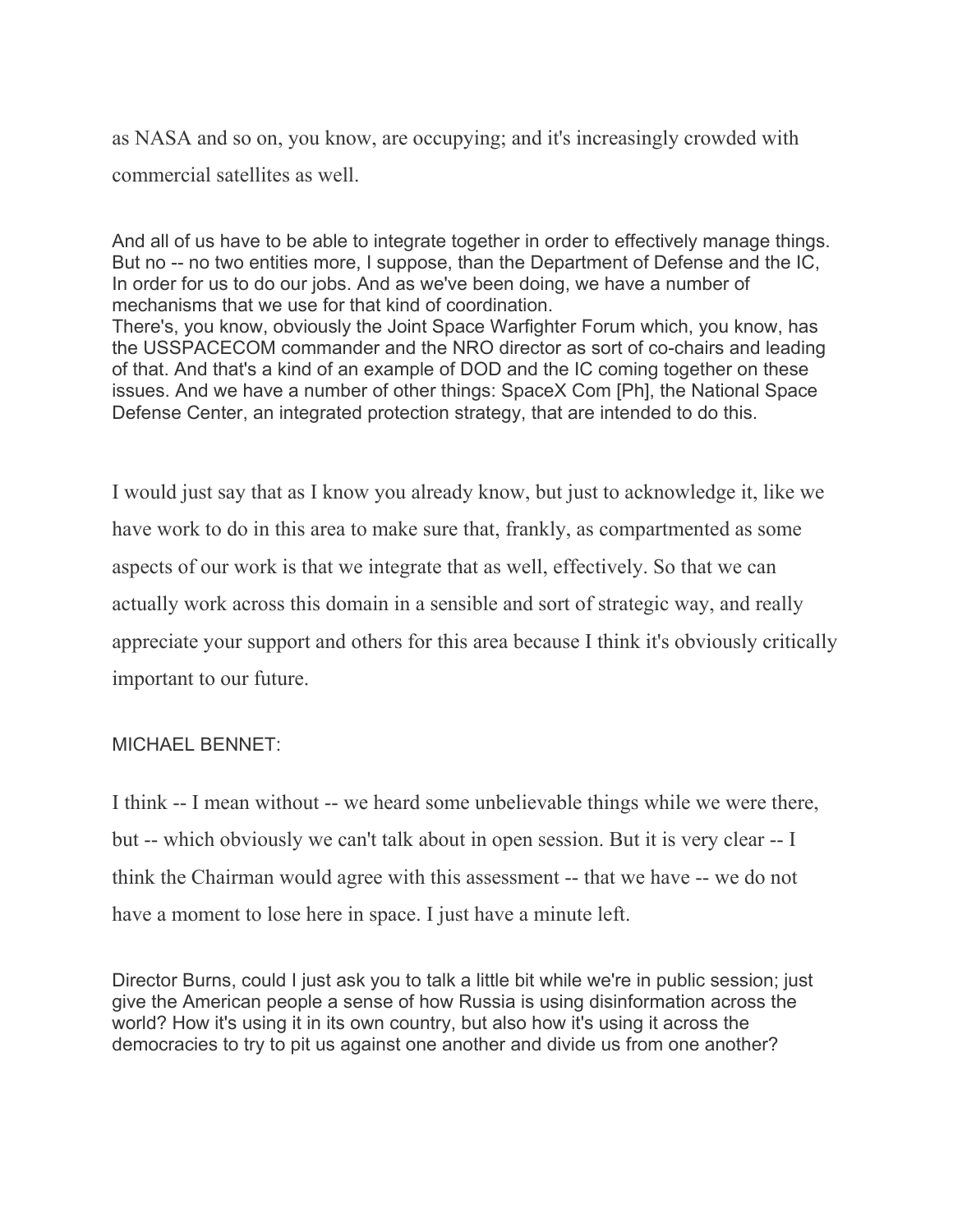These are things that appear to the American people sometimes to look like just another person's Twitter feed when, in fact, the Russians can be behind it. So could you spend a minute on that?

Sure. Thanks, Senator, and I'll focus on, you know, the ways in which I think President Putin has worked methodically over the last two decades to turn Russian society into a kind of propaganda bubble. I mean, he's used financial pressures, he's used lethal actions. I remember vividly when I was ambassador in Russia, you know, some years ago going to the funeral of a very courageous independent Russian journalist named Politkovskaya in the fall of 2006. And that's just one part of the pressure that he's brought against, you know, open information in Russia. He's intensified his domination of the state-run media and in his strangulation of independent media, especially in recent years, and particularly since the invasion of Ukraine began.

But I guess the last thing I'd say is I don't believe that he's going to be able to seal Russians off entirely from the truth. There are lots of Russians who have VPN accounts, who have access to YouTube to this day, who have access to information. And I don't believe he can wall off indefinitely Russians from the truth, especially as realities began to puncture that bubble. The realities of killed and wounded coming home, an increasing number; the realities of the economic consequences for ordinary Russians, as I was discussing before. The realities of, you know, the horrific scenes of hospitals and schools being bombed next door in Ukraine and of civilian casualties there as well.

I don't think he can bottle up the truth indefinitely. Thank you. Thank you, Mr. Chairman.

## MARK WARNER:

Senator Cotton, thank you as well, also, for your constant willingness to press this committee and frankly the IC leadership to make sure both on the unclassified and classified sections of collaboration between the DOD projects and the IC projects. Senator Cotton.

TOM COTTON: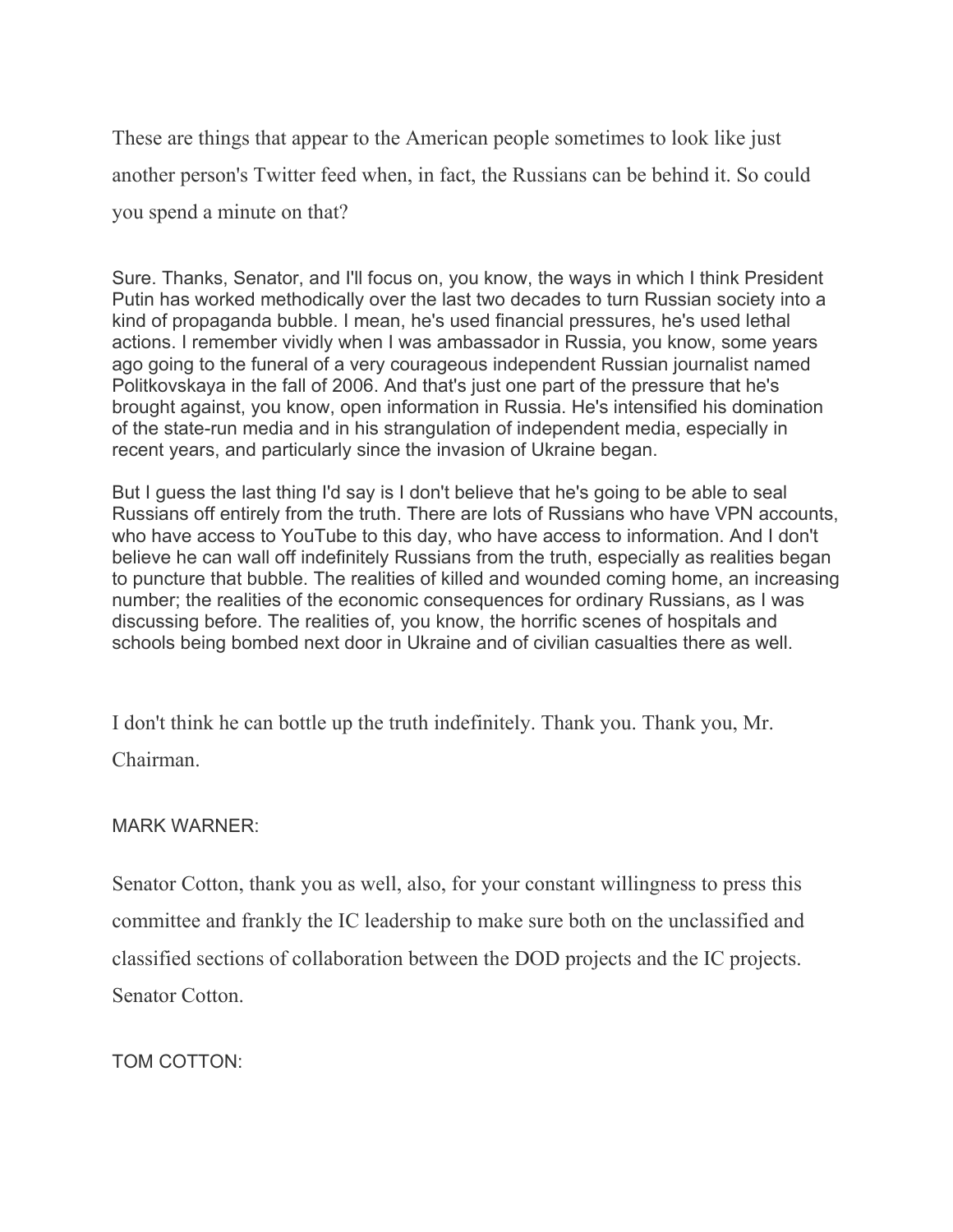Thank you. Director Haines, I want to address the administration's fiasco of failing to help Poland transfer its aircraft to Ukraine. The Pentagon spokesman yesterday cited your Intelligence Community, quote, the Intelligence Community has assessed the transfer of MiG 29s to Ukraine may be mistaken as escalatory and could result in significant Russian reaction that might increase the prospects of a military escalation with NATO.

The State Department spokesman said essentially the same thing earlier today. Since administration policymakers are justifying their hesitancy to help Poland transfer these aircraft by pointing to your Intelligence Community, could you tell us what is the basis for this alleged assessment that the transfer of these aircrafts would be viewed as escalatory?

## AVRIL HAINES:

Thank you, Senator Cotton. So it is our analysts' assessment that the transfer of these airplanes could be perceived as a significant escalation by the Russians. It is -- they are obviously an advanced and considerable weapon.

# TOM COTTON:

I'm sorry -- Director, I'm sorry. So I appreciate your analysts and their deep expertise and knowledge about this. I'm asking what specific evidence, information, intelligence do they have that the transfer of these aircrafts, as opposed to anti-aircraft missiles that shoot Russian jets out of the sky, is going to be viewed as escalatory?

# AVRIL HAINES:

Why don't I provide to you a written product that will give you the basis for that?

TOM COTTON: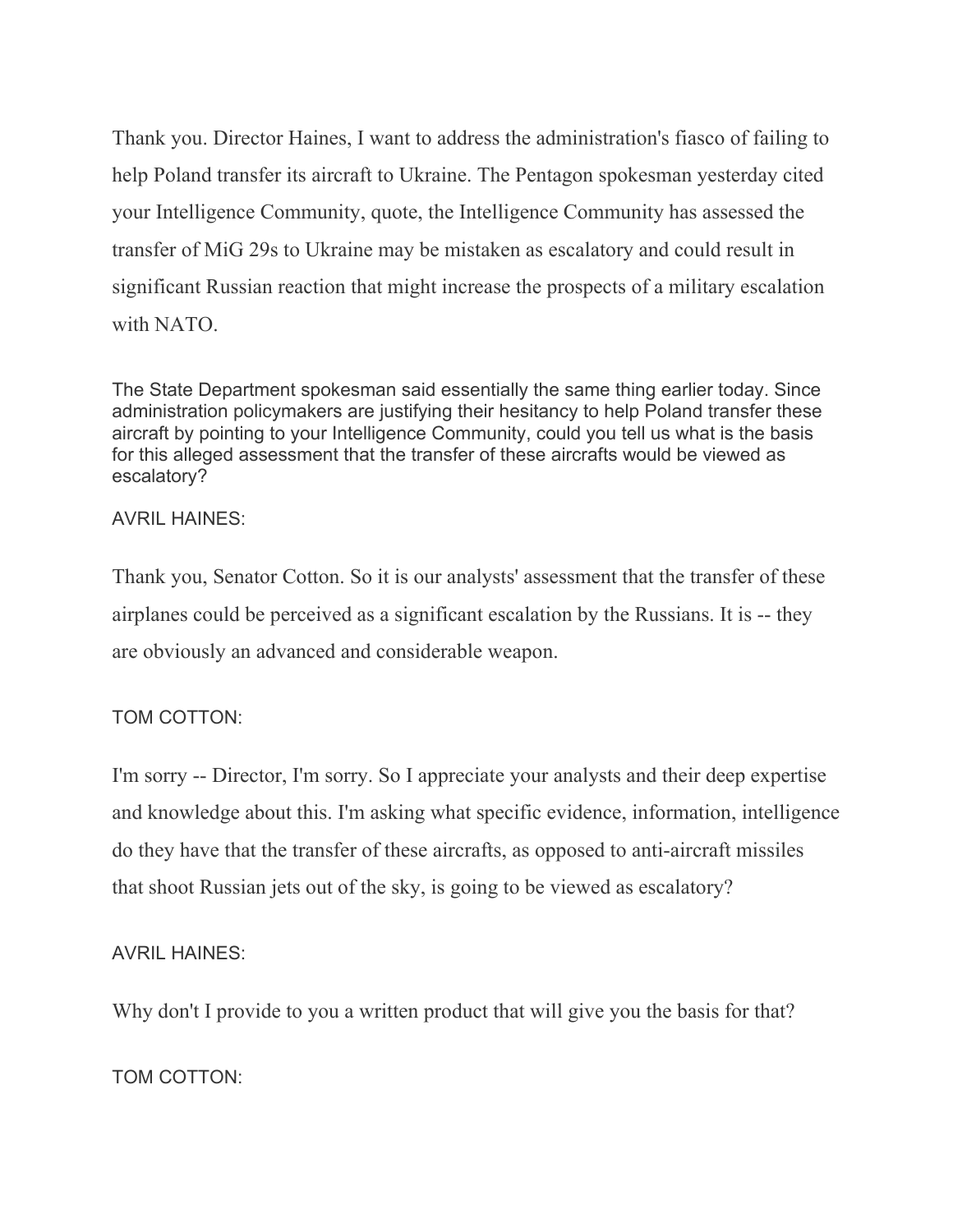So the Pentagon spokesman also said that this is the same intelligence that they had last year that delayed the transfer of many of those missiles as well; that there's no new intelligence. He said it was the same intelligence he's had last year. Was that the case?

## AVRIL HAINES:

No, Senator, I'm not aware of what it is that he was referencing, but this is a recent assessment that was done by the Intelligence Community. I'm very happy to provide that --

# TOM COTTON:

I understand -- I understand you didn't do assessments. I'm saying, do you have new intelligence?

# AVRIL HAINES:

So when analysts -- I mean, I know you know this, but obviously, they're looking at a body of intelligence and then they're also providing their own knowledge and experience. And I don't know whether or not there is --

# TOM COTTON:

So we can address this in a closed setting. But here's -- here's my opinion. You don't have new intelligence. This is opinion. And in many cases, this is policymakers who are looking to the Intelligence Community to provide them cover for their hesitancy. General Berrier, could you explain, as an intelligence officer, how Vladimir Putin might be A-OK with us transferring missiles that turned their tanks into burning piles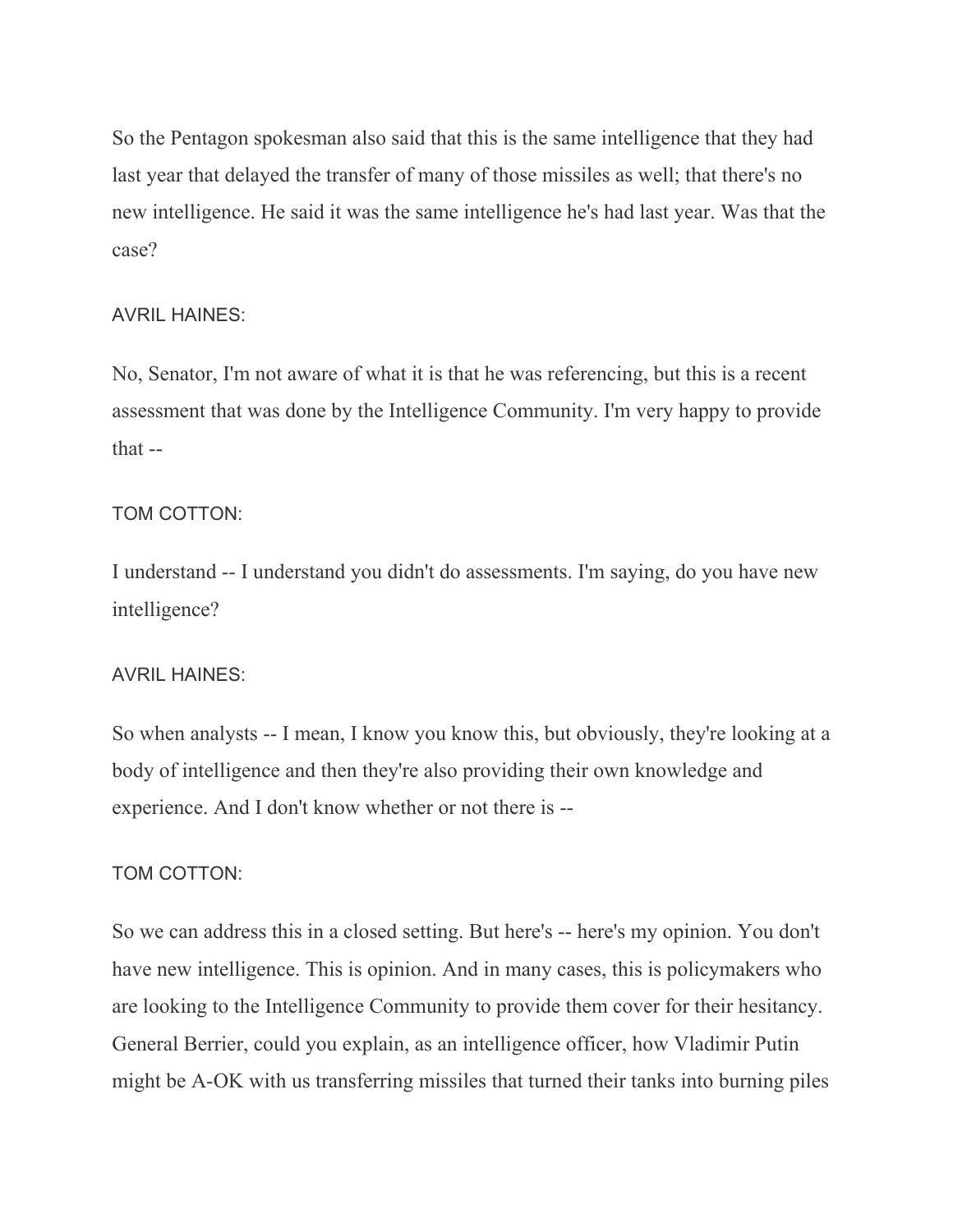of rubbish or shoot their jets out of the sky, yet transferring tactical aircraft is going to be unacceptable? Why is the latter escalatory and the former not escalatory?

### SCOTT BERRIER:

Senator Cotton, thank you. I will take a stab at that in open session here. I think when you -- when you look at anti-tank weapons and air defense, sir -- shoulder fired kinds of weapons, there is a range of escalation. And I think in our view that escalation ladder doesn't get checked higher with those weapons versus something like combat aircraft.

## TOM COTTON:

I got to say, I don't think there's a lot of common sense between this distinction, and a lot of farmers in Arkansas wouldn't understand it either. I mean your own written assessment Ms. Haines says that Russia quote, doesn't want a direct conflict with the United States, end quote. That was from January 21st, that that assessment said Russia doesn't want a conflict with the United States.

You think they're more likely to want a conflict now after Vladimir Putin has seen the performance of his army? Not against -- not just against the Ukrainian army, but with moms, with Molotov cocktails and grandmas with AK 47s. You think they're more likely to want a piece of us now than they were two months ago?

## AVRIL HAINES:

I don't think it's an issue of whether or not they're more likely to want to conflict, it's whether or not they perceive us as being in that conflict with them. I think we're in a very challenging position, right, where we are obviously providing enormous amounts of support to the Ukrainians, as we should and need to do, but at the same time trying not to escalate the conflict into a full on NATO or US war with Russia.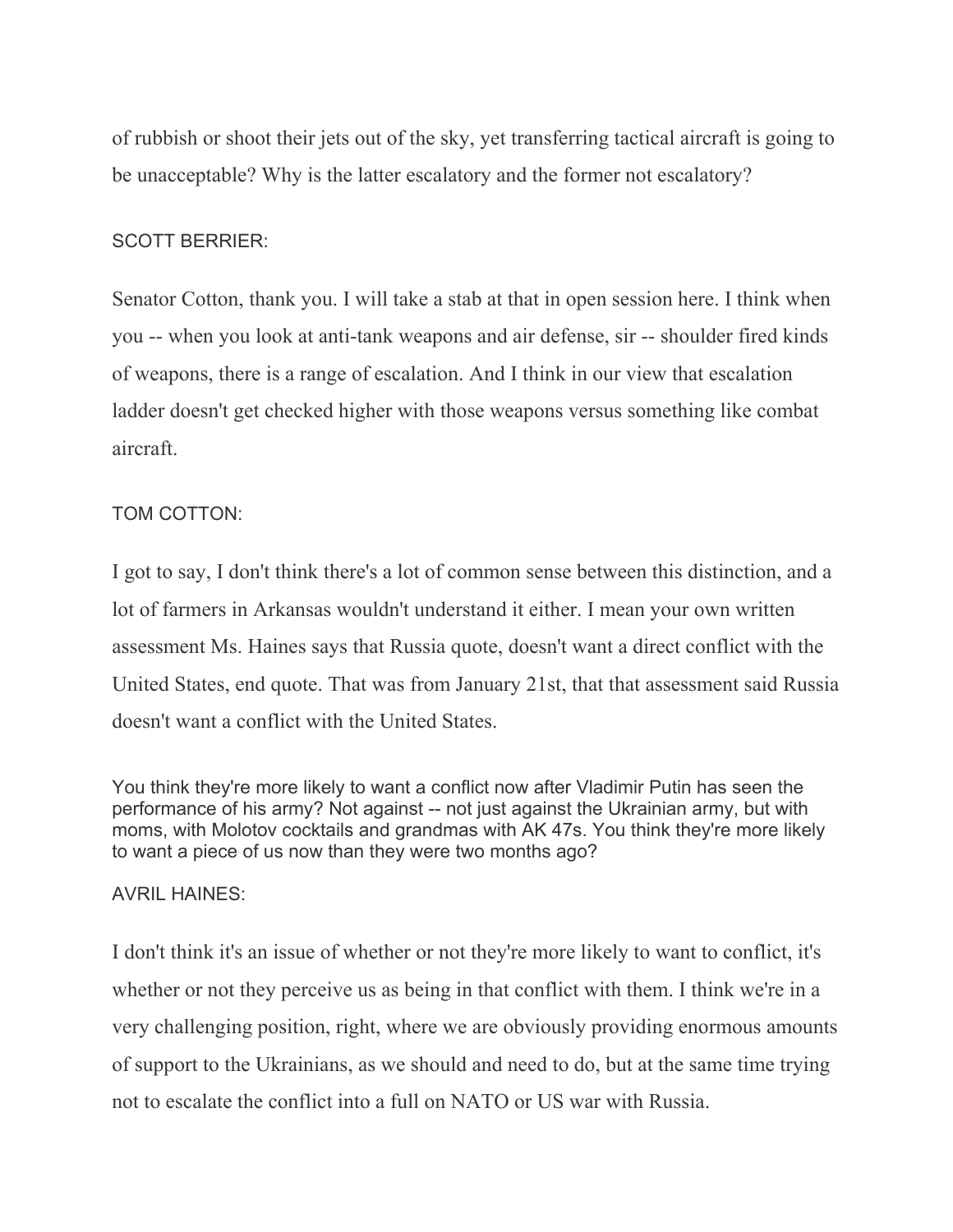And that's a challenging space to -- to manage. And the analysts I think are just trying to provide their best assessment of what is likely to be perceived as that kind of escalation in this circumstance.

## TOM COTTON:

I mean, I've got to say, it seems to me that Vladimir Putin simply deterred the US government from providing these aircraft by saying they would view this as escalatory. And if that's going to be our position, I mean we might as well call the commanding general at Fort Lewis, outside Seattle, and tell him to take the flag down and surrender our position because he's not going to stop in Ukraine, he's not going stop in Europe is going to go all the way to the West Coast. And every time he raises a threat, we immediately back off. One other question I want to ask in this area as well about intelligence sharing. Last Thursday, the House Armed Services Committee Chairman Adam Smith said, quote, we are providing some intelligence.

We're not providing the kind of real-time targeting because that you know steps over the line that makes us participate in the war, end quote. Just a few hours later, the White House press secretary contradicted him saying, we have consistently been sharing intelligence that includes information the Ukrainians can use to inform and develop their military response to Russia's invasion. That has been ongoing and reports that suggest otherwise are inaccurate.

So who is correct? The Democratic chairman of the House Armed Service Committee or the White House press secretary? Are we -- are we not providing that kind of Real-Time targeting intelligence to Ukraine?

AVRIL HAINES: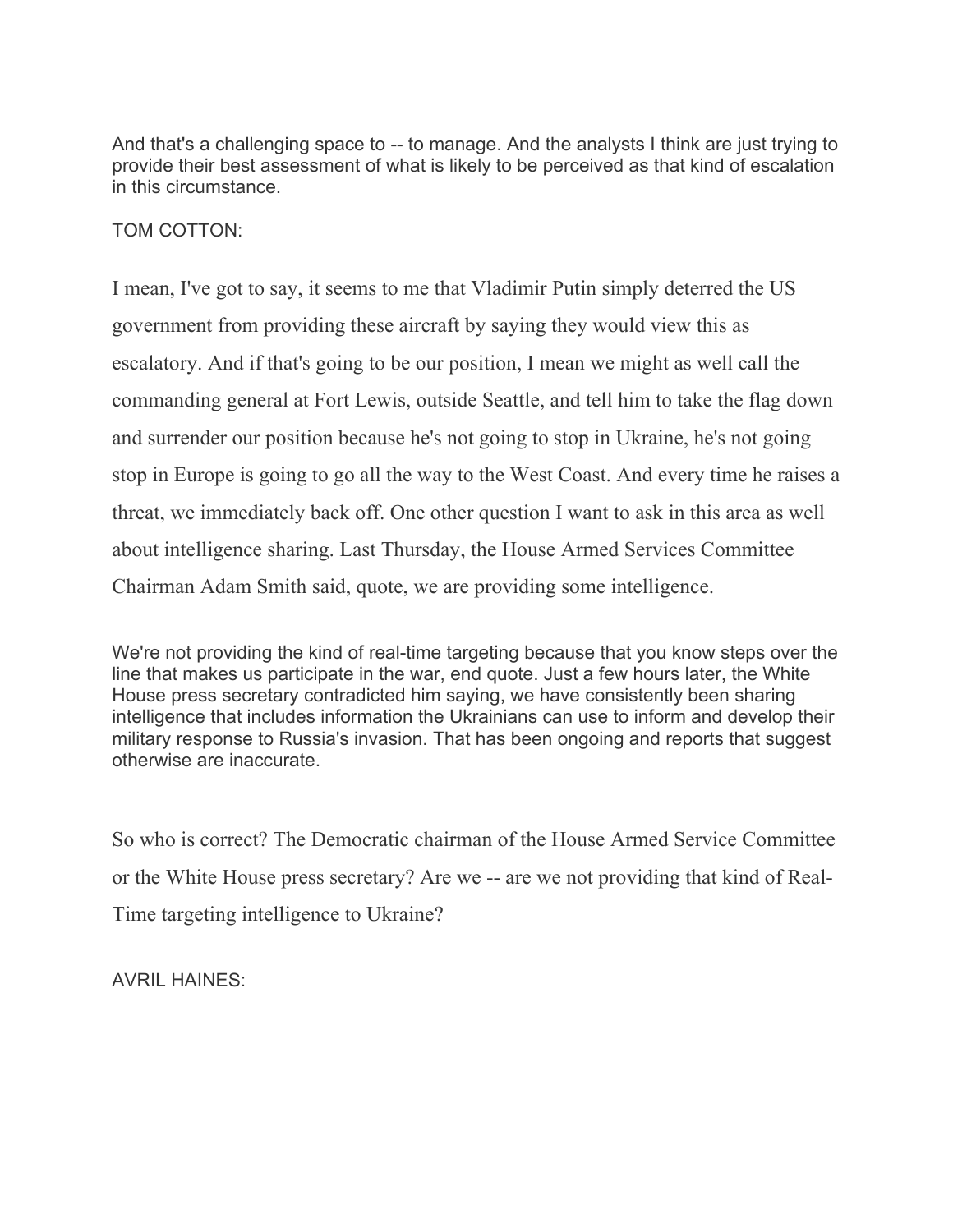We are providing an enormous amount of intelligence to Ukraine. I'd be happy to get into in closed sessions the details of what we're providing and -- and I think maybe if there's anything else that people would like to add.

## TOM COTTON:

Can you at least tell me who is correct between the Chairman of the House Armed Services Committee and the White House press secretary?

## AVRIL HAINES:

Honestly, Senator, I think getting into this in closed session would be easier so that we can actually explain to you what it is that we're providing. But I'm happy to defer to my colleagues who may have additional --

## TOM COTTON:

I'm sure will address it in closed session.

## MARK WARNER:

Thank you, Senator Cotton. Senator Blunt, last worldwide threat. Senator Casey, your first worldwide hearing. Senator Casey.

## BOB CASEY:

Mr. Chairman, thanks very much. I think I join a chorus of gratitude and commendation for the work of the intelligence community, not only with respect to what's happening in Ukraine, but I think more generally. And so I want to thank both Director Haines and Director Burns for the work they and their teams have done, not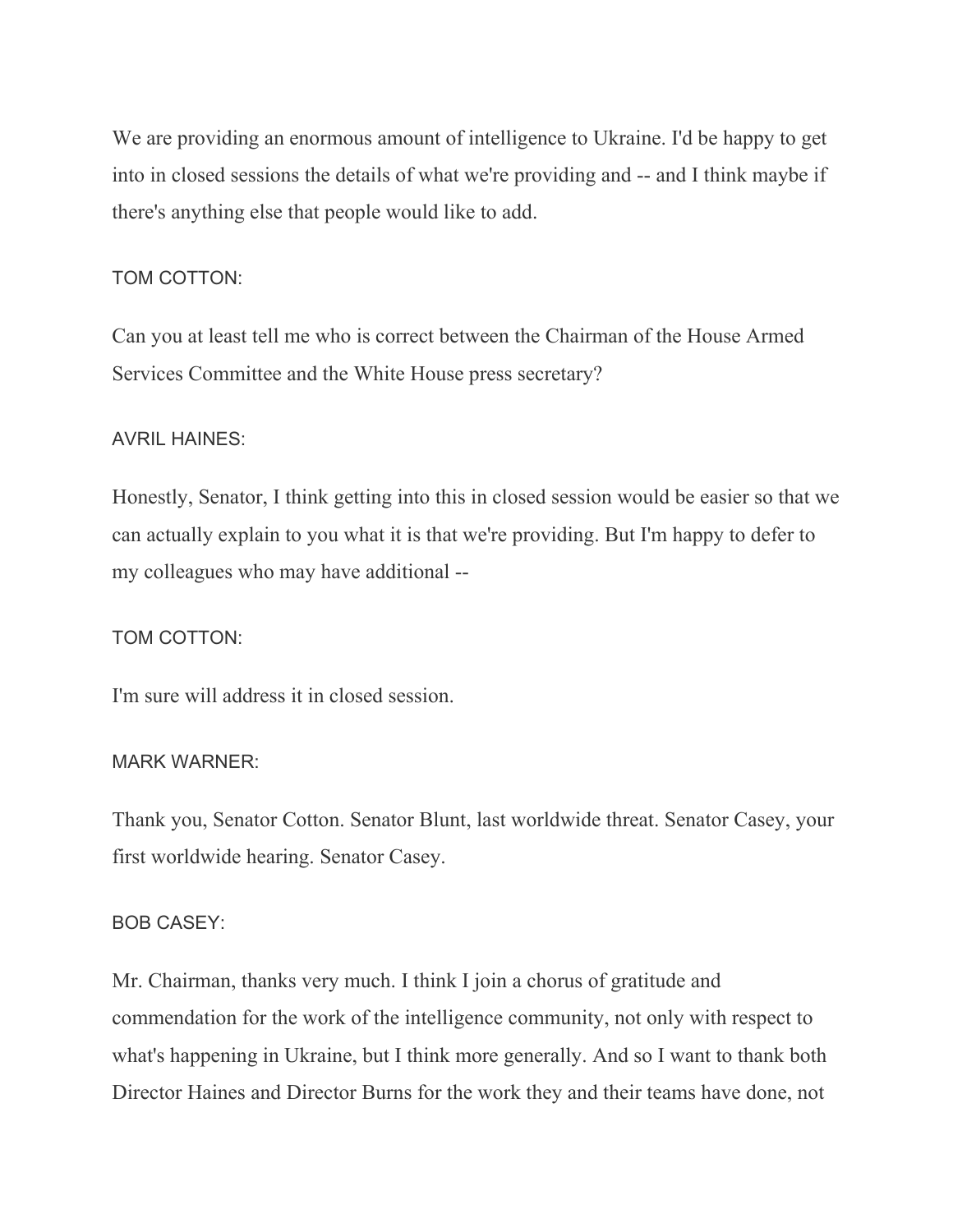just most recently, but in many cases for years and even decades, so many dedicated professionals.

I think that gratitude though is extended to every member of this panel Director Wray, and General Nakasone, General Berrier. Maybe -- it might be that you're the collective public service of the people that work in each of your -- in each of your areas of responsibility that that public service might be more consequential today than it's ever been.

So I want to -- to -- to extend that thank you more broadly. I want to try to get maybe to two issues. One is on food security, or I should say food insecurity, across the world at this time and how it's exacerbated by what's playing out in Ukraine. But also to get to a question on China. We're told that in -- in 2019 the number of people across the world who were on the edge of famine was about 27 million.

# BOB CASEY:

That was in 2019, a hell of a lot worse right now. 45 million people across the world on the edge of famine. So in just two or three years, two years really, from '19 to '21, up from 27 million to 45 million. We know that Ukraine itself, its farmlands provide food for the whole world, especially to places like the Middle East and South Asia and North Africa.

Here's -- here's the data on wheat, corn, and barley. 12% of the wheat of the world provided by Ukraine, 16% of corn, 18% of barley. So you have both a exacerbated -- an exacerbating problem on food insecurity and Ukraine providing all that support. So with this state of food insecurity in mind, how does the IC incorporate food insecurity into its various analyzes of threats to the -- in the United States and beyond?

Dr. Haines, if you could start or anyone else?

AVRIL HAINES: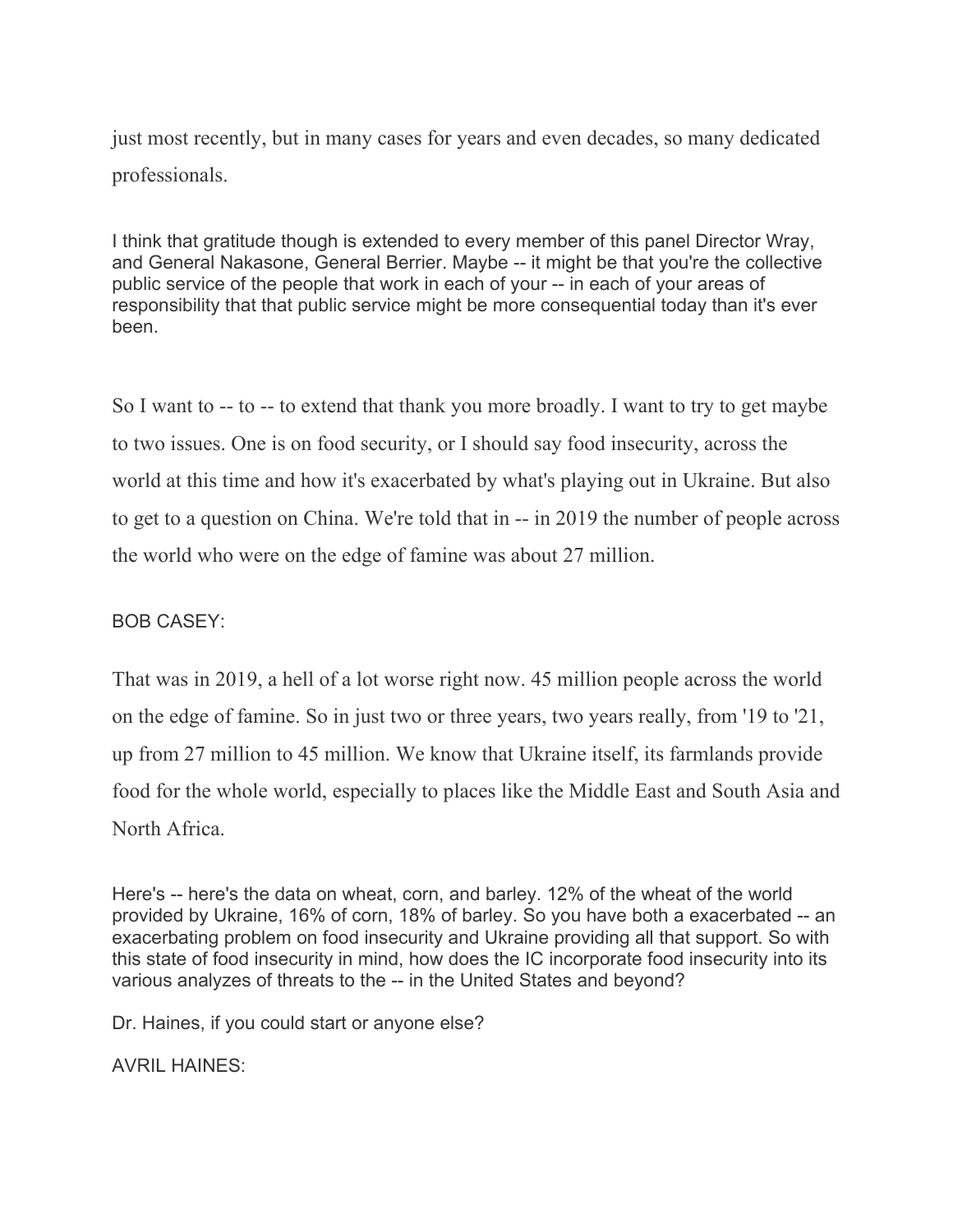Of course, Senator thank you very much for the question and I agree with you. This is a really -- incredibly important issue and one that we are following. So we assess that Russia's invasion, which as you point out, it's caused energy prices to rise, which is also -- has a dynamic relationship to the food security issue and has put upward pressure on global food prices.

And -- and this is what poses essentially the additional risk to food security globally. It could disrupt food supplies, particularly wheat for the reasons that you identified, because Ukraine, I mean, having been known as the breadbasket of Europe in many respects, is critical to that. And both frankly, Russia and Ukraine are important food suppliers to the global market and this is part of what I think we're going to be seeing as a challenge moving forward.

And as a consequence, we perceive that there is an increasing challenge through 2022, particularly with developing countries that rely on many of the food supplies at particular prices for them to manage those. So we are doing work on this. If you're interested in additional material, I definitely get that to you from the real experts, as opposed to me, but others may have more to add on this.

# BOB CASEY:

Thanks very much. I wanted to get to a question on China. The China section of the threat assessment says and I'm quoting in pertinent part, quote, Beijing's willingness to use espionage subsidies, trade policy to give its firms a competitive advantage represents not just an ongoing challenge for the US economy and its workers, but also advances Beijing's available -- ability to assume leadership of the world's technological advancement and standards, unquote.

As many of you know, Senator Cornyn and I have worked for a good while now on a piece of legislation which would institute ache [ph] as a matter of law, a committee to review outbound investment, especially the offshoring of critical US supply chains. How's the IC working to better understand both the Chinese government's surreptitious efforts to gain an unfair competitive advantage over US firms and workers?

AVRIL HAINES: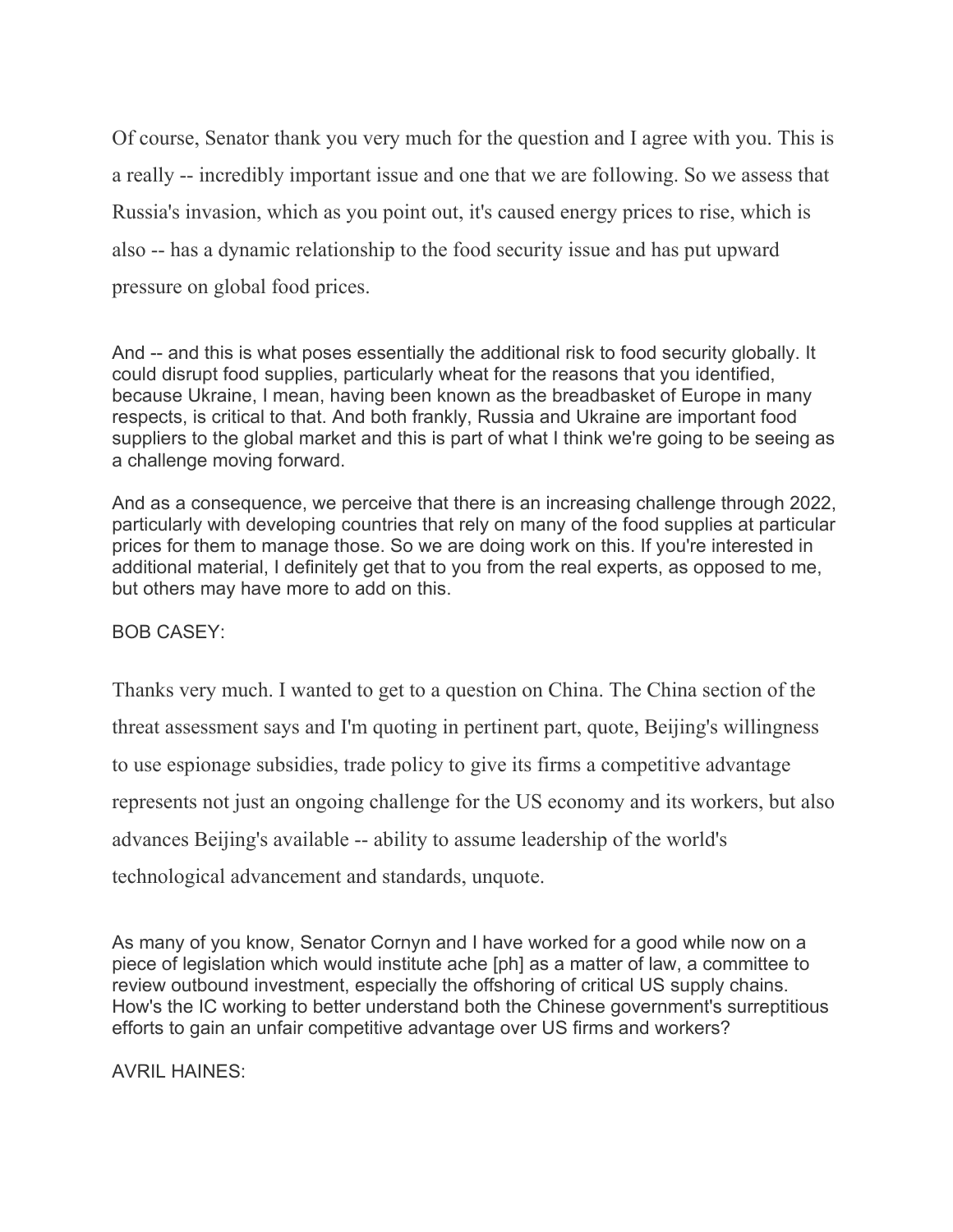I'll start and others should weigh in. I mean, I think we are obviously following this very closely and -- and we recognize that frankly Beijing targets US private sector companies in a variety of ways. Cyber is one aspect of it, but it's not the only way in which they do it. And we've observed China targeting company insiders, you know, not just for their access to computer networks, but also because of the opportunity for essentially economic and other espionage, these spaces. And -- and really other individuals that have access to critical technologies to your point.

We've also observed China engage in theft of trade secrets, US export control violations, hacking ransomware, cyber pieces. All of this leads to grave concerns obviously with respect to their capacity to steal from American companies and, you know, an innovation and to ultimately use that to bolster their capabilities to promote their own technological advancement in areas that are of critical national security interest to us. And -- and we've also seen how they've created an essential legal framework that provides them with access to companies that invest or that move to Beijing in order to allow for that information to be used by the Chinese government and to be -- to advance their technological innovation. So let me leave it to others who probably have more [Off mic].

UNIDENTIFIED:

Director Wray.

# CHRISTOPHER WRAY:

I would just add that some of the reforms that have taken place thanks to this committee's leadership on the CFIUS process, for example, have been extremely important. And we've dedicated now, collectively, significantly more resources to trying to be more proactive, which is what some of the new authorities enable us to do that. Certainly, the FBI, we now have about a 1,300 percent increase in economic espionage investigations tying back to the Chinese government from, say, a decade ago.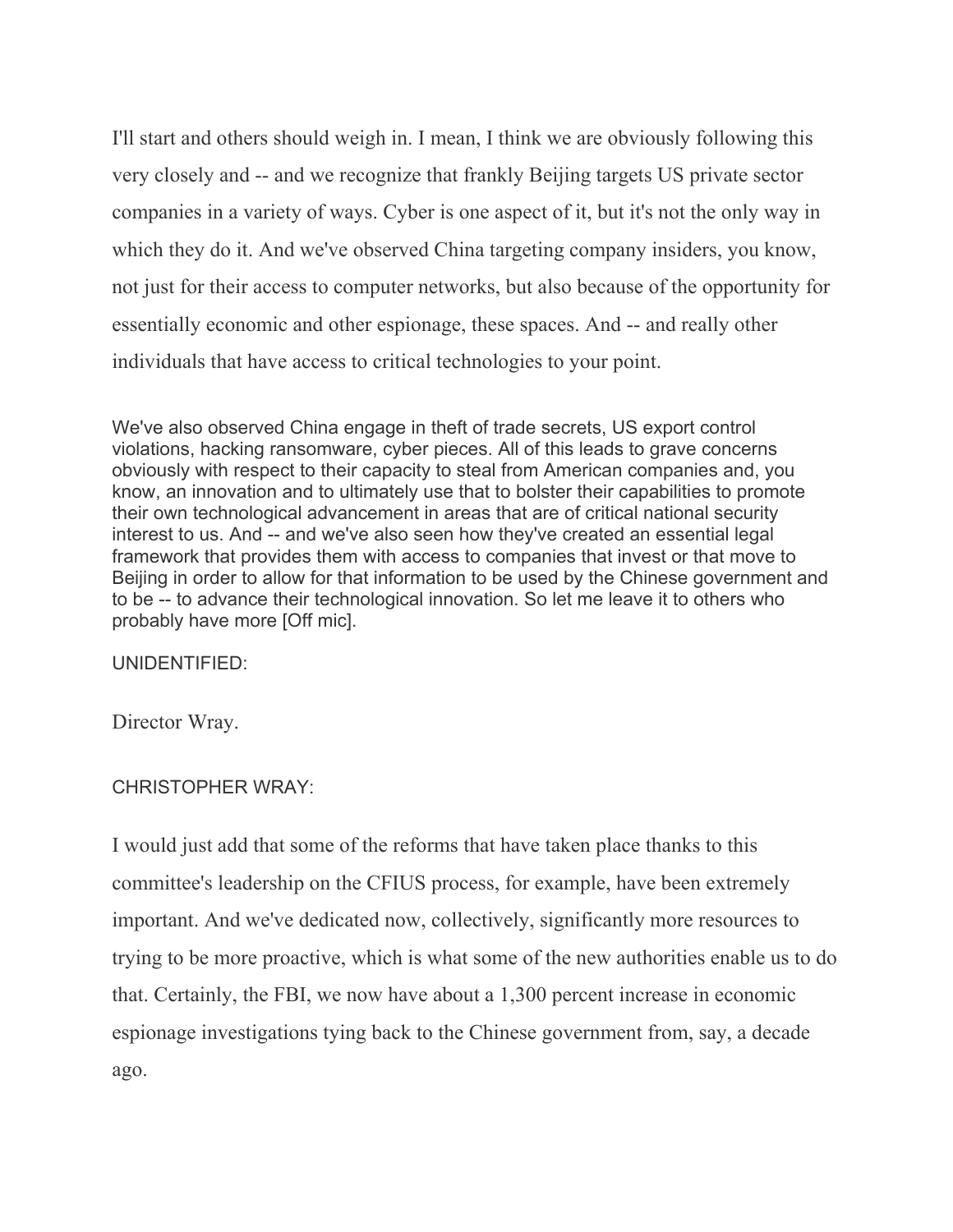And we are finding that more and more, much as Director Haines referenced more broadly in her opening statement, that sharing information through a variety of ways with private sector partners often enables them to make responsible decisions that maybe in the past, in a shortsighted way, they would not have made.

And I think that's ultimately going to have to be a key part of this as we go forward. We can't just investigate or disrupt our way out of it. We need the private sector engaged too.

# MARK WARNER:

Senator Casey, thank you for your Senator Cornyn's leadership on this. And I also want to acknowledge Senator Cornyn leadership on the CFIUS Reform a few years back that really has given Director Wray and others the tools they need. Senator Cornyn.

# JOHN CORNYN:

Thank you. I want to join my colleagues in thanking you and the people you represent for your service to our country. I want to talk about Russian propaganda. We all know that in 2016 there have been extensive work of this committee and the Director of National Intelligence, the intelligence community writ large, on Russian propaganda.

But I want to talk not about their role in our elections, but now, when it comes to energy. John McCain, our former colleague, used to say that Russia was a gas station masquerading as a country, which is a humorous way of talking about how Russia is economically dependent on energy exports and is doing everything it can to keep Europe and the rest of the world dependent on Russian energy exports.

Many of us have pointed out that the high price of oil that Putin is reaping today is being used to fund this horrific invasion in Ukraine. And I just want to point out, I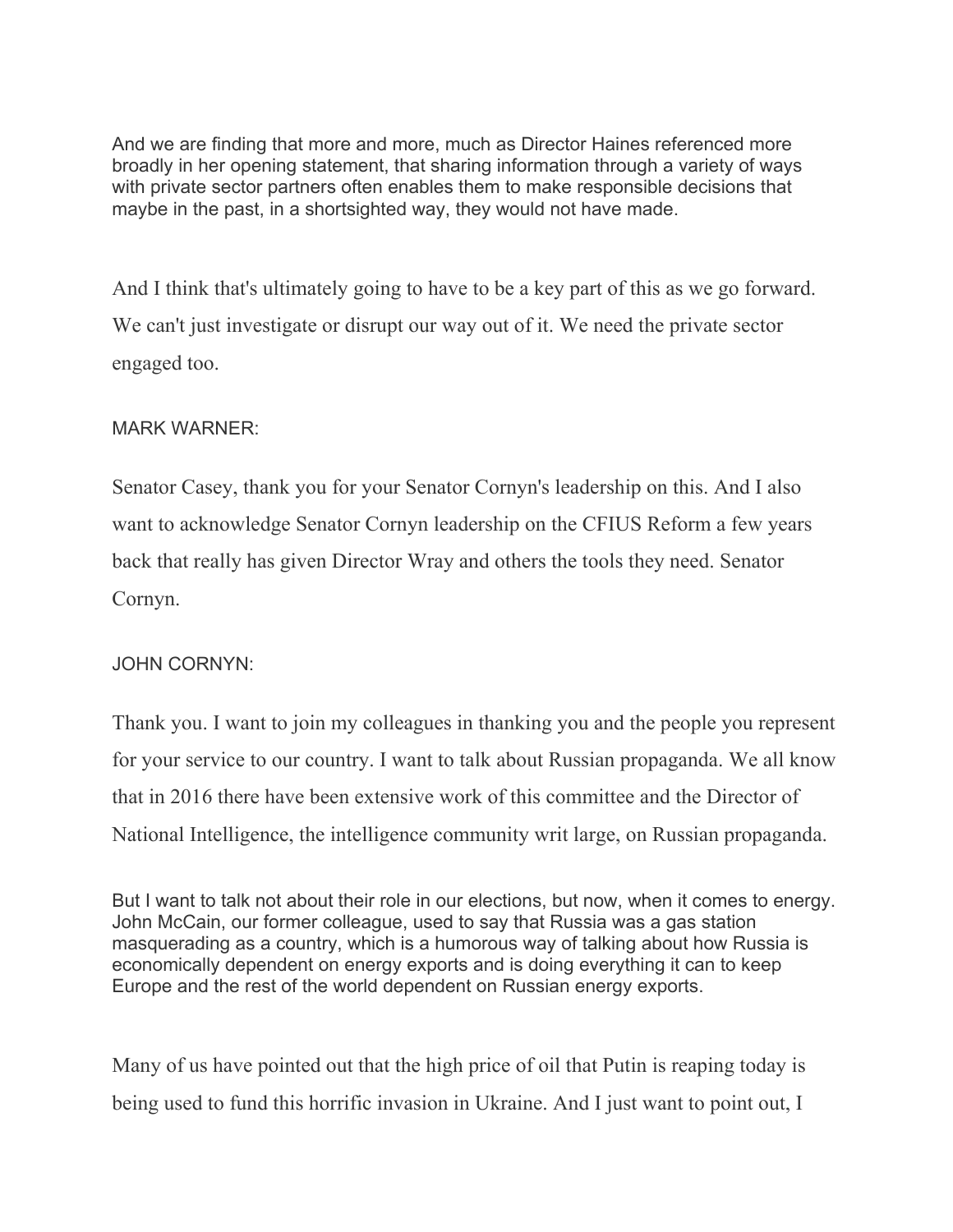think it's the Energy Information Administration predicts that by 2050 that the world will still continue to need fossil fuels and its role in providing energy will, to the world, will be four times what renewables can provide.

And this is not meant to denigrate the role of renewables. It plays an important part in our portfolio. But I do worry that Russia's ability to provide a monopoly and to weaponize energy when it comes to Europe could well undermine the sanctions that we are trying to impose. It would certainly seem to make the other countries in Europe who are reliant on Russia for their oil and gas more pliable or compliant with the Russia's wishes.

Back in 2017, Director Haines, the Office of the Director of National Intelligence, the office You now hold, reported on page 8 in annex A to a document called Assessing Russian Activities and Intentions in recent elections. But there's a piece about how Russia today, which I believe now is a registered foreign agent of the Russian Federation, was -- was conducting anti-fracking messages with the intended impact of weakening political support for US production of our natural resources and diminishing any challenge to Russia's preeminent role when it comes to providing oil and gas and energy to Europe and the rest of the world.

So it seems to me that Russia has been, for some time, trying to discredit any energy initiatives which threaten its preeminent position, whether it's attacking American or European fossil fuels or funding green groups to spread disinformation. Can you elaborate, Director Haines, on how extensive Russia's propaganda campaign has been in this -- in this area?

## AVRIL HAINES:

Not with precision, but I -- and I'm not familiar with the specific report that you're referencing. But I -- it certainly is consistent with what we've seen, and -- and therefore, don't doubt it. And we could definitely provide you sort of a further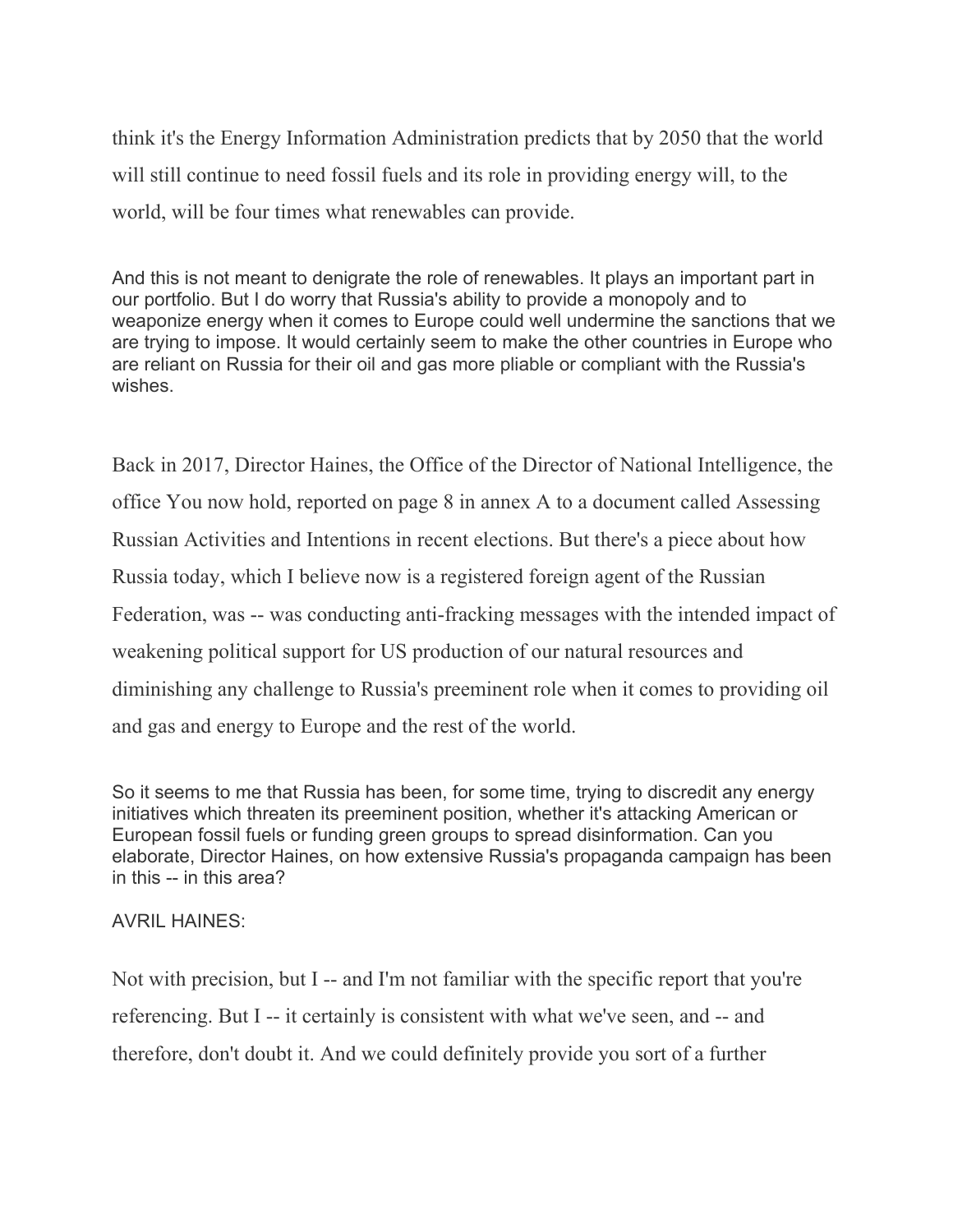assessment that gives you a sense of what scale we've seen and whether there are any particular trends in that area.

But I think your overall conclusions are ones that we share, which is to say that they would use their information campaign and influence in order to promote their own energy industry and in order to divide us on these issues as well.

## PAUL NAKASONE:

The only thing I would add, Director, would be is that, you know, this is the methodology we've seen with the Russians, right, find the divisive issue, find the two groups that you can both feed this, use social media as an influence, and then be able to continually -- to continually pursue that message.

# JOHN CORNYN:

Direct Burns, isn't Putin's monopoly on providing energy to Europe a boot on the neck of the Europeans? And doesn't this threaten their willingness to cooperate when it comes to these economic sanctions because he can just turn the gas off, right?

# WILLIAM BURNS:

I think, one of the -- Senator, one of the most striking unintended consequences from Putin's point of view is the extent to which a number of leading European governments seem to be belatedly realizing what you just described, the threat that they face by overdependence on Russian energy resources.

You have not just the demise of Nord Stream 2, but also the fact the Germans just announced the construction of an LNG facility clearly aimed at diversifying beyond Russia, their sources of energy. And so, I think that's something that President Putin certainly did not anticipate when he began this invasion. But it could have a quite significant, long-term, strategic effect as well.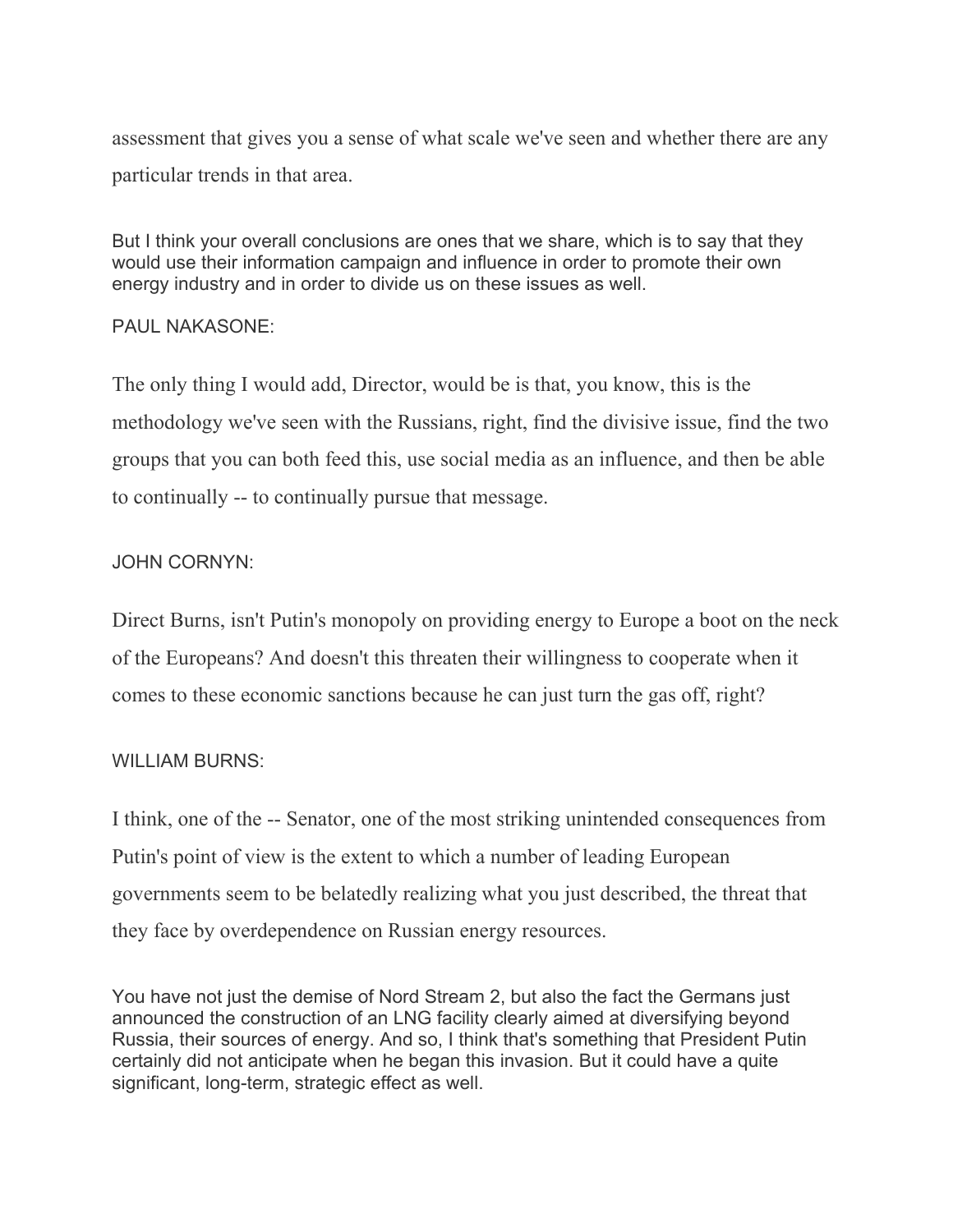### MARK WARNER:

Senator King, I just want to also acknowledge the great work that you and Senator Sasse have done on the cyber symposium. A number of us have raised some of those questions, but thank you for your good work.

## ANGUS KING:

Thank you very much. I apologize for being late. If we could apply AI to the Senate schedule, we might not have three hearings scheduled at exactly the same time. Thank you very much for your testimony here today. I think one of my first questions in a large strategic sense for you Director Haines is China-Russia cooperation.

To what extent -- it seems to me in the last couple of years, really in the last year, we've seen a closer cooperation and communication between those two countries. How do we assess that? It seems to me if you're talking worldwide threats, that's one of them.

## AVRIL HAINES:

Yeah, absolutely, Senator King. I mean, I think your assessment is our assessment, which is to say that we are seeing them cooperate more. And we anticipate that it will strengthen over the coming years. And it's across a variety of sectors, economic, political, military and -- and, in fact, the announcements that were made during the Olympics are an indication of how close they're becoming.

At the same time, we do see it as not yet at the point where we are, for example, with allies. They have not achieved that kind of level of cooperation. And we anticipate it is unlikely in the next five years that they will, in fact, become sort of the way we are an ally with our other NATO members in that context but others may have things to add to this.

ANGUS KING: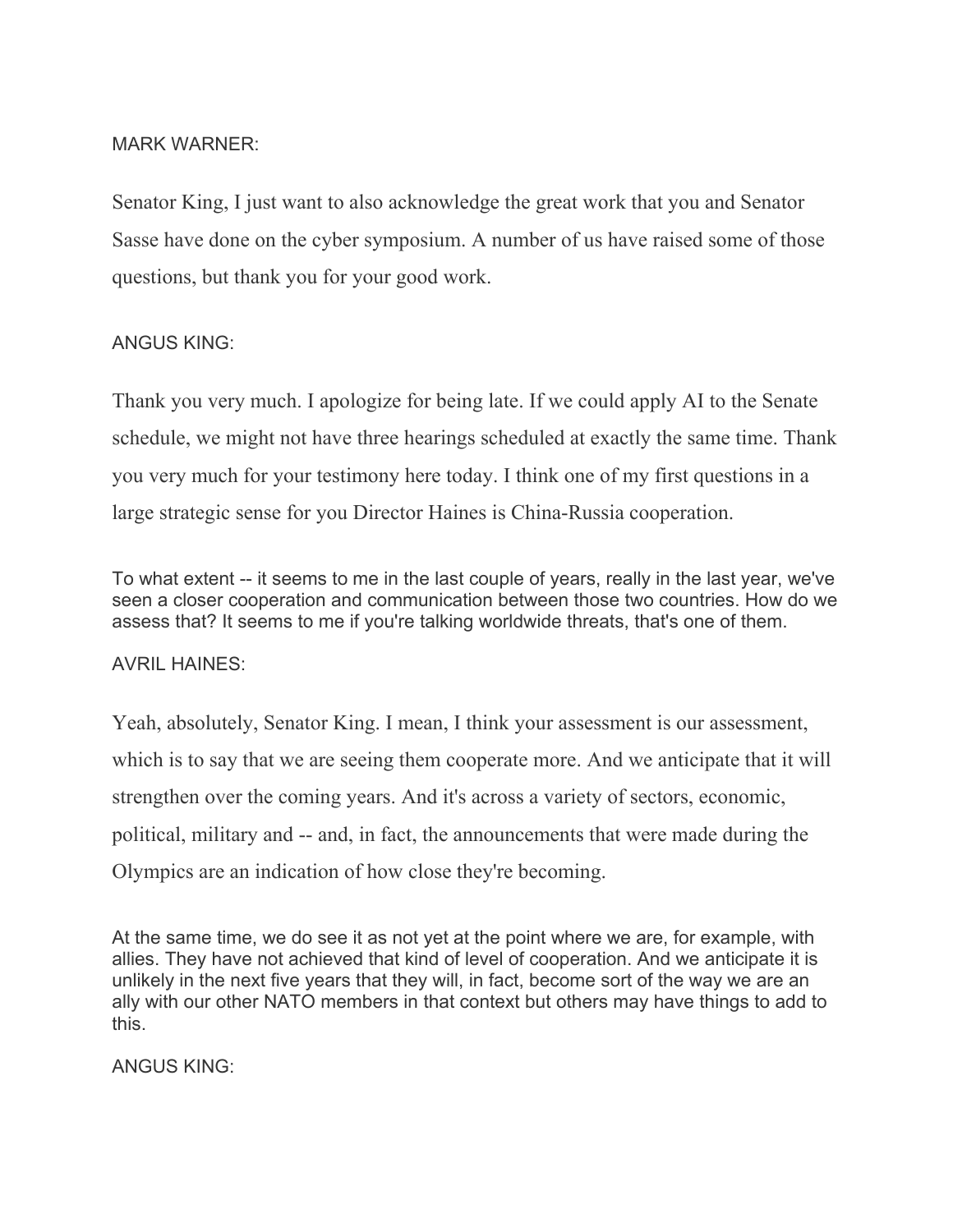Director Burns.

# WILLIAM BURNS:

The only thing to add, Senator, is as Director Haines said. I mean, the joint statement that President Xi and President Putin issued on the 4th of February at the beginning of the Winter Olympics was the most sweeping expression of their Commitment to partnership we've seen.

But I would only add that I think what's unfolded in Ukraine, the ugliness of it, the flawed assumptions that underpinned it on the -- on the -- from the point of view of President Putin have unsettled the Chinese leadership a little bit. They're unsettled by the reputational damage that could come from that.

# ANGUS KING:

And the Chinese seem more -- more concerned about reputational damage than Russia just generally.

# WILLIAM BURNS:

Well, Russia, you know, President Putin has a low bar in terms of concern about reputational damage, I think. But I do think they're concerned about that. I think they're concerned about economic consequences at a time when their own projected growth rates are lower than they've been in quite some time.

And I think as I mentioned earlier, they're concerned about the way in which President Putin is driving Europeans and Americans closer together at a moment when I think the Chinese have always valued their independent relationships with the Germans and other leading Europeans as a -- offering opportunities to drive wedges between them and the United States, which I think, President Putin's actions have helped to deprive them. So I think they're concerned by all that.

ANGUS KING: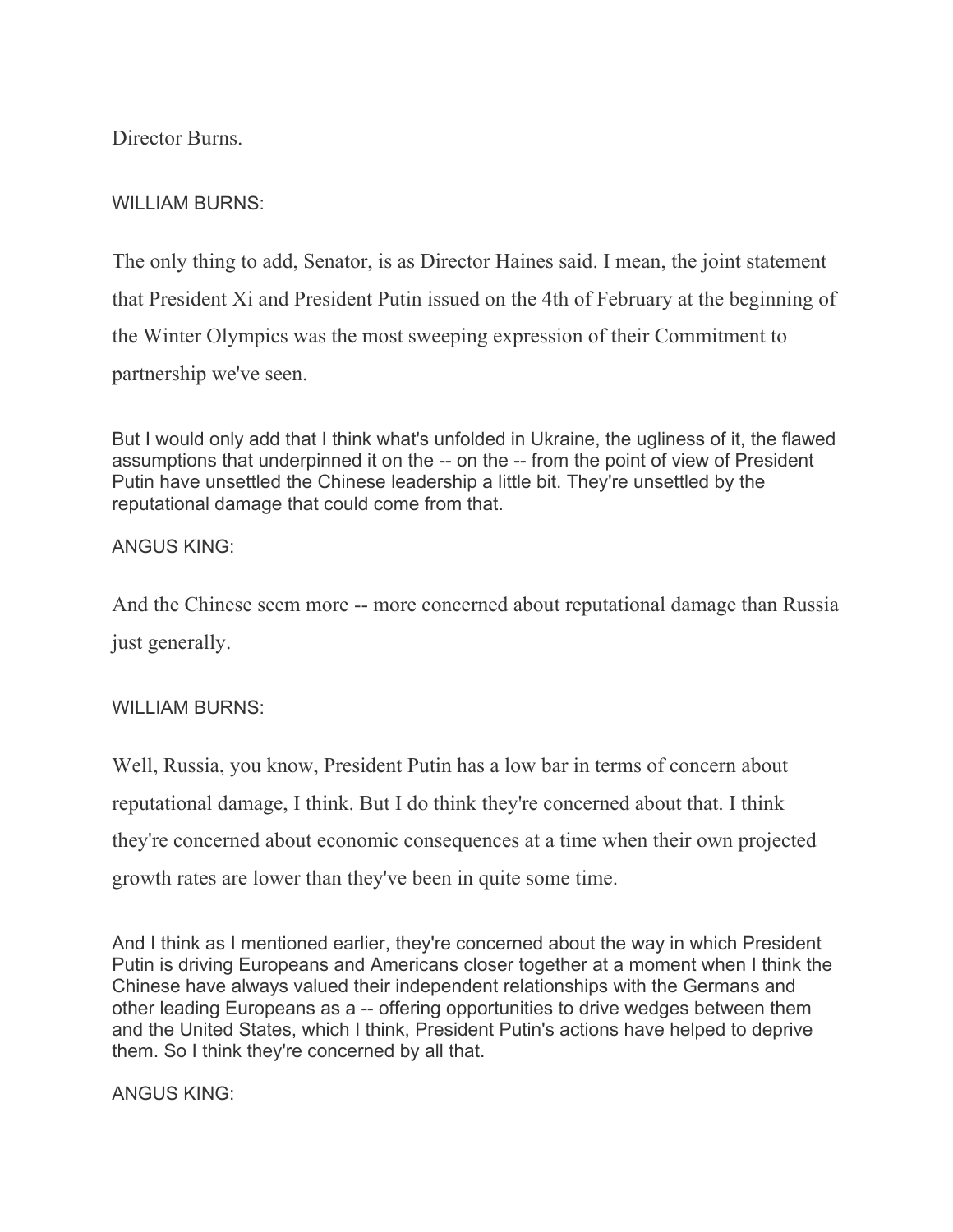One more unintended consequence of what Mr. Putin has done. General Nakasone, one thing that has surprised me in Ukraine is the lack of a strong, consistent Russian cyberattack on Ukraine. I expected to see the grid go down and communications, and that hasn't happened. Do you have any assessment of why?

I thought that would be in the first couple of days.

#### PAUL NAKASONE:

So, Senator, I think that, you know, as we look at this -- and we're only 15 days in, and so much can still occur, and we're very vigilant to make sure nothing does occur. But with that said, I think that there are several things that -- that are important to note. We've worked very, very hard with Ukraine over the past several years, really since the -- the shutdown of energy in 2015. We had Hunt Forward teams from US Cyber Command in Kiev. We worked very, very closely with a series of partners at NSA and -- and the private sector to be able to -- to provide that information; the interagency. These are all impacts that I think have played out positively early on. And I think to a degree, there's still obviously a Russian calculus that will play out here, and we'll will be very, very vigilant to see what occurs there.

#### ANGUS KING:

Finally, Director Haines, one of the learnings from the -- from the Ukraine experience from our point of view is the value of sharing intelligence. I don't mean sharing necessarily between allies, but I mean with the American people, with the people of the world. I've always thought that we classify too much and that we really blunt the - the impact that we could have on international relations by not sharing, as long as we don't compromise sources and methods.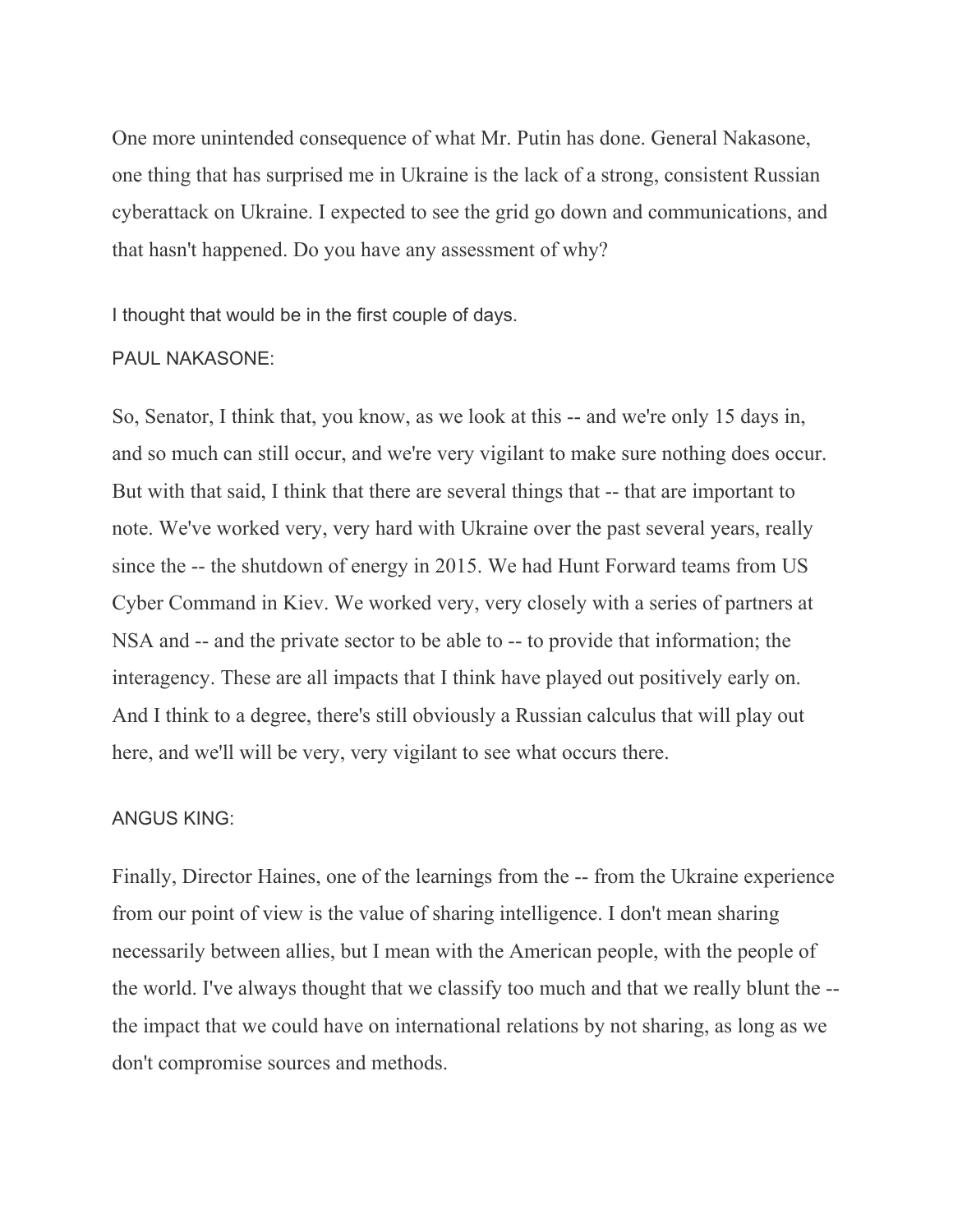It appears that a conscious decision was made to share more. Is that the case?

AVRIL HAINES:

Yes, we have all of us, I think, engaged in this, and it has been an extraordinary team effort, to be honest, in trying to promote sort of more mechanisms for sharing, finding ways to make sure that we're integrating our -- our work across the Intelligence Community and providing that Information to partners and allies in this context, and also disclosing certain things publicly, as you've indicated.

And I think it really has been, at least from my perspective, critical to the diplomatic effort. I think it has helped to galvanize the response and -- and also, I hope, helped to prepare the Ukrainians to some extent, even though I think, honestly, it's obviously tragic that despite all of the information we put out that we still see the Russians invade Ukraine.

# WILLIAM BURNS:

And so it's a bit bittersweet in this moment, but I think we've learned a lot of lessons from it, and I think it will allow us to continue to do that in places where we see the need.

# PAUL NAKASONE:

Senator, if I might, just on -- on top of what the director said. We share a lot of intelligence, but here's the difference. The intelligence that we're sharing is accurate, it's relevant, and it's actionable. I think when we look back at this, that's the key piece of -- of what we've been able to do as an Intelligence Community.

# ANGUS KING:

Thank you. Thank you, Mr. Chairman.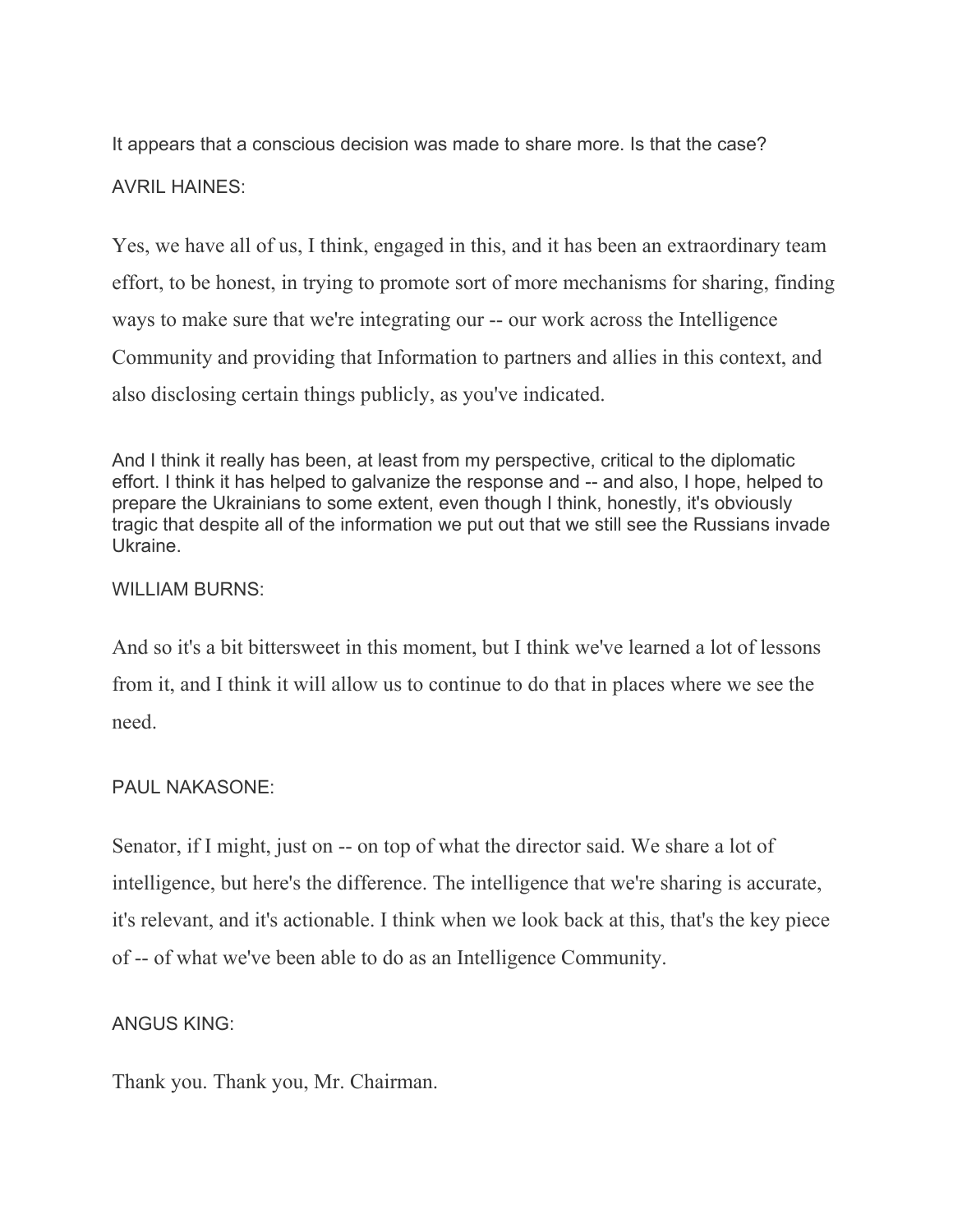#### MARK WARNER:

Senator Sasse, even though you claim to be the longest serving rookie on this committee, I want to personally thank you for your relentless focus on China and holding the IC's feet to the fire that it's not just language but dollars that flow that. Senator Sasse.

#### BEN SASSE:

Thanks, Chairman, and thanks to all five of you for being here. I have a bunch of questions about self-deterrence around the MiG U-turn, around real-time sharing of lethal targeting information, but I think I'm not going to do that here. I'm going to save it for the classified setting, because I think Senator Cotton, his exchange is the most important part of this hearing so far today.

Vladimir Putin will embrace the idea that we might self-deter every time he issues a press release, and lawyerly hairsplitting about providing this kind of weaponry is not escalatory, but providing that kind of weaponry is escalatory, I don't think we really believe that. I think the administration is pushing the Intelligence Community to give them cover for lean-forward decisions they don't want to be making.

So I applaud Senator Cotton on his line of questioning, and I suspect it'll be the heart of a lot of what we do in the classified setting. I want to stay on the China point that the Chairman just mentioned. And Director Burns, first of all, kudos. Kudos to all of you. It's been said many times today, but believe me associate myself with the praise for the pretextual rebuttal of Putin's lies about why he was going to invade. The whole IC did great work. Director Burns, since you arrived, standing up the China Mission Center as you pledged to do is a really important development.

So thank you. Could you explain to us how Chairman Xi views Putin and this invasion; a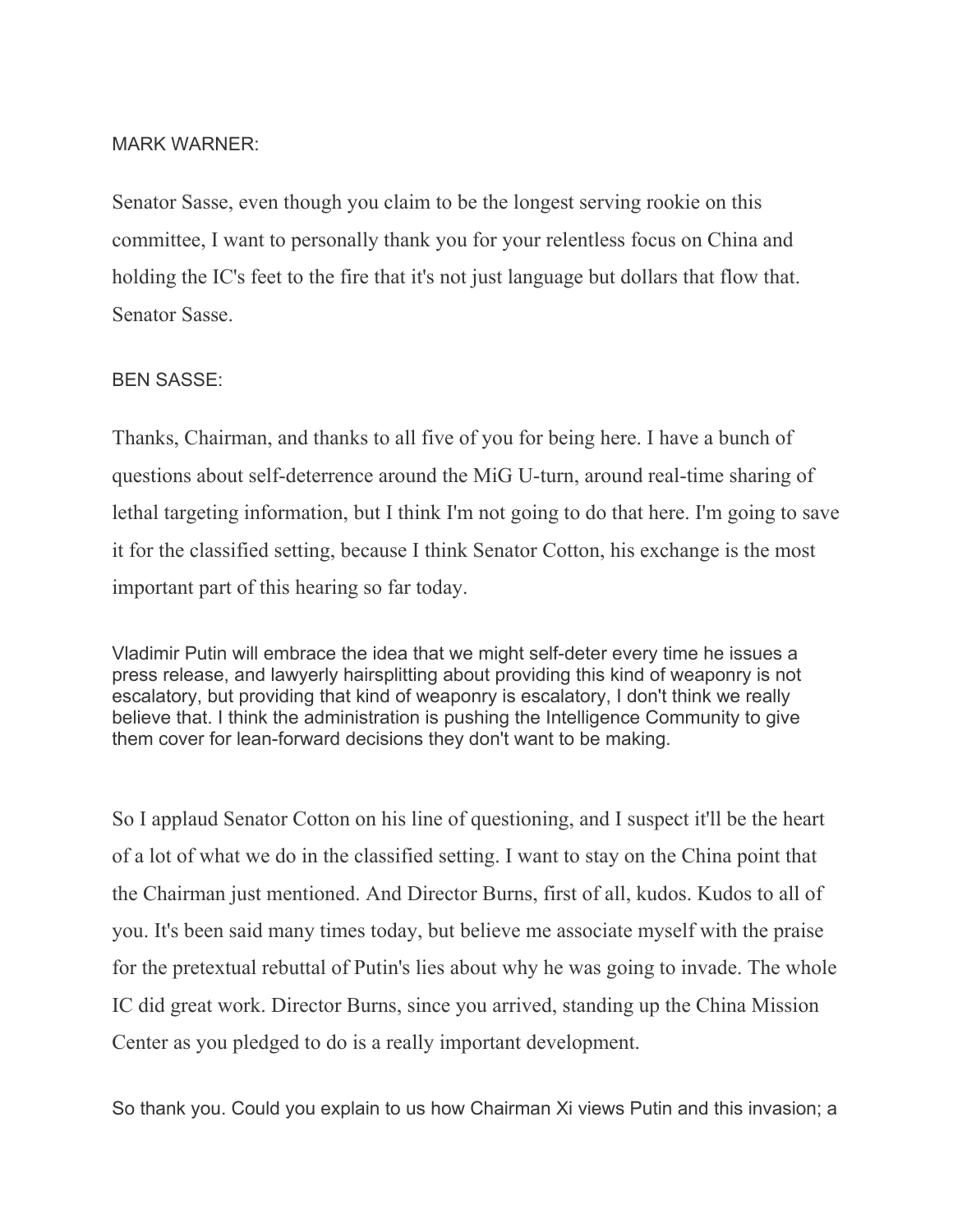month ago, today, and a month from now? WILLIAM BURNS:

I mean, I think as I said, I think the Chinese leadership -- President Xi has invested a lot in partnership with President Putin and Russia. I don't think that's going to change any time soon. It's for a lot of very cold-blooded reasons. I do, however, think that President Xi is unsettled by what he's seen transpire in the last 15 days in Ukraine.

I don't think they anticipated that the Russian military was going to prove largely ineffective so far. I don't think they anticipated that the West would react with such resolve, in terms of not only military support for the Ukrainians, but also in terms of economic consequences as well. I think they are worried about reputational damage, and I think they're worried about the wider economic consequences.

At a time when especially in 2022, with the Chinese leadership preoccupied by the party congress in November, they're looking for relative stability and predictability in the global economy. This unsettles that as well. So I think that's raised, you know, some question marks, you know, in the minds of the Chinese leadership as they look at what is going to be an enduring partnership, but maybe with a few more concerns than they had 16 days ago.

# BEN SASSE:

That's helpful. I have heard from multiple foreign ministers and defense ministers and other NATO leaders over the course of the last month that one of the -- you can't say there are any silver linings to the evil of what Putin is doing in targeting women and children and civilians. There is no moral limit to what the guy will do. But if you made a list a year from now of developments that happened in the world because of this invasion, the horror list is a mile long.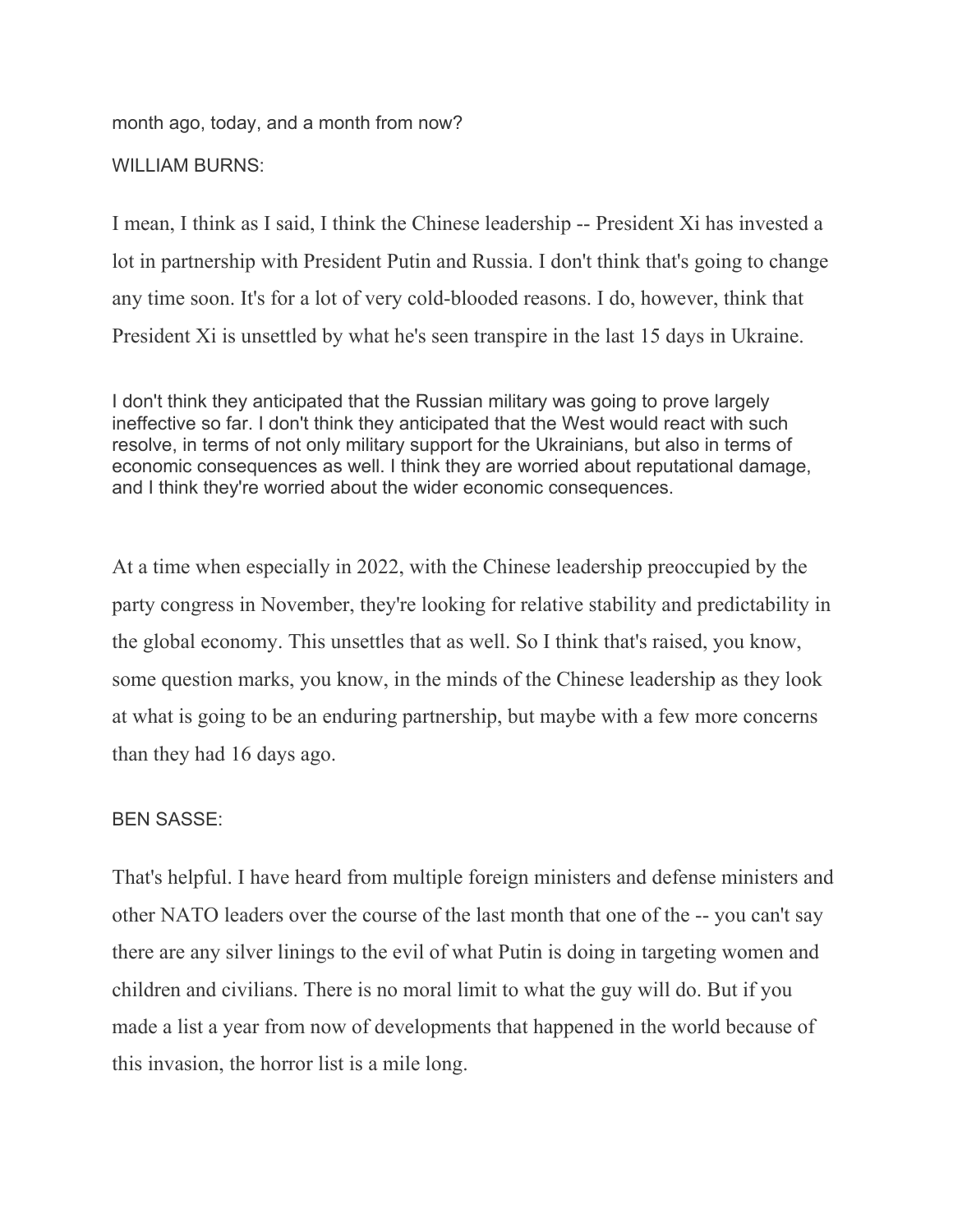But one of the only things on the good side of the ledger is that I think many European leaders are going to get more steely-eyed realist about who Chairman Xi is, because the guy greenlit this invasion. Russia has 11 time zones and they were able to move almost all their troops back from the Far East, because Xi wants to see the West destabilized.

He wants to see Europe and the US humiliated and embarrassed, and there are a whole bunch of European corporate executives that lust for the 550 million middle-class consumers of the 1.4 billion Chinese. And a lot of European political leaders who are willing to provide cover for that and pretend that Xi is a sort of benign figure, and he is not.

And the fact that he greenlit this by Putin, I think, is a pretty important development for our allies to get more serious about. General Berrier, I wonder if you could help us understand what are the most important needs the Ukrainian military has to extend this fight? And how can the US do more and faster?

# SCOTT BERRIER:

So, Senator, thanks for the question. We'll go into much more detail in the closed session, Right now, they do -- they do need support in the -- in the cities where the - where the combat operations are going on right now, in the major cities. They need humanitarian support as well as small arms, ammunition, artillery rockets. The entire panoply, if you will, of ground forces kind of support.

The anti-tank weapons are very important. The air defense weapons as we've talked about it are very important. I would like to go back to the -- to the escalation ladder, though, with -- with these types of weapons. I do believe that there is an escalation ladder, and there is a difference between an anti-tank weapon, a shoulder-fired air defense weapon, and a combat aircraft and a jet that could cross a border and actually conduct operations on Russian soil.

So in terms of analytical thinking, that's sort of -- that's sort of where that's at.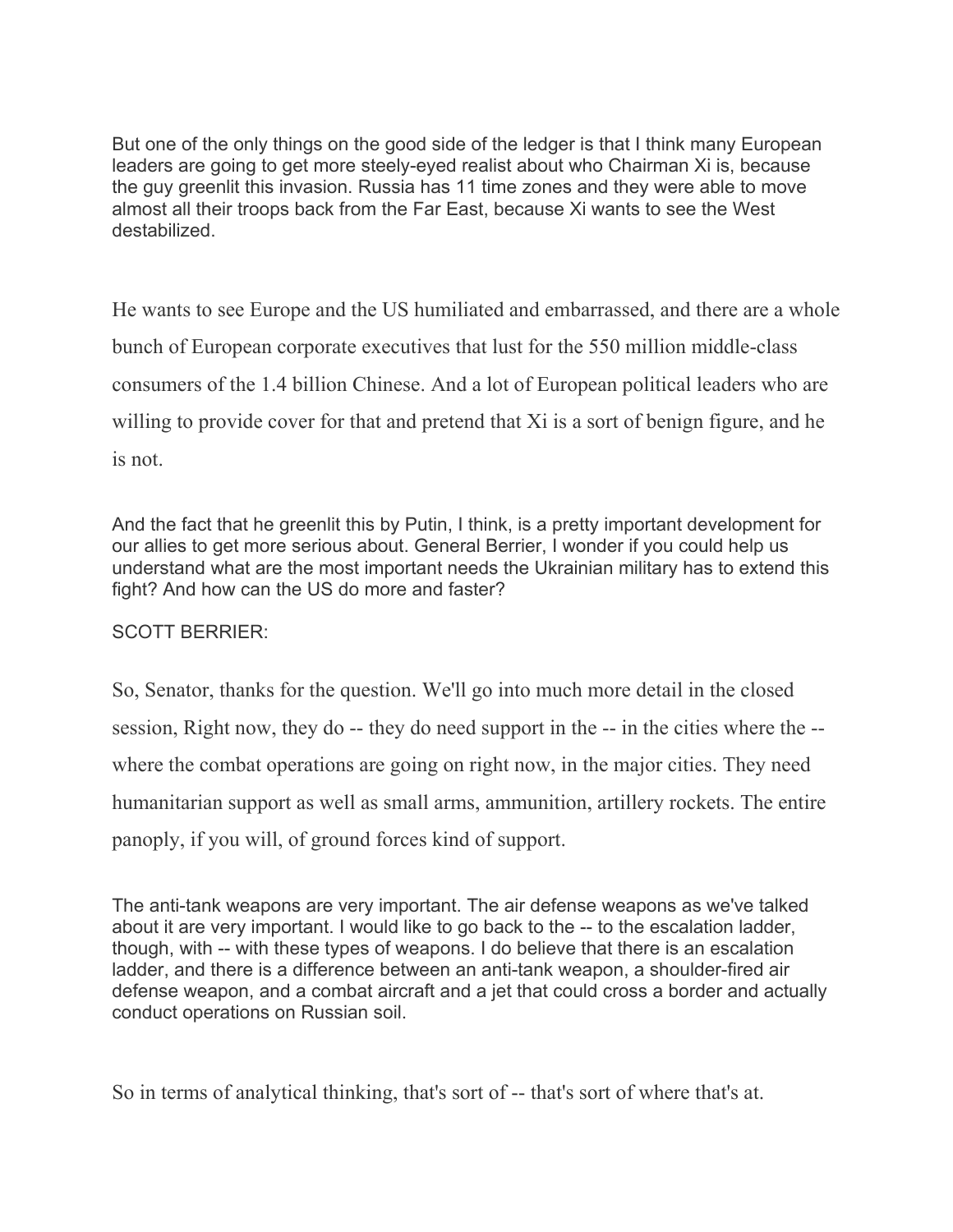## BEN SASSE:

I know we're at time, but I just want to underscore one historical point. In World War II, there were planes dragged across the US-Canadian border. So this conversation has been had before, and it's not impossible to figure out a way to solve the problem if we wanted to solve the problem.

And women and children are being bombed. Nobody on this committee is calling for US boots on the ground in the Ukraine -- in Ukraine. But there's more we can do, and we should be going faster. The answers the American public hears, particularly from State Department and White House press briefings, is often process about process about a meeting.

There's -- there's a war going on, and Zelenskyy is a hero on behalf of 44 million Ukrainians. He's asking for more help, and the administration should be doing more faster.

## MARK WARNER:

I know we're going to closed session, but I think a couple of members want to at least ask one more question. I want to, on my one point, is simply reemphasize what Senator Rubio's line of questioning would be about things that are already floating in the internet around the possibilities of bio tools being used. And I think Director Haines did most of this effort, but I do think in the public session, you know, Director Burns, if you could address this. And clearly, there is a difference between, you know, bioresearch centers and bioweapons centers.

Anything you can do to help clarify some of the things that are already floating, because I'm fear -- I'm fearful that this could be the new direction of a Russian false flag operation.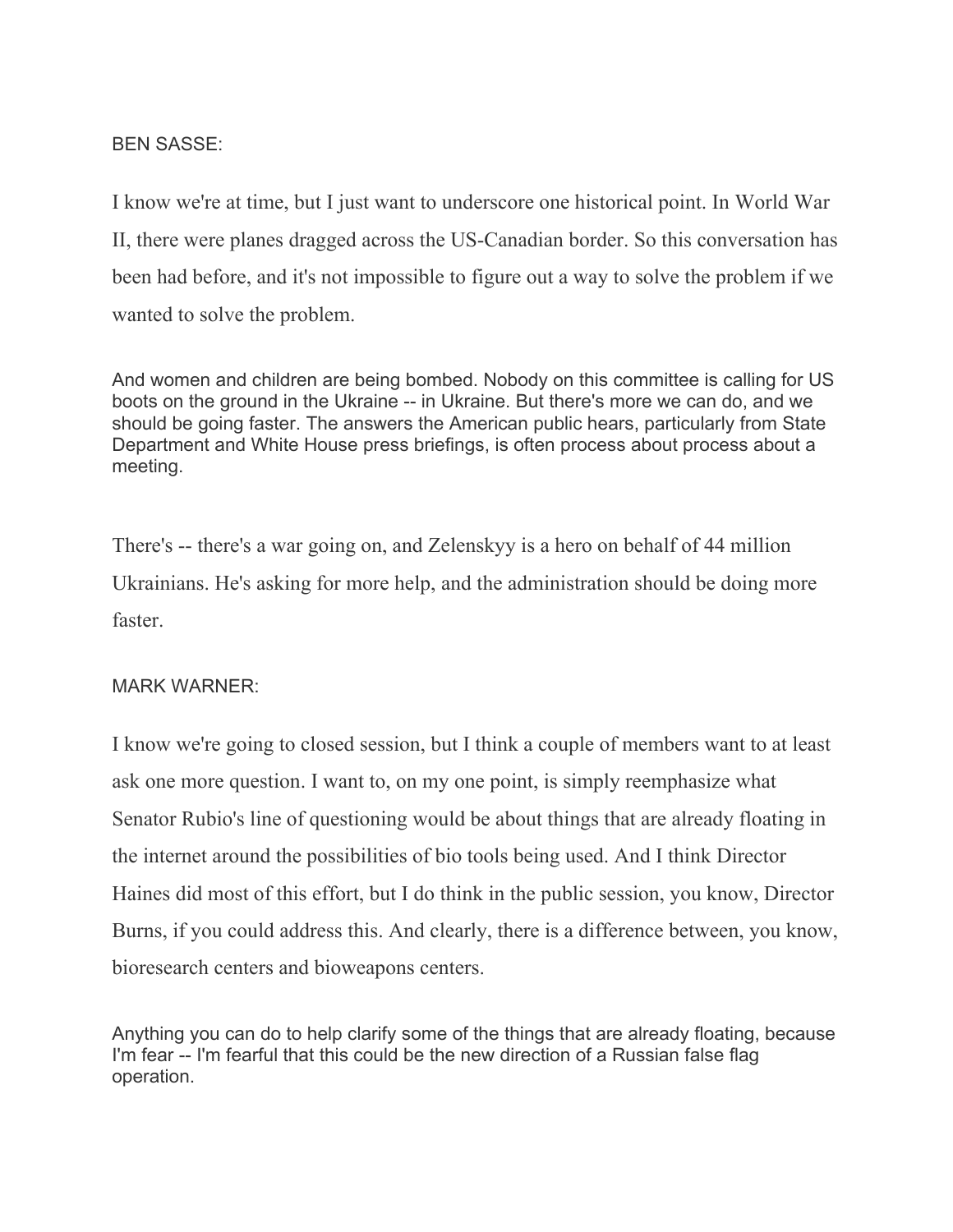## WILLIAM BURNS:

Well, the first thing I'd say, Senator, is that, you know, unlike Russia which does have chemical weapons and has used them and does do biological -- weapons research and has for years. Ukraine has neither. And second, as Director Haines said, you know, in any public health system around the world, there's going to be, you know, work done in the interests of wider public health to, you know, ensure that we have a grip on issues like that. But that's in no way threatening.

You know that's not something that can be weaponized in the way that the Russians have clearly demonstrated by their own actions against, you know, their citizens and people outside their country. Their willingness to use. And when you couple that with their, you know, demonstrated willingness to create false flag operations and try to create the impression that somehow Ukrainians are responsible for this, that should give us all, you know, pretty serious reason for concern about their propaganda.

## MARK WARNER:

Thank you. Senator Rubio.

## MARCO RUBIO:

Just to follow up on that, I mean kind of trying to put it in perspective. So people are saying, you know, Secretary Nuland -- Assistant Secretary Nuland said, there's these facilities there and there's something in those facilities. It's dangerous because we're afraid the Russians will get a hold of it. Now I understand that there's a difference between a bioweapons facility and one that's doing research.

A bio research facility is a totally different thing than a bioweapon facility because you could have samples of a deadly or you know serious pathogen. But that doesn't mean you could weaponize it or that you're working on weaponizing it. But people ask themselves if there is these facilities there and there's a lot at play here, I mean there is a lot we should have and this is none of you, but a long time ago this should have been acknowledged like there are -- yes there are these labs. This is what they do because a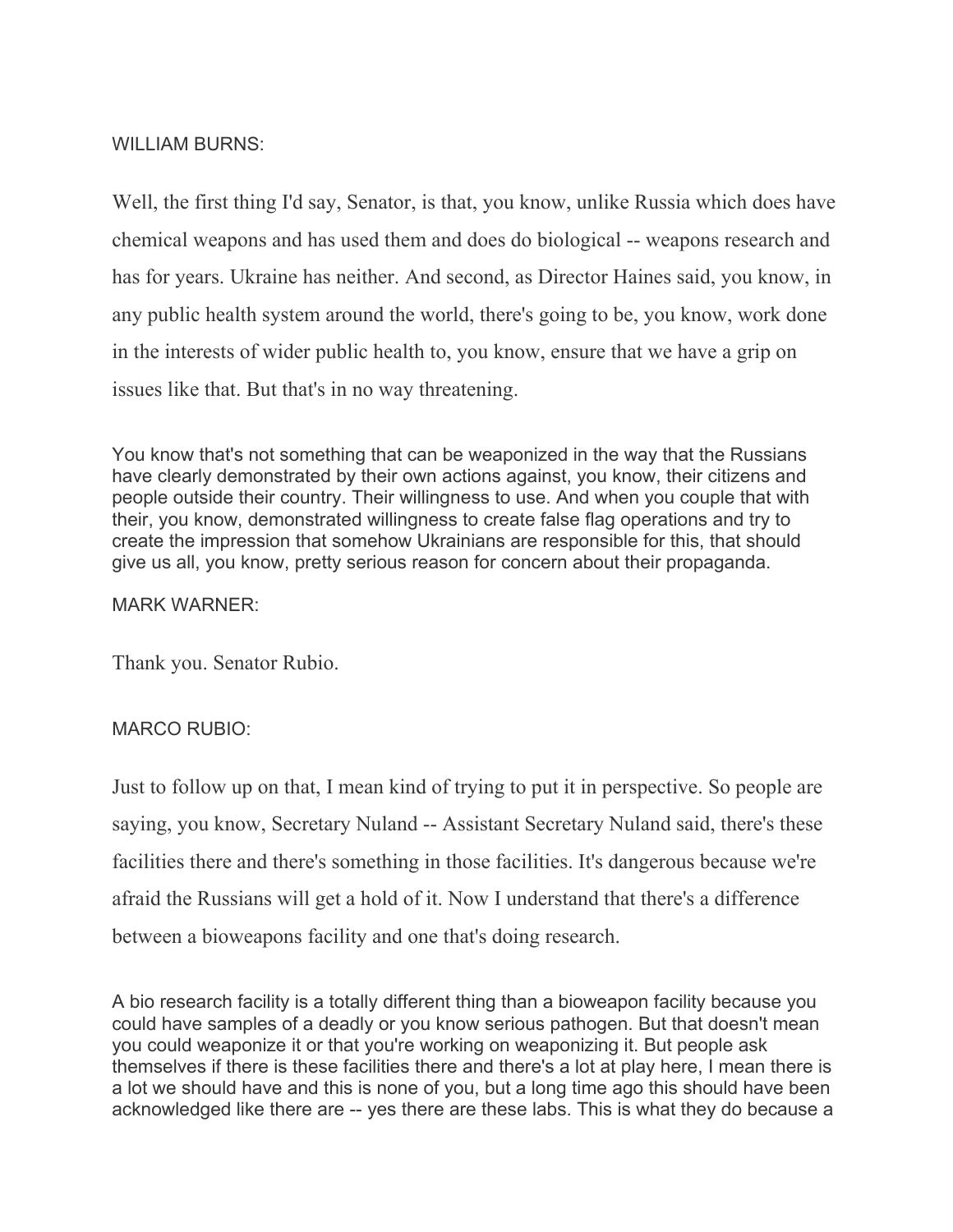lot of these fact checkers just said, don't even mention labs, because it's -- they don't even exist. They do -- They exist all over the world.

There's city -- there's labs like that right here. So the -- what I think got some people fired up is when she said, we're worried that the Russians will get a hold of these facilities because that implies that there's something in those facilities that's very dangerous. So I don't know of you could shed some light on how it -- how there can be things in the lab that are dangerous, but they not be weapons labs.

## WILLIAM BURNS:

Yeah. All I would -- all I would say Senator is that you know the danger here it seems to me is the capacity the Russians have developed and that they've used in the past and their, you know, interest in crying -- trying to create false narratives here as well. To the best of my knowledge, well you have to be careful about, you know, any of those substances you've -- you've talked about, what you see in public health or research systems around the world for civilian purposes, why you have to be careful about that.

That is in no way akin to the kind of threats that would be posed by, you know, weapons research and development or weapons facilities.

## MARCO RUBIO:

Yeah. I just think that the answer's what piqued a lot of people's -- and look the latching onto it as my point. This is what the -- I think there's been such a good job done at defeating them in the information space, but this is one where they seem to have latched on. I don't -- I don't think anyone believes per se, that if there's some very serious attack or even a fake one that -- that -- that we're going to -- they're going to convince the American public that the Ukrainians are behind it. But it's the confusion around it that I worry about debilitating the debate and allowing them to deflect it. I do want to ask you and in particular, Director Burns, cause you have been involved with Russia issues for a very long time.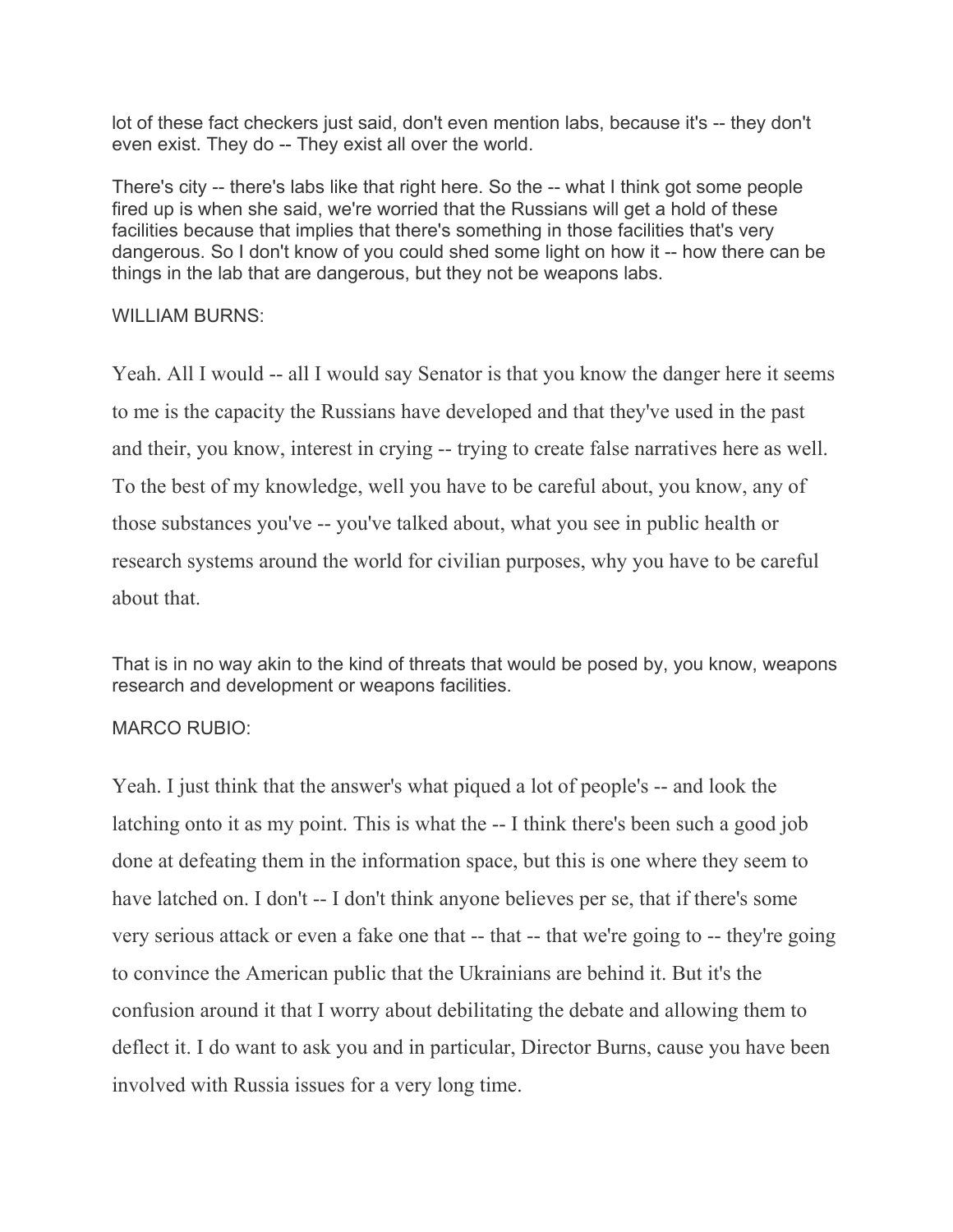So I think as much as anyone involved today in this issue, you've had an opportunity to watch Vladimir Putin through the years. I suppose, does it -- this whole thing about where -- they're having negotiations or parent [ph] negotiations today in Turkey with the foreign ministers. It's my view that he uses negotiations as just another tool on his toolbox.

What is your view of why he continues to agree to these talks and put these talks forward if we know they're not resulting in anything and in fact he's violating whatever they even nominally agree to?

## WILLIAM BURNS:

Well, I mean, I think Senator, yours is a fair assumption that this -- these sometimes are just used tactically as well. You know, I think the core issue here is that President Putin does not have a sustainable endgame in Ukraine right now. So the question is, is he simply going to continue to double down and grind down the Ukrainian military and the Ukrainian population, or at some point, does he recognize that reality that he doesn't have a sustainable endgame and look for ways to end the bloodshed to cut his losses and to, you know, reaffirm the sovereignty and territorial integrity of Ukraine. Now, given Putin's track record, given the fact that he's someone who hates to act out of what he believes to be weakness that he hates to concede or admit mistakes, that's probably a long shot.

#### WILLIAM BURNS:

But, you know, that's -- that's our hope at least that at some point he recognizes that because absent that, you know, off-ramps become just rhetoric.

## MARK WARNER: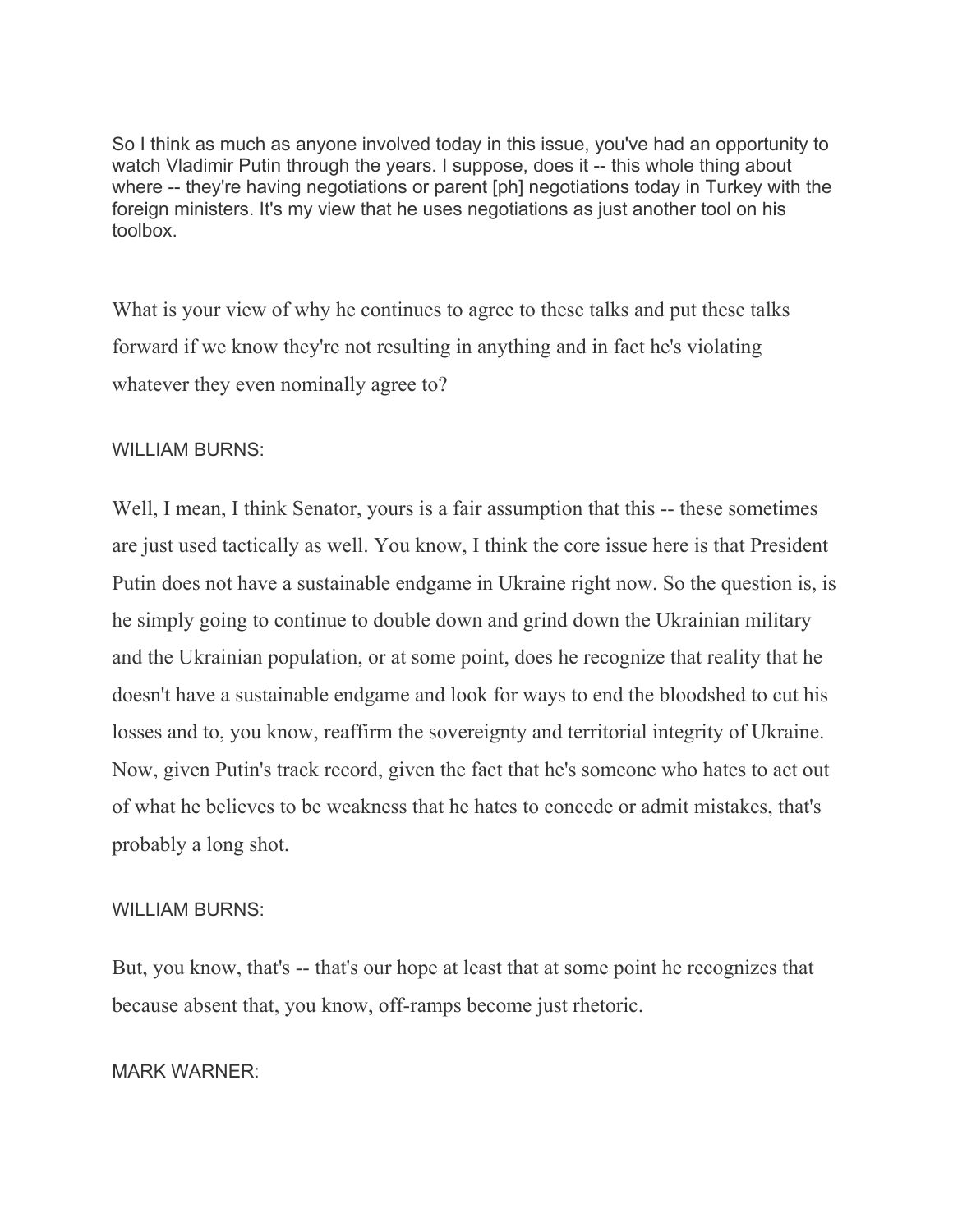Thank you for raising the bio issue, Senator Rubio. Senator King

#### ANGUS KING:

General Berrier, we see these horrendous pictures of apartment blocks being hit, hospitals being hit in Ukraine. My question is what's hitting them? With -- the use of the term bombing is very common, but my impression is it's mostly missiles and artillery.

Is it bombing from -- from aircraft or missiles and artillery? SCOTT BERRIER:

It is -- it is a combination of mostly missiles, artillery, multiple rocket launchers. There are some -- there are some precision guided munitions that are being dropped from aircraft, but that number is small.

#### ANGUS KING:

So the talk about a no fly zone wouldn't really impact what's causing the damage currently, is that correct?

#### SCOTT BERRIER:

Well, the -- the -- the Air Force is having a tough time flying in Ukraine right now. They're conducting surveillance and reconnaissance. They're using their assets to do a bunch of different things. And quite honestly, a no fly zone is a combat operation that requires manned and unmanned aircraft, ISR assets, resources, and on the escalation ladder that is escalatory.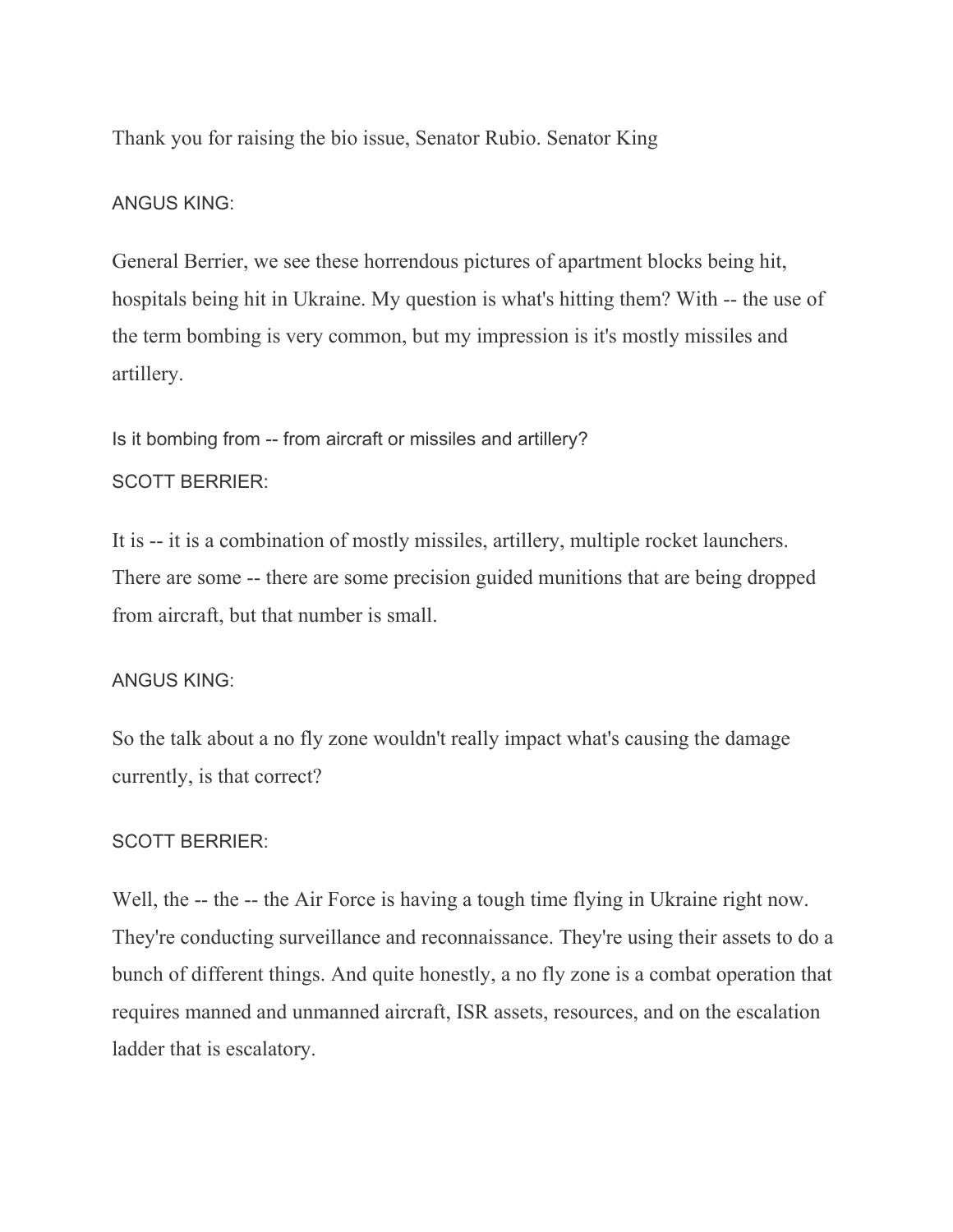### ANGUS KING:

I understand that, but my point is, a no fly zone, wouldn't inhibit missiles, rockets, and artillery.

#### SCOTT BERRIER:

That --that is correct.

ANGUS KING:

Thank you.

#### MARK WARNER:

Thank you, Senator Burr.

#### RICHARD BURR:

Mr. Chairman, thank you. And I'm going to direct it to Director Haines, and this is really precipitated by Senator Cotton's question on the transfer of aircraft. We gave a green light to Poland to transfer migs [ph] the United States publicly. When Poland came back and said we'd like to transfer these over to a US facility and have Ukrainian pilots fly from there, all of a sudden the American line was -- we think that would be a escalatory. We're all part of the same thing called NATO, and under that agreement, when one of NATO's member's geography is challenged, the rest respond. Now, we can get into whatever we want to in closed session. I as much as anybody really respect the analytic product that comes out of the intelligence community.

It should be question, that's why we have analysts in every area and outside of the Intel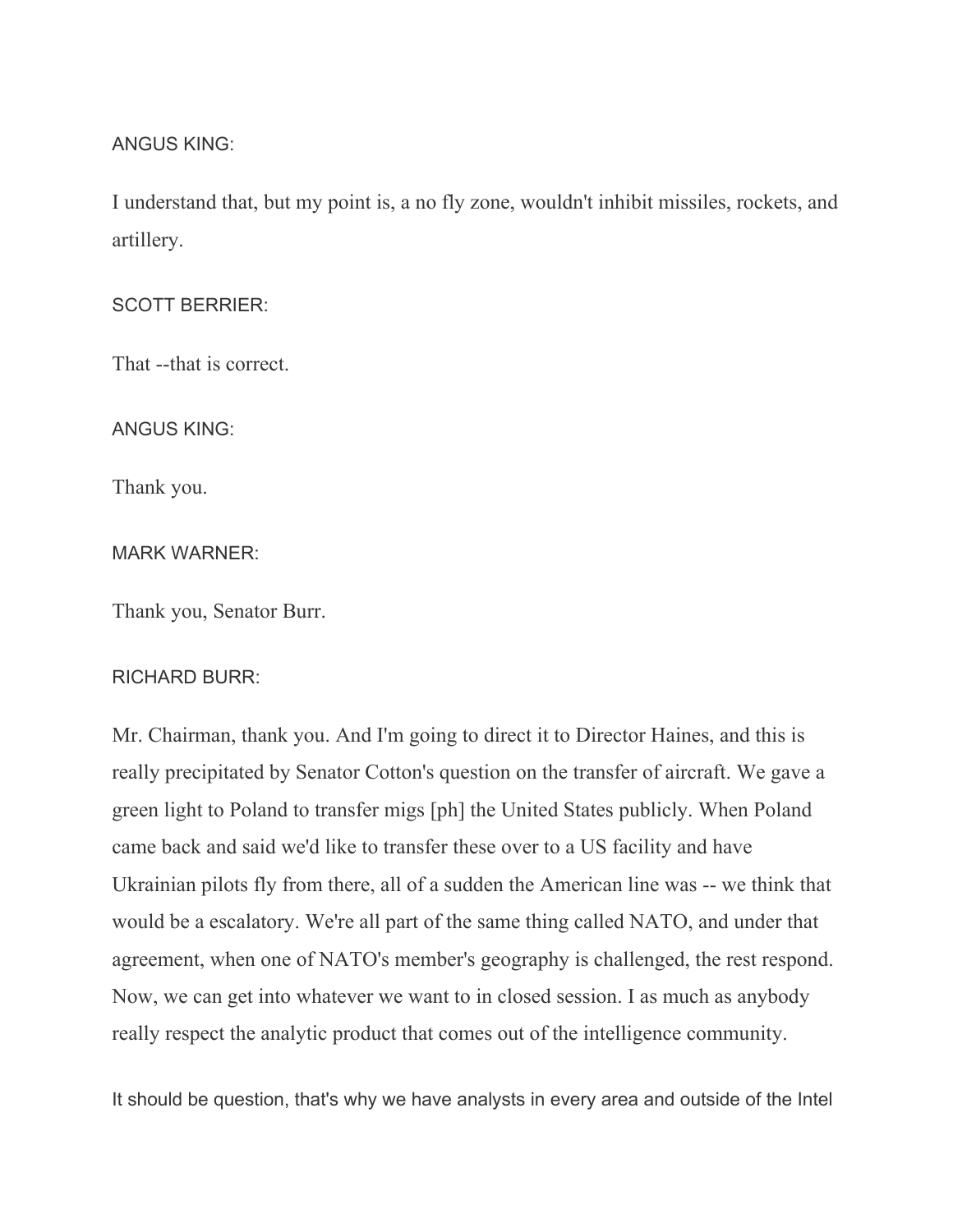community. But when the US publicly gives Poland a green light to transfer aircraft, and then changes their mind when the aircrafts are transferred off of our space, our geography, as a member of NATO as well, and we say that that would make it escalatory.

But if Poland transferred it, we didn't consider it to be escalatory. Then I draw this conclusion. This is a policy decision. It's a policy decision made by the administration. And I remind all of you at the table, Iintelligence is never supposed to influence policy. It's the reason that we tried desperately, we don't always succeed, but we try desperately not to present you with a policy question, as part of the intelligence community. By the same token, we expect that if intelligence is inappropriately being used to reach a policy decision that it's the intelligence community that pushes back on that. So I look forward to your explanation, but I remind you that there is a bright line that the intelligence community has always maintained between policy and the advice you gave about what the intelligence says.

My hope is it we haven't as an intelligence community put our scale -- our finger on the scale of a policy decision that's been made because clearly this is confusing to the American people, how America could say, Poland, It's okay for you to transfer, but you can't transfer it off of our geography.

I thank you, Mr. Chairman.

MARK WARNER:

Senator Colin.

# AVRIL HAINES:

Can I respond -- oh sorry, just -- just to say Senator Burr, I mean obviously you know this, but analytic objectivity and for all of us here is an absolutely core ethic for the intelligence community. And I -- I do not believe that there is any issue here with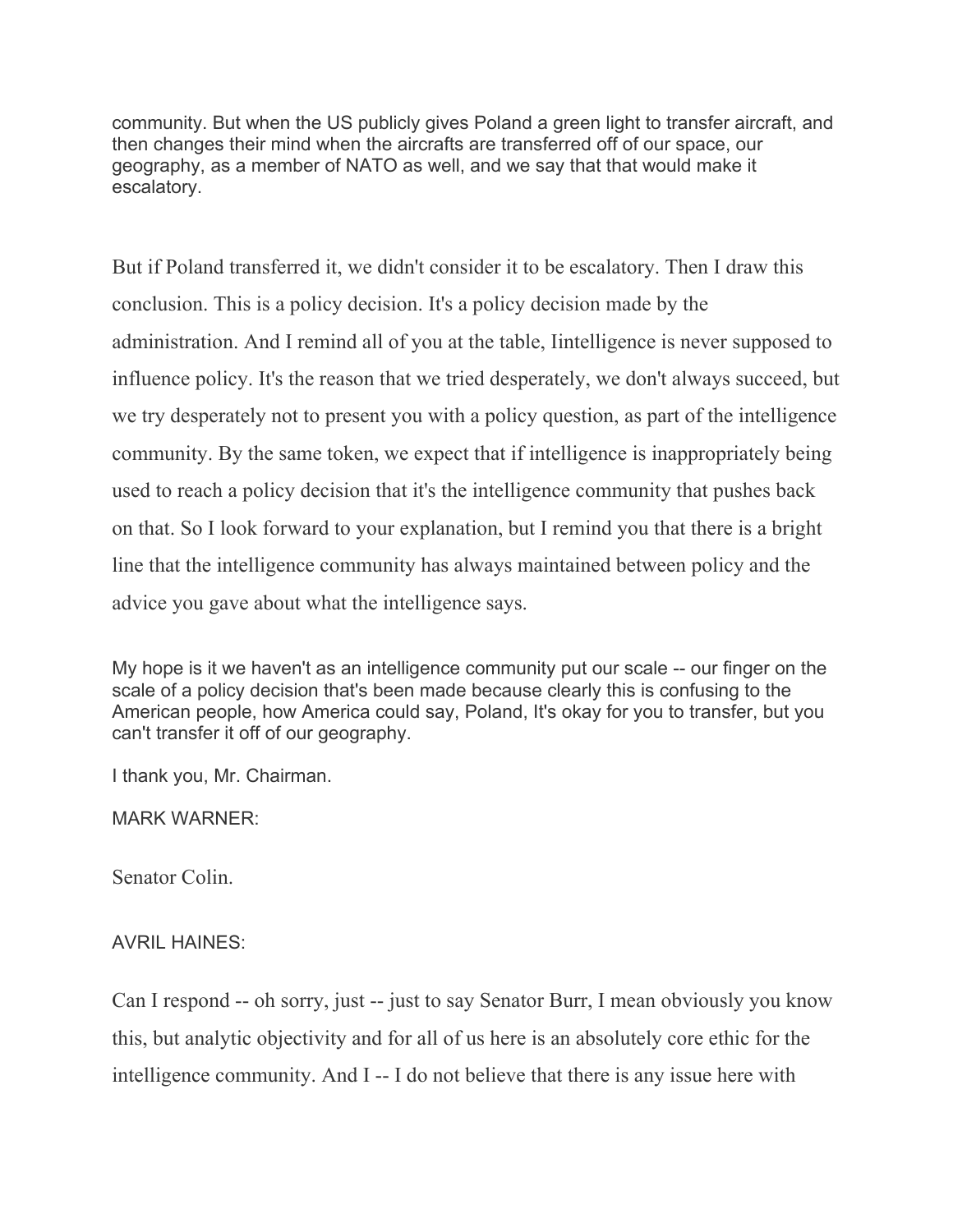respect to political or policy pressure being put on the analysts. They were asked the question of whether or not providing these airplanes would be perceived by the Russians in an escalatory way.

## AVRIL HAINES:

And they answered the question and I don't know when the timing was with respect to the policy -- things that were made --

## RICHARD BURR:

Director, I'm not -- I'm not questioning what the analysts came to a conclusion on. But if the analyst came to a conclusion --

## RICHARD BURR:

That the transfer of aircraft was escalatory, then it would apply to Poland's transfer, not just a transfer off of United States geography. And that was not used as a reason when Poland was given the green light, but it was used when it was thrown into our laps, which leads me to believe that there is a policy decision that we're not going to be involved in. I only throw it out there to you for the thought process of going through it. We can get into it in closed session.

# AVRIL HAINES:

Okay.

## RICHARD BURR:

Thank you, Mr. Chairman.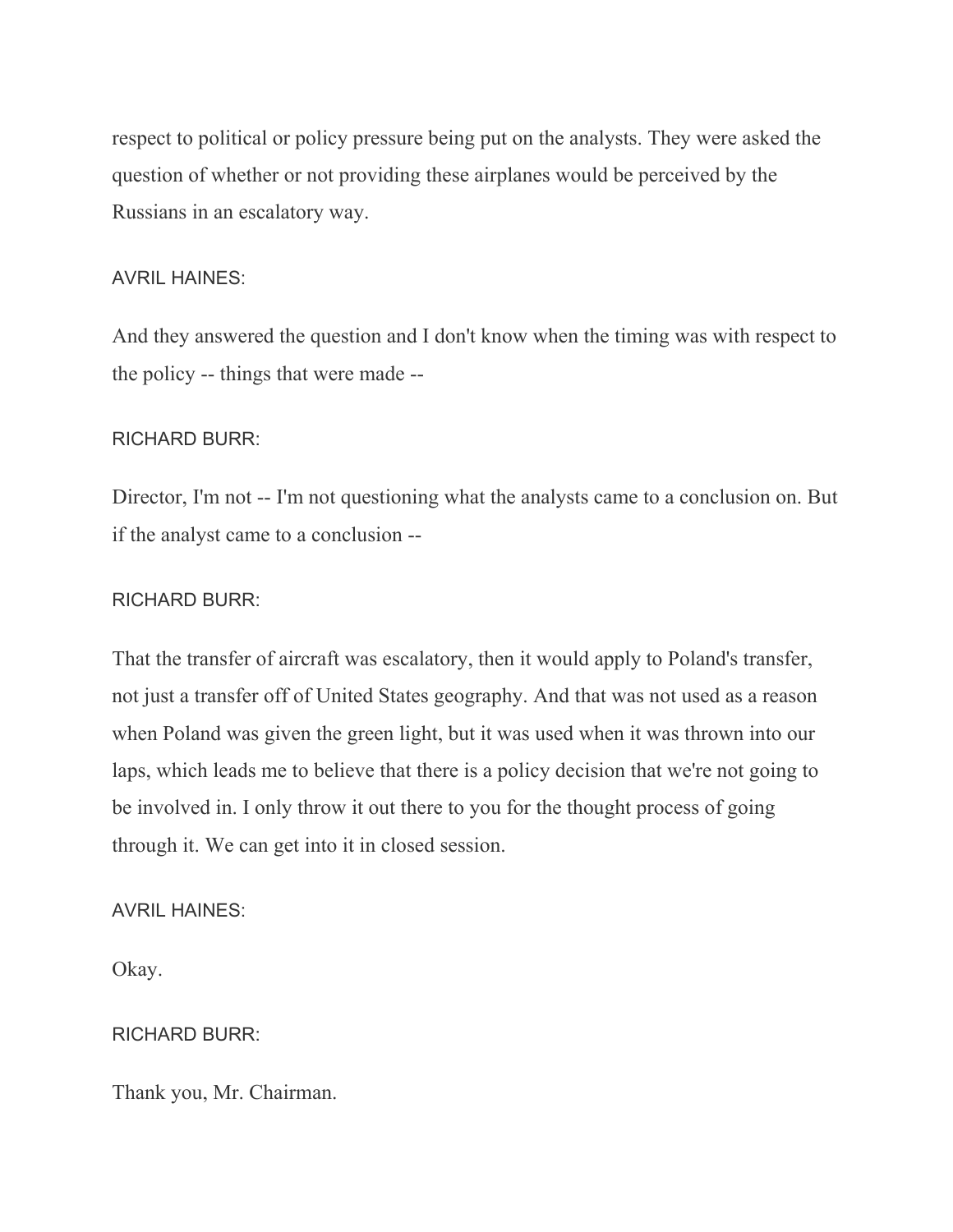#### MARK WARNER:

#### Senator Collins?

#### SUSAN COLLINS:

Director Haines, I want to switch to Iran. Your predecessors at every single worldwide threat hearing since 2016 have labeled Iran as the foremost state sponsor of terrorism. Is that your assessment as well?

#### AVRIL HAINES:

Yeah. Senator Collins, there's no question that Iran continues to support terrorism.

### SUSAN COLLINS:

There's widespread speculation that, in exchange for a new nuclear agreement with Iran, that the administration is considering lifting sanctions on Iranian organizations or individuals, including those that are tied directly to Iran's terrorist activity. And there's one speculation that the administration may goes so far as to rescind the Foreign Terrorist Organization designation of Iran's primary arm to foment terror in the region, the IRGC. Now, I'm not going to ask you whether sanctions should be lifted or not, recognizing that is a policy decision. But I do believe that it's fair to ask you which Iranian entities are actively supporting the regime's malign activity today, so let me pull on that thread a bit. Tony Blair's Institute for Global Change said in a report last year that the IRGC acts as an institutionalized militia and uses its vast resources to spread a mission of jihad through an ideological army of recruits and proxies. So, with respect to the IRGC, do you agree that it continues to conduct, support, and facilitate terrorism throughout the Middle East?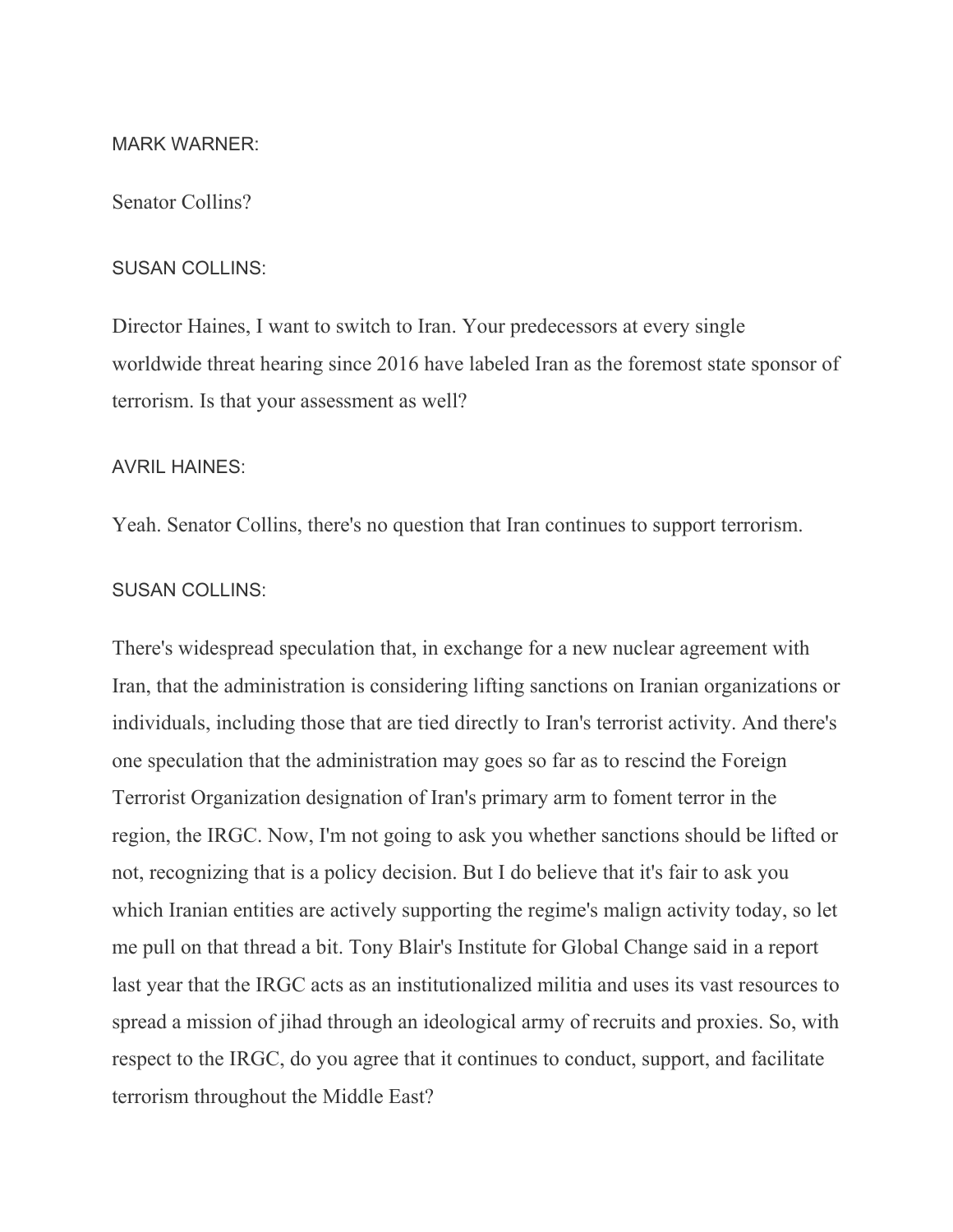### AVRIL HAINES:

Thank you, Senator. I -- they're -- the regime as a whole has supported destabilizing activities throughout the Middle East and -- and is -- continues to be a concern, and IRGC is among entities that do -- that are part of the regime's overall strategy. But I think if you want detail on particular entities, we should provide that to you separately and in writing. But I don't know if others have anything.

#### SUSAN COLLINS:

Is there any evidence that the central bank of Iran has stopped financing terrorist activity?

#### AVRIL HAINES:

I think if you mean money that goes through the central bank of Iran may be ultimately used by Iran --

#### SUSAN COLLINS:

Yes.

#### AVRIL HAINES:

In the context of the things, I don't have details. But we can certainly look at whether or not it's increasing or decreasing based on our assessments.

#### SUSAN COLLINS: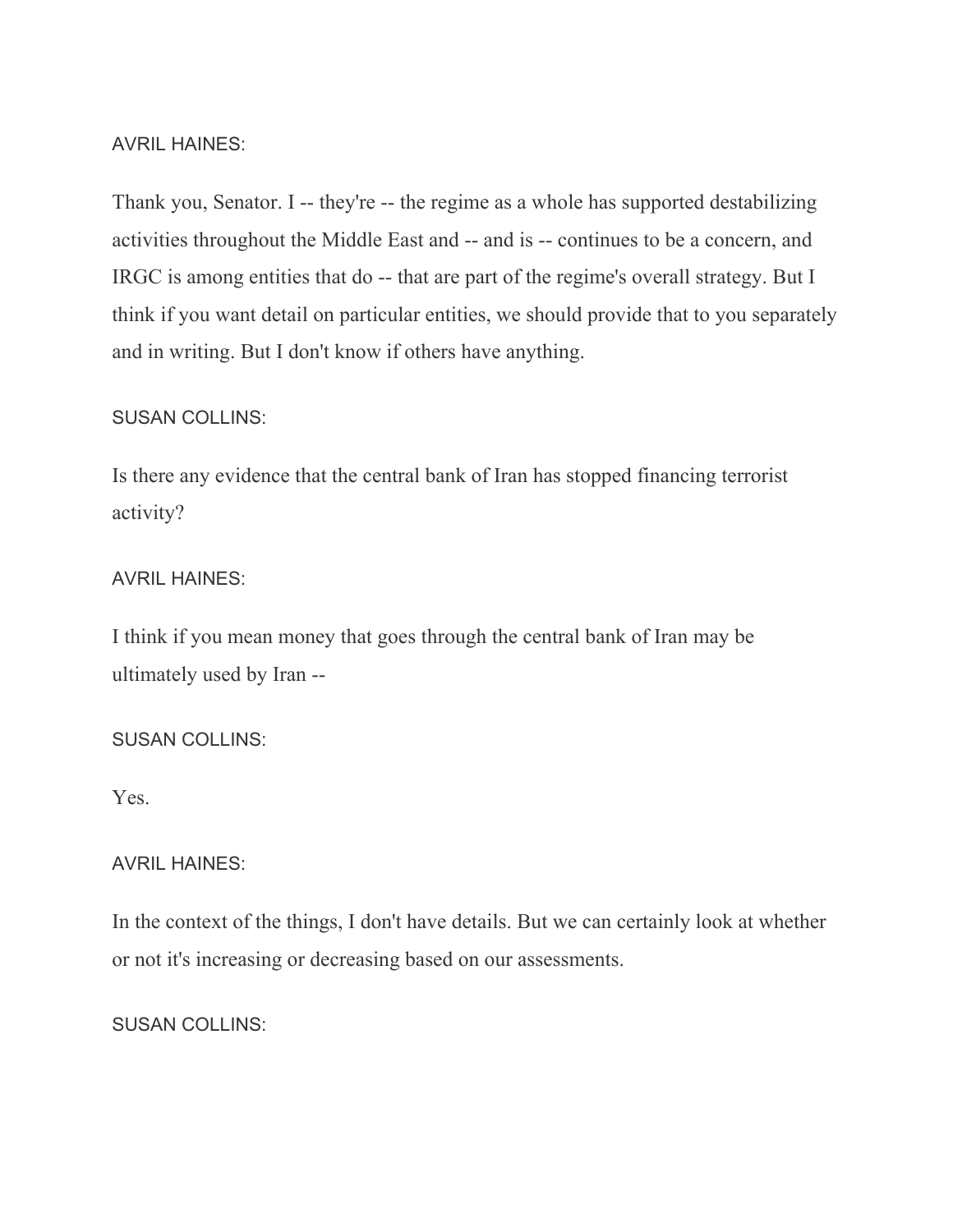Is it fair to say that the assessment of the IC is that advances made by Iran related to launching missiles into space have an inherent dual use technology as a delivery vehicle for a nuclear or a conventional ballistic missile?

#### AVRIL HAINES:

Absolutely. Senator, we obviously have had concerns about their ballistic missile technology and their advancements in this areas. And obviously, over the course of many bipartisan administrations sanctions have been enacted as a consequence of that.

#### SUSAN COLLINS:

And finally, I would just note, and I commend you for this, that in your confirmation hearing, we discussed the prospect of a renegotiation of the JCPOA. And one of your points was that there should be more opportunity to consult with Congress on issues related to any new agreement. And I've appreciated the IC's attentiveness to keeping a focus on Iranian activity, but I've been disappointed in the lack of transparency and outreach from the policy community regarding the status of the negotiations. And I would just ask that you take that back to the White House. Thank you.

#### MARK WARNER:

So, we're going to -- we're going to move through, and everybody obviously gets this last round. If you can -- as maybe incentive to limit to one or two questions, in an unprecedented move the committee is providing lunch directly after this. And unfortunately, for our -- our -- our panel, there will be no breaks or we will go over. And if you guys answer briefly, you will also get lunch. Senator Cotton? [Laughter]

#### TOM COTTON: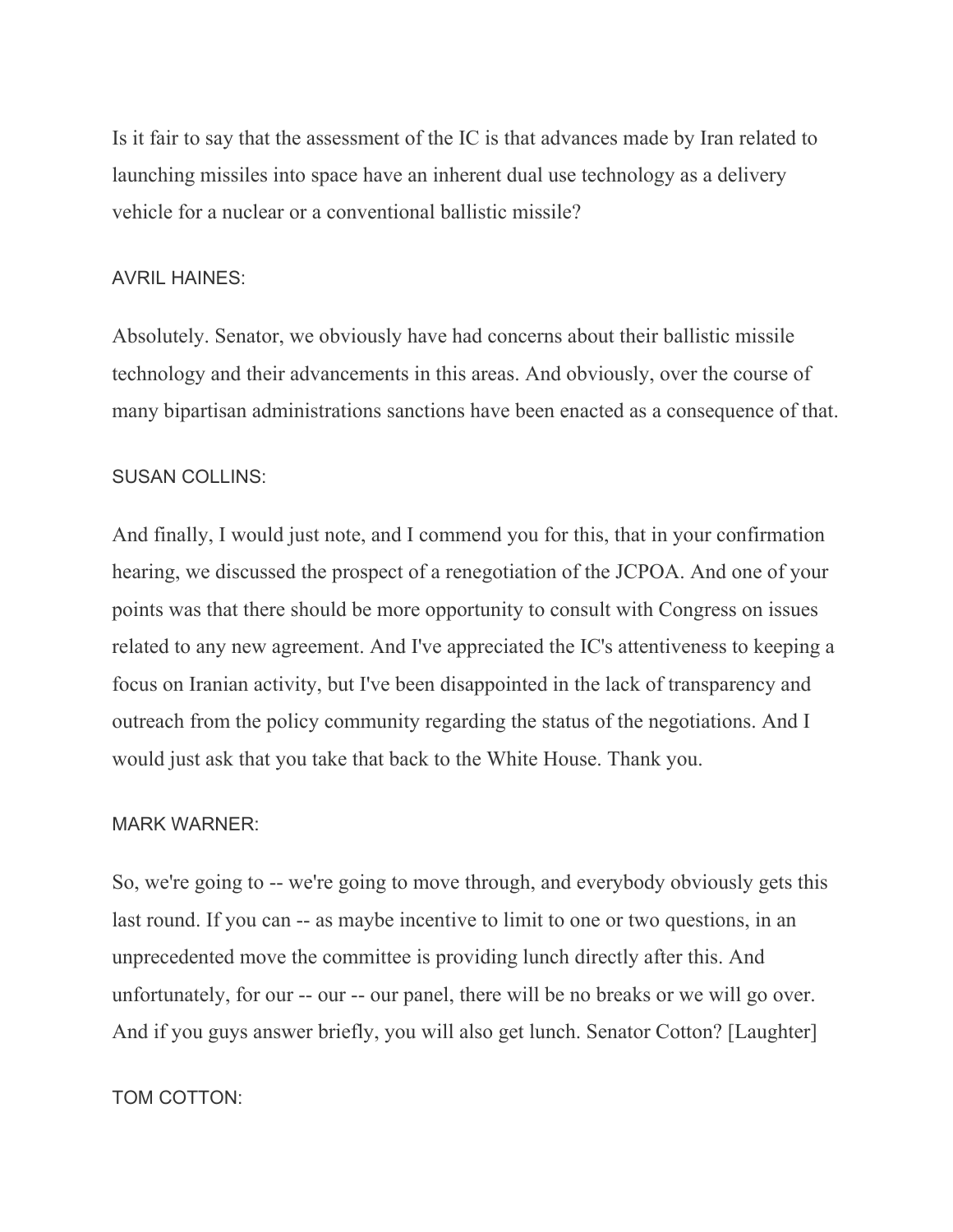Senator Burr raised an excellent point. It's a second arbitrary distinction about these Polish MiGs. Apparently, the US government position was they go from Poland, okey-dokey. That's A-okay. They go from the United States, nope, Vladimir Putin use -- views that as escalatory. I -- I still don't think there's any intelligence to justify that distinction. I want to return, General Berrier, to what you said to Senator Sasse. You said that you believe, you believe that there is a difference in escalation between antitank missiles and anti-aircraft missiles on the one hand and aircraft on the other hand. I understand you believe that. I understand that Dr. -- Director Haynes believes that, and she claims that the analysts believe that. I don't believe it. I don't believe it, and I don't believe there's intelligence to support it. I bet the Russian pilot that gets shot out of the air by an anti-aircraft missile as opposed to the aircraft doesn't believe it either. But it's not really a matter of what you believe or I believe. It's a matter of what we can prove and what we can prove that Vladimir Putin believes. And I just don't think the proof is there. We'll know in a few minutes, I guess, if there is. I want to address a bigger point, and I want to join with a lot of my colleagues to commend the intelligence community and especially the DIA for the outstanding work it did leading up to the invasion. It's the best I've seen the intelligence community perform in my seven years on the committee from September until February 24th. Director Haines, you testified that you think Vladimir Putin underestimated the Ukrainians' skill and their will to fight and he overestimated his own military's ability. Is it fair to say our intelligence community made the same mistakes based on the testimony we've heard here?

#### AVRIL HAINES:

So, we assessed, prior to the invasion, that he was overestimate -- or underestimating, rather, the Ukrainians' essentially resistance, likely resistance too. So, I think we -- we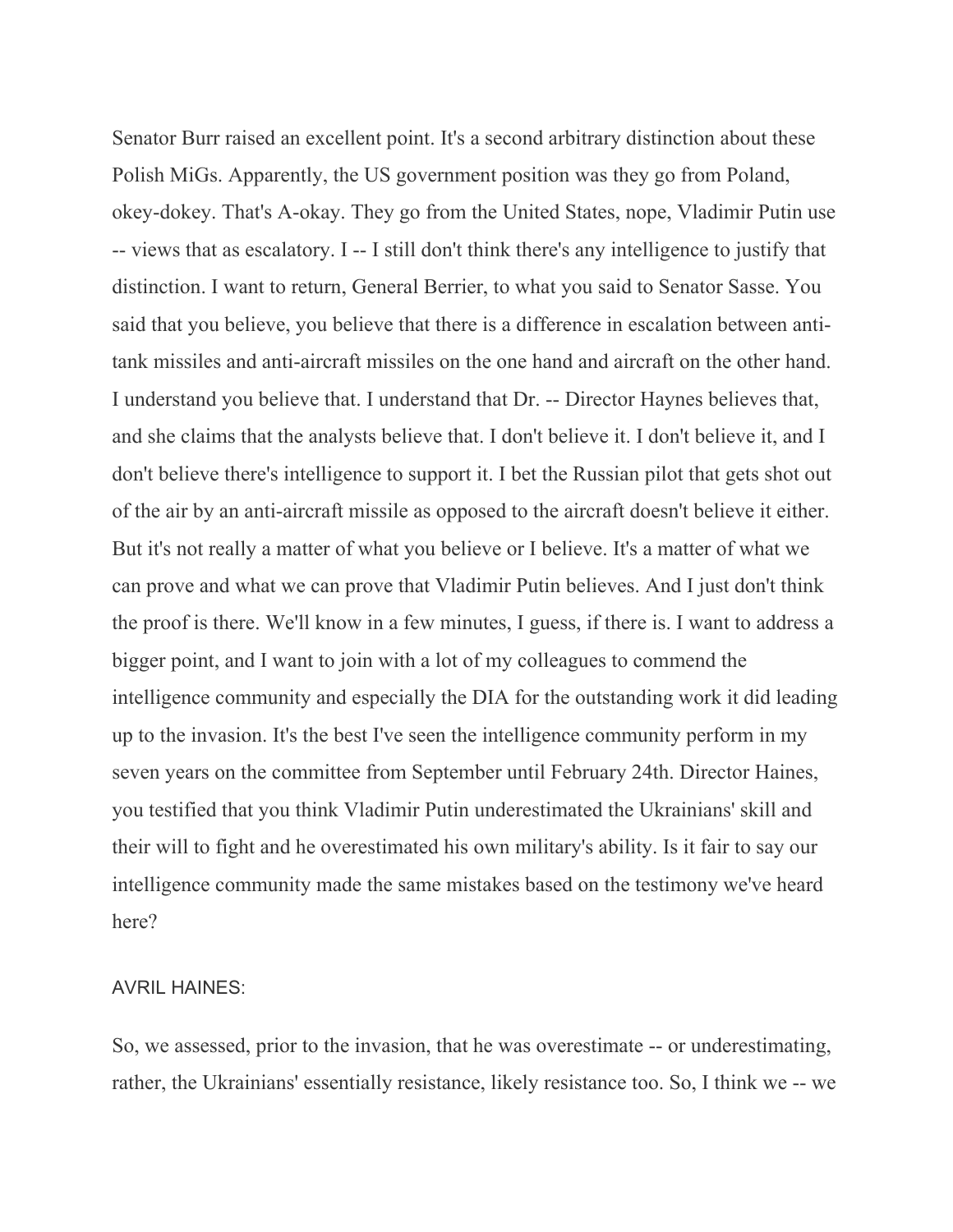did well there. I -- we did not do as well in terms of predicting the military challenges that he has encountered with his own military.

## TOM COTTON:

Gen. -- General Berrier, could you -- could you address this?

#### SCOTT BERRIER:

Senator, I will address that. My -- my view was that, based on a variety of factors, that the Ukrainians were not as ready as I thought they -- as I thought they should be. Therefore, I -- I questioned their will to fight. That was a bad -- that was a bad assessment on my part, because they have fought bravely and honorably and are -- are doing the right thing. So, that -- that was an issue for -- for me as the director of DI.

#### TOM COTTON:

And I understand that. But assessing a people's will to fight is -- is one of the hardest things an intelligence agency could do. It's -- in some ways, it's a moral or a psychological question, not a intelligence question. But in other things, like how long Kiev would hold out or these other major cities, or how long Ukraine would still have an Air Force or air defense systems, did we make mistakes about those assessments as well?

#### SCOTT BERRIER:

Well, we -- we made some assumptions about his assumptions, which proved to be very, very flawed. And so, his -- his actual activity as he got into this fight turned his operation kind of on its head. And what we've seen is a devolvement, if you will, of --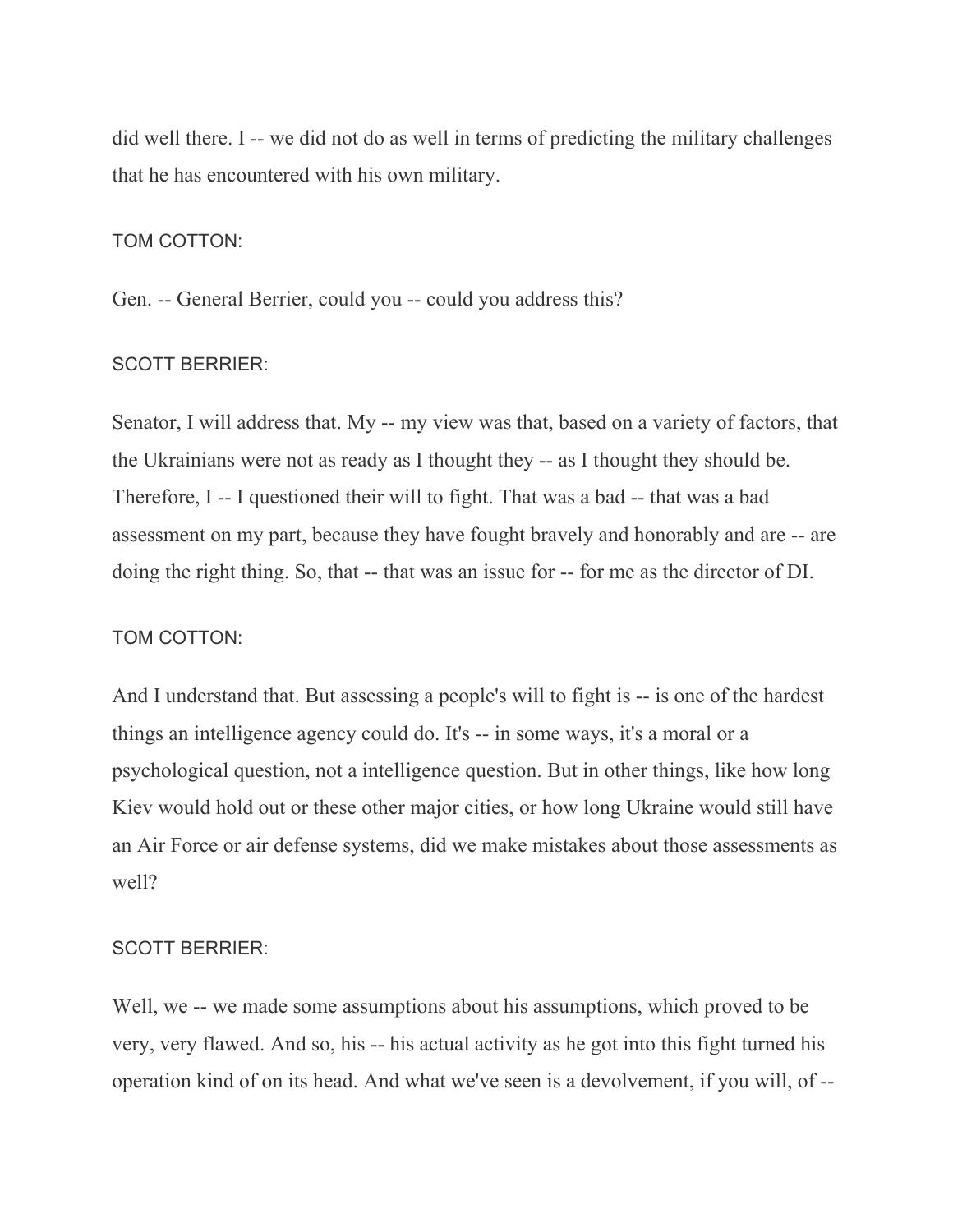of the operations that he has going on now. And I'd like to save the rest of this for a closed session.

## TOM COTTON:

To the extent we can address it here, could you -- could you say why you think we made those mistakes?

### SCOTT BERRIER:

I think -- I think assessing will, morale, and a will to fight is a -- is a very difficult analytical task. We had different inputs from different -- different organizations, and we -- we, at least from my perspective as the director, I -- I did not do as well as I could have.

#### TOM COTTON:

Director Haines, could you give your opinion on why the IC made those mistakes?

#### AVRIL HAINES:

I don't think I have anything to add in open session. I'm trying to -- we can discuss further.

#### TOM COTTON:

Okay. I -- I just want to say because -- and I'm not -- I just don't -- don't want to be critical, but these mistakes had potentially real world policy implications about the willingness of the president or other NATO leaders to provide -- weapons that they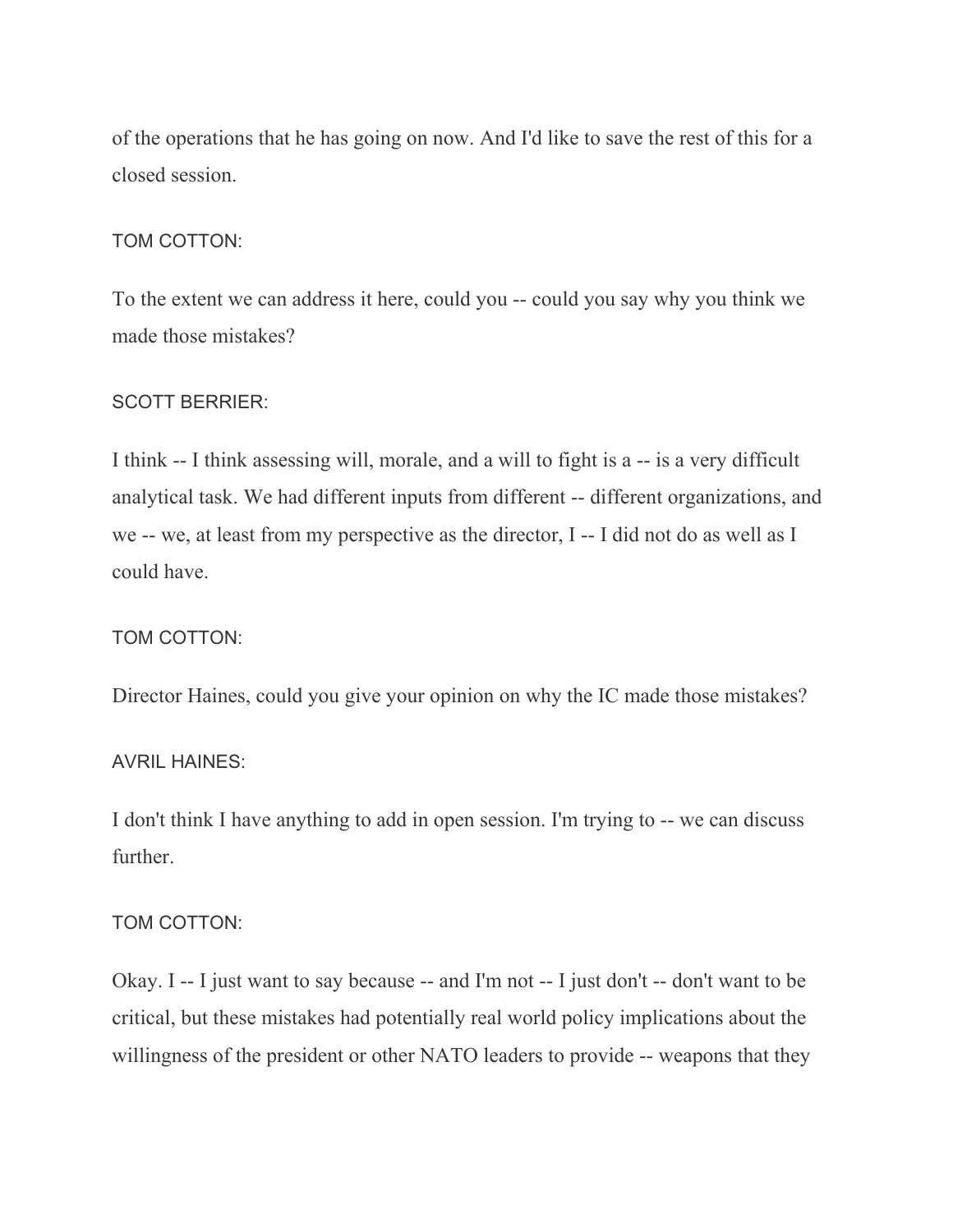thought might have fallen into the hands of Russians in a matter of hours, or to impose sanctions for something that might have been a fait accompli.

And we need to ask ourselves if we made mistakes about the first two weeks of this war, are we making mistakes about the next two weeks or the next two months, and the policy implications those might have? And furthermore, to Richard Burr's point about the use of policy to influence intelligence, I have to say I have concerns that part of the reason the administration went relatively soft on Russia and was hesitant in Ukraine in 2021, is they were relying on Russia to get the bad nuclear deal that Susan Collins was talking about?

I have the unavoidable conclusion that influenced part of it.

MARK WARNER:

Senator Cornyn.

JOHN CORNYN:

I wanted to just ask the question, recognizing intelligence is not science, it's an art, what do we think that Putin would do if the United States or the Poles provided these MiGs to the Ukrainians?

# SCOTT BERRIE:

Senator, we have run through a number of scenarios as -- as the escalation ladder continues to unfold. I'd like to answer that question in closed session.

JOHN CORNYN:

Thank you.

# MARK WARNER:

Senator Sasse.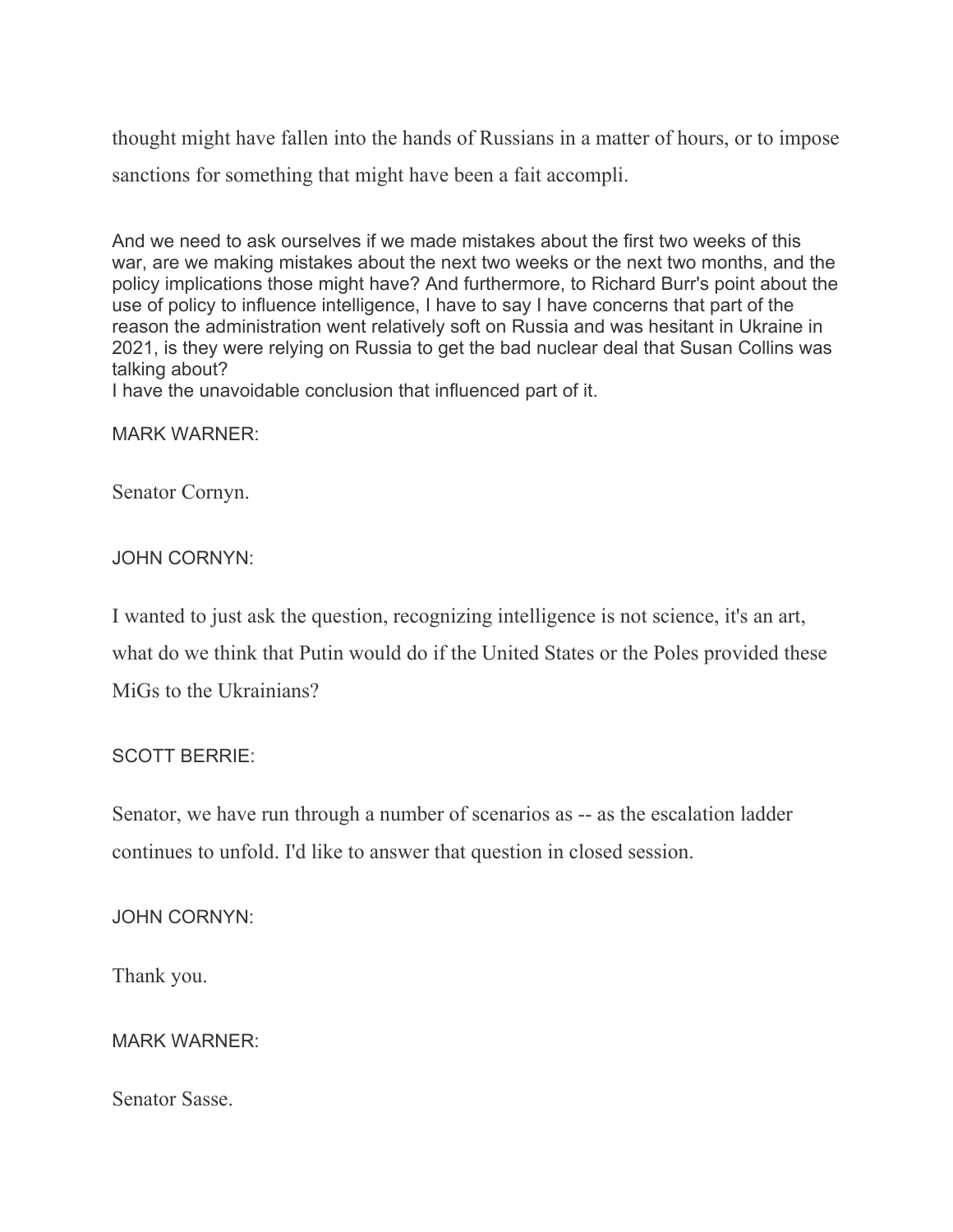BEN SASSE:

Thank you, Chairman. I'll save most of my questions for classified, too. I want to make one comment and then ask General Nakasone one small question about the pretextual work that you all did. The comment is, at many White House briefings and a number of State Department briefings over the course of the last week and a half, the phrase has been used that the US did or NATO did, or the US hypothetically did or NATO hypothetically did escalatory things or aggressive things. I think we should get the language right, which is there are claims by Putin that we did escalatory or aggressive things, or are hypothesizing about aggressive things.

There's only one aggressor here, and that's the jackass who's killing women and children. There's one aggressor. There's one person targeting civilians. And us trying to figure out what our obligations are to our allies and our obligations are to the world and to humanity when civilians are being targeted, is a really important debate that we should be having more aggressively, leaning farther forward.

And we shouldn't accept the idea that because Putin calls us aggressive when we figure out how we try to stop the guy, we are not the aggressor. General Nakasone, you all have done some really great work on sharing intelligence to expose what Putin was up to. What do you think the implications will be, one or two or three years from now, from what we've learned from this more aggressive, promiscuous, healthily promiscuous sharing of intel in advance?

## PAUL NAKASONE:

I think we'll redefine sharing, Senator. You talk about sharing with our partners, what that had an impact, about being able to bring our coalition together. We talk about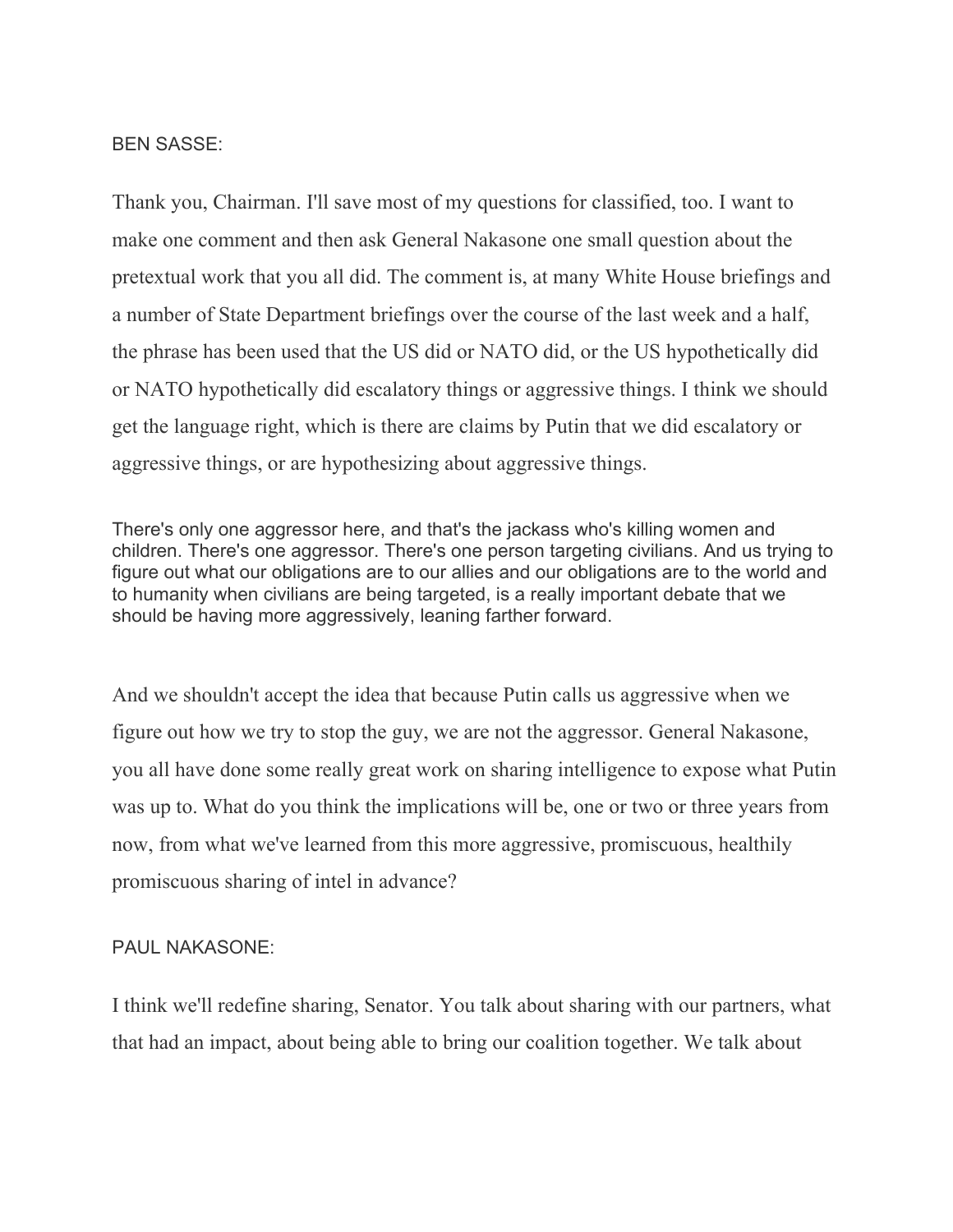sharing with the Ukrainians, you know, actionable intelligence that allows them to - to be able to take, you know, combat operations to a new level.

And then I think the -- the other piece is being able to shine a light on disinformation. We've seen this in the elections 2018, 2020. When we take on an adversary, when we work with a series of partners being able to shine a light on these mis-stories and these false flag operations, it suddenly isn't as big a deal. And I think that's what we'll learn from sharing.

## MARK WARNER:

Let me just make one comment -- or two quick comments. One, you know, I remember when many of us were in Munich a few weeks back and some of the, I think, very legitimate questions that Senator Cotton's asking about what we got right or wrong post-conflict starting. I just recall all of the interactions I had, and some of us who were with us there had with all of our European partners who candidly had the same assessments, particularly around, you know, control of the skies.

I think the more global comment I'd make, and it's one of the reasons why I think it's so important that we do this in public. You've heard from both sides of the aisle that members are pressing the leaders of the IC on their analysts' assessment, the quality of their intelligence, decision making. This is a committee that robustly asks hard questions.

I want to assure the public at least that this same level of questions, if not higher, are raised in closed settings. So for any -- any notion and, frankly, the fact that Senator Wyden didn't ask for those returns in his normal 30-day period as opposed to -- or a week period, you know, I don't think you have a committee here that is captured by the community.

We -- we have great respect for the community. I think virtually everyone here has commended their, I believe, excellent work; I would argue both leading up to the invasion and continuing to keep us informed. The people should know that this committee operates in the same way behind closed doors as it does in open session.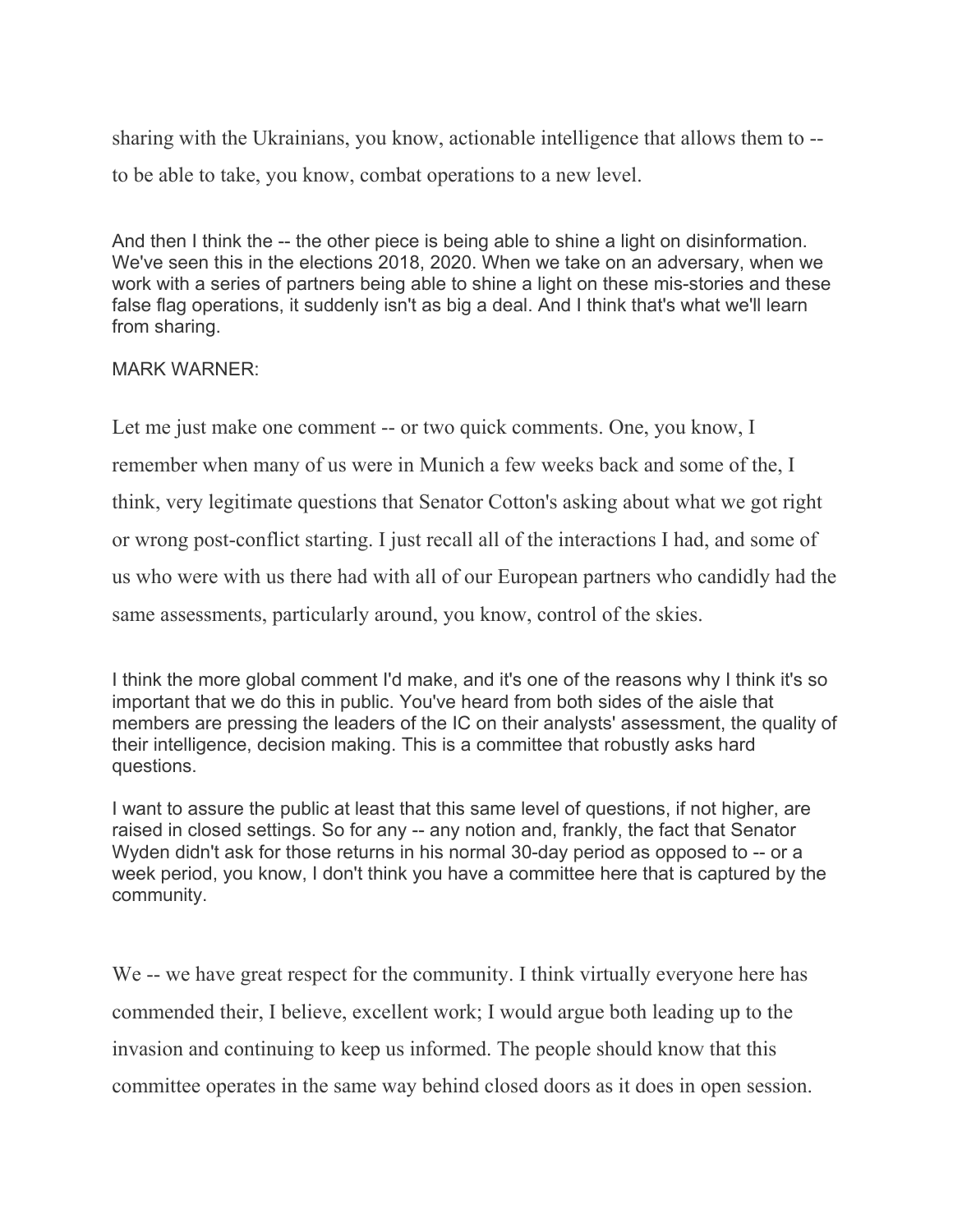And I hope people will take some solace from that. And recognizing because we're moving on and I know there's a host of questions for the closed setting, we will move directly next door. And again, lunch will be served. We're done here.List of Panel **Members** PANEL MEMBERS:

SEN. MARK R. WARNER (D-VA.), CHAIRMAN

SEN. DIANNE FEINSTEIN (D-CALIF.)

SEN. RON WYDEN (D-ORE.)

SEN. MARTIN HEINRICH (D-N.M.)

SEN. ANGUS KING (I-MAINE)

SEN. MICHAEL BENNET (D-COLO.)

SEN. BOB CASEY (D-PA.)

SEN. KIRSTEN GILLIBRAND (D-N.Y.)

SEN. MARCO RUBIO (R-FLA.), VICE CHAIRMAN

SEN. RICHARD BURR (R-N.C.)

SEN. JAMES E. RISCH (R-IDAHO)

SEN. SUSAN COLLINS (R-MAINE)

SEN. ROY BLUNT (R-MO.)

SEN. TOM COTTON (R-ARK.)